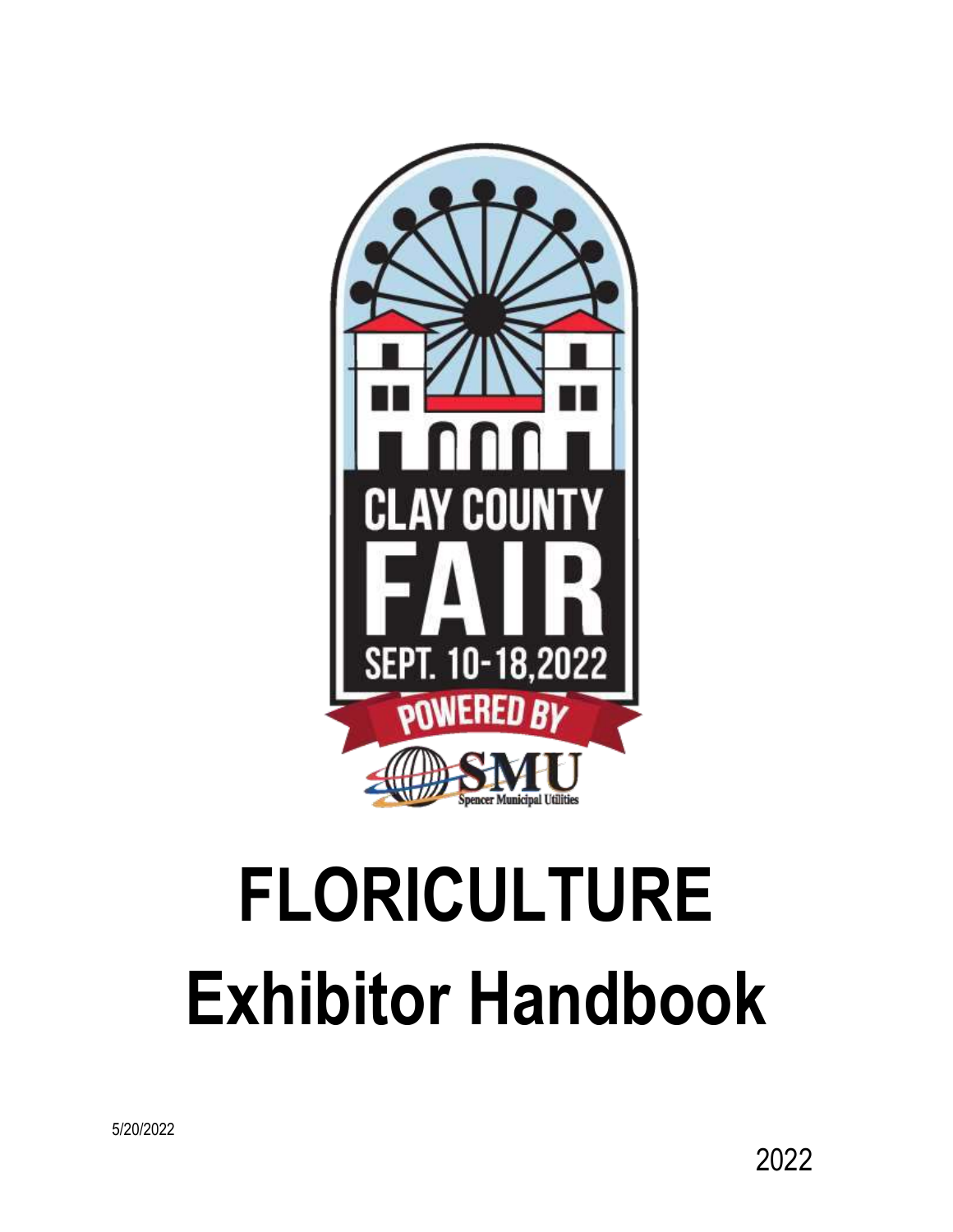

PO Box 527  $\bullet$  800 West 18<sup>th</sup> Street  $\bullet$  Spencer, IA 51301 Phone: (712) 580-3000 • Fax: (712) 580-3003 [www.claycountyfair.com](http://www.claycountyfair.com/) • competition@claycountyfair.com

*The Clay County Fair is "The World's Greatest County Fair" by presenting blue-ribbon competition, world-class entertainment and innovative exhibits in a safe family atmosphere, while also providing year-round facilities for entertainment and events.* 

## **CLAY COUNTY FAIR ASSOCIATION BOARD OF DIRECTORS**

#### **OFFICERS AND EXECUTIVE COMMITTEE**

Steve Waller – Chairman Dana Metcalf – Vice Chairman Dennis Larson – Treasurer Jeremy Parsons – Secretary/CEO/Manager Kathy Anderson Greg Lear VerDon Schmidt Gayle Simons Dan Skelton Tracy Small John Zinn

#### **DIRECTORS**

**Term Ending 2022**: Joanne Follon, Marcia Langner, Dennis Larson, Greg Lear, Mark Rees, Karen Schwaller, Joe Simington, Dan Skelton, Kevin Tlam **Term Ending 2023:** Kathy Anderson, Mike Bryan, Quinton Harmon, Cindy Kress, Dana Metcalf, Bonnie Pullen-Lehman, VerDon Schmidt, Joel Stave, Chuck White **Term Ending 2024:** Doug Biedenfeld, David Brugman, Tom Olin, Kate Rinehart, Teresa Schoelerman, Gayle Simons, Tracy Small, Steve Waller, John Zinn

#### *PLEASE NOTE!*

*All open class entries are now accepted ONLINE. Visit www.claycountyfair.com to make your entries. If you do not have internet access, please visit or call the Fair Administrative Offices to request a paper entry form.*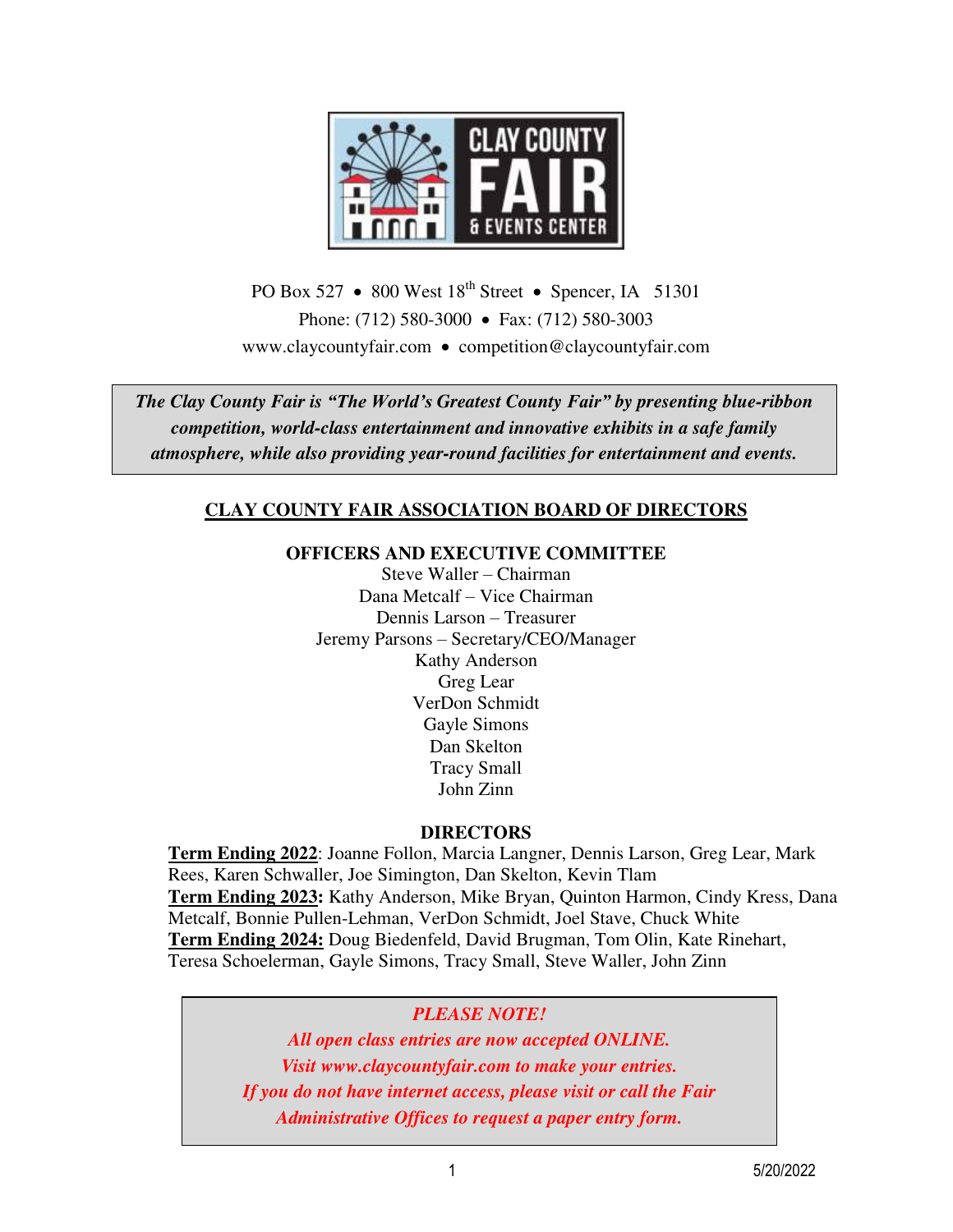#### **CLAY COUNTY FAIR ASSOCIATION, INC. POLICY F-6 NON-LIVESTOCK COMPETITION**

- The Clay County Fair management reserves to its Executive Committee the final and absolute right to interpret these rules and regulations and arbitrarily settle and determine all matters, questions and differences in regard hereto, or otherwise arising out of, connected with, or incident to the Fair. (4/17/12)
- **F-6.2.** Any person who violates any of the following special rules will forfeit all privileges and premiums and be subject to such penalty as the Fair may order. (4/17/12)
- **F-6.3.** The Fair will not be responsible for loss or damage to or of exhibits, or to the property of exhibitors or concessions operators. (4/17/12)
- **F-6.4.** No roving, vending, or soliciting by either a profit or non-profit organization, or on his own behalf, shall be permitted on the Clay County Fairgrounds or parking lots. All solicitations for either contributions or sale must be made from within the confines of a booth or display area as authorized by a duly executed contract. (4/17/12)
- **F-6.5.** No dogs, cats, or other pets shall be permitted on the Clay County Fairgrounds during the Clay County Fair. The only exceptions are assistance dogs that are properly identified, or any pet that is part of an attraction, exhibit, or demonstration. Pets are permitted in designated campground areas. Pets must be on a leash or contained in living quarters, trailers, etc. Failure to comply shall result in expulsion from the fairgrounds. (4/17/12)
- **F-6.6.** All applications for entries must be made in accordance with guidelines found in the appropriate department exhibitor handbook. The Clay County Fair reserves the right to accept or reject any entry offered. (2/20/18)
- **F-6.7.** Exhibitors must comply with individual department entry deadlines and other departmental rules. All exhibits, except those specified, must remain in place until 6:00 p.m. on the last Sunday of the Fair. Exhibitors in departments where entry tags are used must present claim tickets for return of their goods to the superintendents or their assistants in the department in which the exhibit is shown. Under no circumstances will exhibitors be permitted access to the display cases where exhibits are shown. (2/19/19)
- **F-6.8.** Exhibitor questions on premium amounts or ribbon placing must be received on or before October 15, or no adjustments or corrections will be able to be made. Premium checks will be issued after that date. There will be no reissuing of lost premium checks, and premium checks that are issued will become void after 45 days. All awards, ribbons, and exhibits not picked up at the Fair Administrative Offices by October 15 will be forfeited and become property of the Clay County Fair. (2/20/18)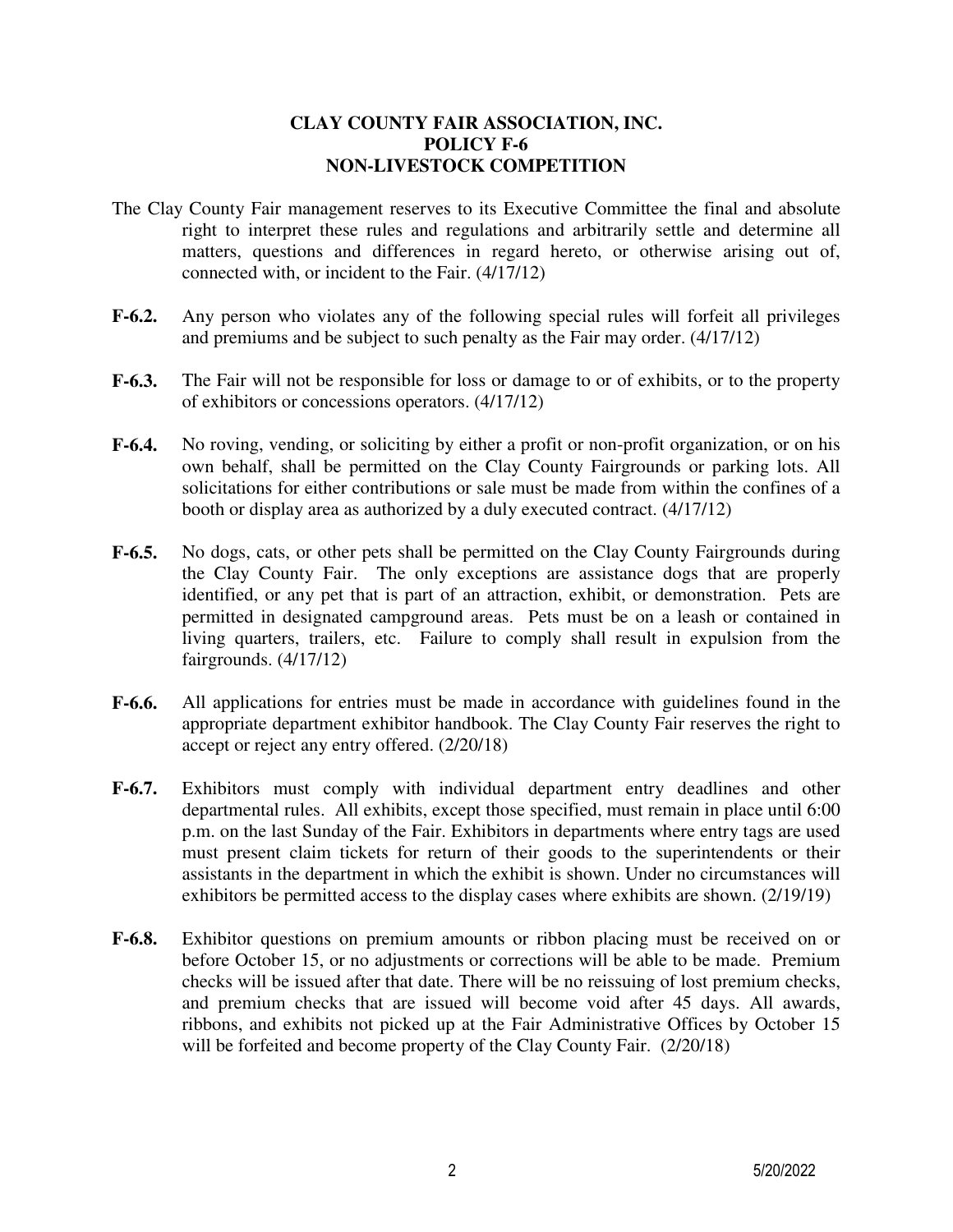- **F-6.9.** The Fair will use diligence to insure the safety of articles entered for exhibition, after their arrival and placement, but under no circumstances will it be responsible for loss, injury, or damage done to, or occasioned by, or arising from any articles on exhibition. The exhibitor shall indemnify the Fair thereof against all legal or other proceedings in regard thereto. (2/19/19)
- **F-6.10.** Articles entered for premiums which are the result of mechanical or artistic skill must be entered by the artist, inventor, manufacturer, maker, or authorized agent. (4/17/12)
- **F-6.11**. In case of protest of an article or exhibit, notice must be given the superintendent of the department during the day of examination of the article protested, and a written statement giving the reasons for protesting, verified by affidavit, with names of witnesses, must be filed with the Fair. (4/17/12)
- **F-6.12.** The right of an exhibitor to appeal from the decision of a judge to the Fair will lie only when it is charged that the award has been made in violation of the rules governing the exhibit; or when it is charged that the decision of the judge has been influenced or interfered with by another. (4/17/12)
- F-6.13. A Clay County Fair department superintendent may not make a competitive entry directly or indirectly in a department over which that person has supervisory responsibility. (4/17/12)
- **F-6.14**. All questions of dispute or differences not provided for under these rules shall be referred to the Executive Committee whose decision shall be final. (4/17/12)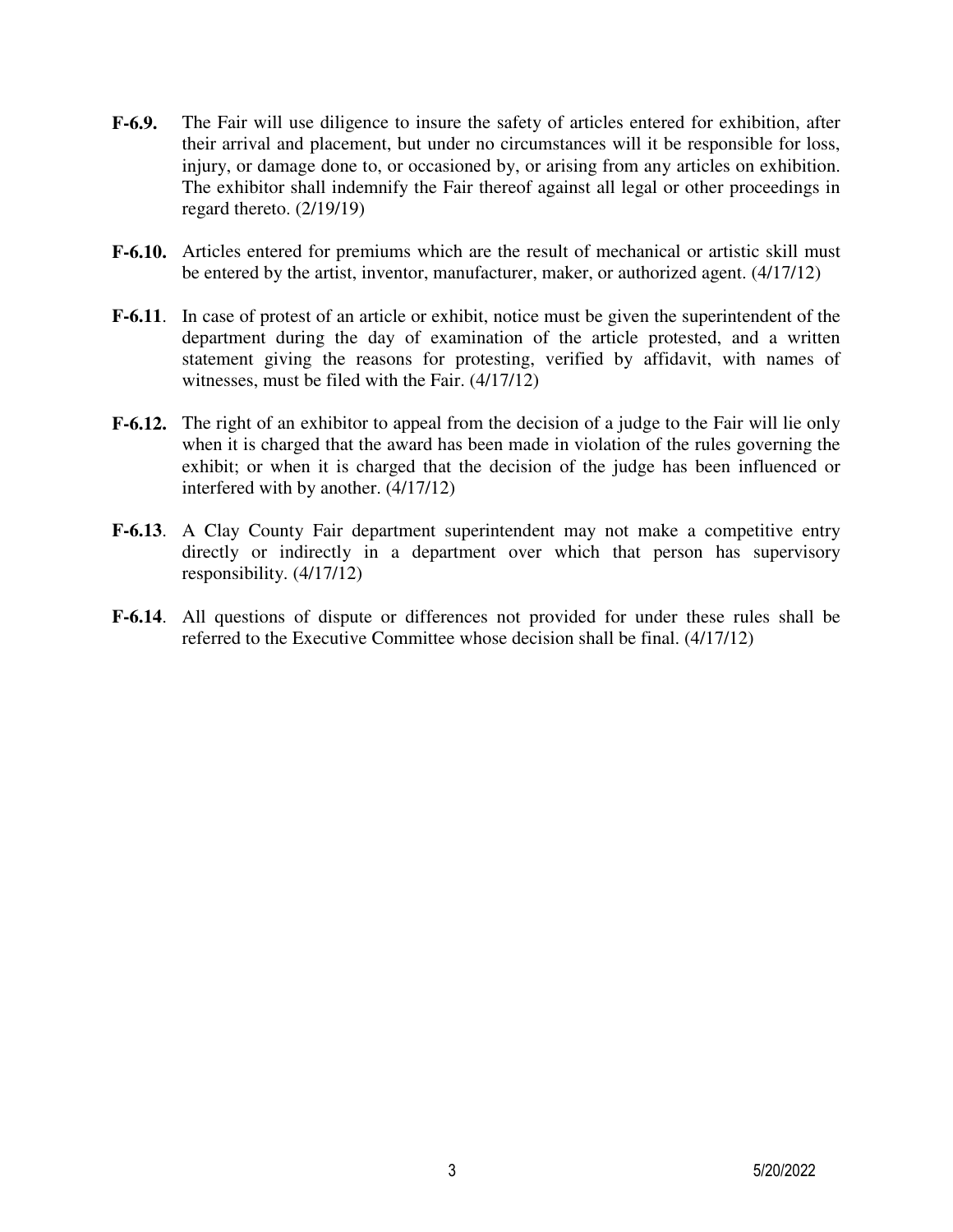#### **FLORICULTURE Superintendents**

Victoria Rute, Superintendent (712) 320-2535 Charla Pearce, Assistant / FS Chairperson (712) 260-4119 Steve Wolter, Assistant /FS Chairperson (712) 363-4012 Peg Egertsen, Assistant / FS Chairperson 712-358-2624 Jane Hussey, Assistant (712) 262-6513 Twila Henning, Judges / FS Chairperson & Awards 712-363-1218 Judy Hiemstra, Clerking & Awards 712-580-4443

#### **Horticulture, Design, Youth and Botanical Arts Schedule**

Gladioli, Trees & Shrubs, and Gourds, September 10-12 (Sat.-Mon.) Petite Gourd Designs, September 10-12 (Sat.-Mon.) Design Division I, September 10-13\*\* (Sat.-Tues.) Roses, September 13-14 (Tues.-Wed.) Annuals and Perennials, September 13-14 (Tues.-Wed.) Petite Designs I, September 13-16 (Tues.-Fri.) Design Division II, September 14-18\*\* (Wed.-Sun.) Open Class Artistic Arrangements, September 15-16 (Thurs.-Fri.) Botanical & Artistic Designs September 15-16 (Thurs.-Fri.) Container-Grown Plants, September 15-16 (Thurs.-Fri.) Petite Designs II, September 17-18 (Sat.-Sun.) Dahlias, September 17-18 (Sat.-Sun.)

#### **Floriculture Department Rules**

1. Pre-registration is encouraged but not mandatory. To pre-register, enter online at [www.claycountyfair.com](http://www.claycountyfair.com/) by **August 22nd**. **NEW FOR 2022!!!** Entry forms are available at the Clay County Fair Administrative Offices. Mail, fax email or bring your completed entry form to Floriculture Department, Clay County Fair, PO Box 527, 800 West 18th Street, Spencer, Iowa 51301, by fax at (712) 580-3003 or email to *competition@claycountyfair.com*. No entry fee is required. Entries are open to anyone from any county or state. Use a separate entry form for each department in which you are entering at the Fair. **NEW 2022!! Exhibitors who preregister may collect their completed entry tags at the department during entry days, they will not be mailed**.

2. **Entries are received beginning at 6:00 pm the day prior to the show until 10:30 am the**  first day of the show. Entries are released from 5:00-6:00 pm the last day of each show.

3. Floriculture entries **must** be in place by **10:30am** of the day designated for each event listed on the schedule.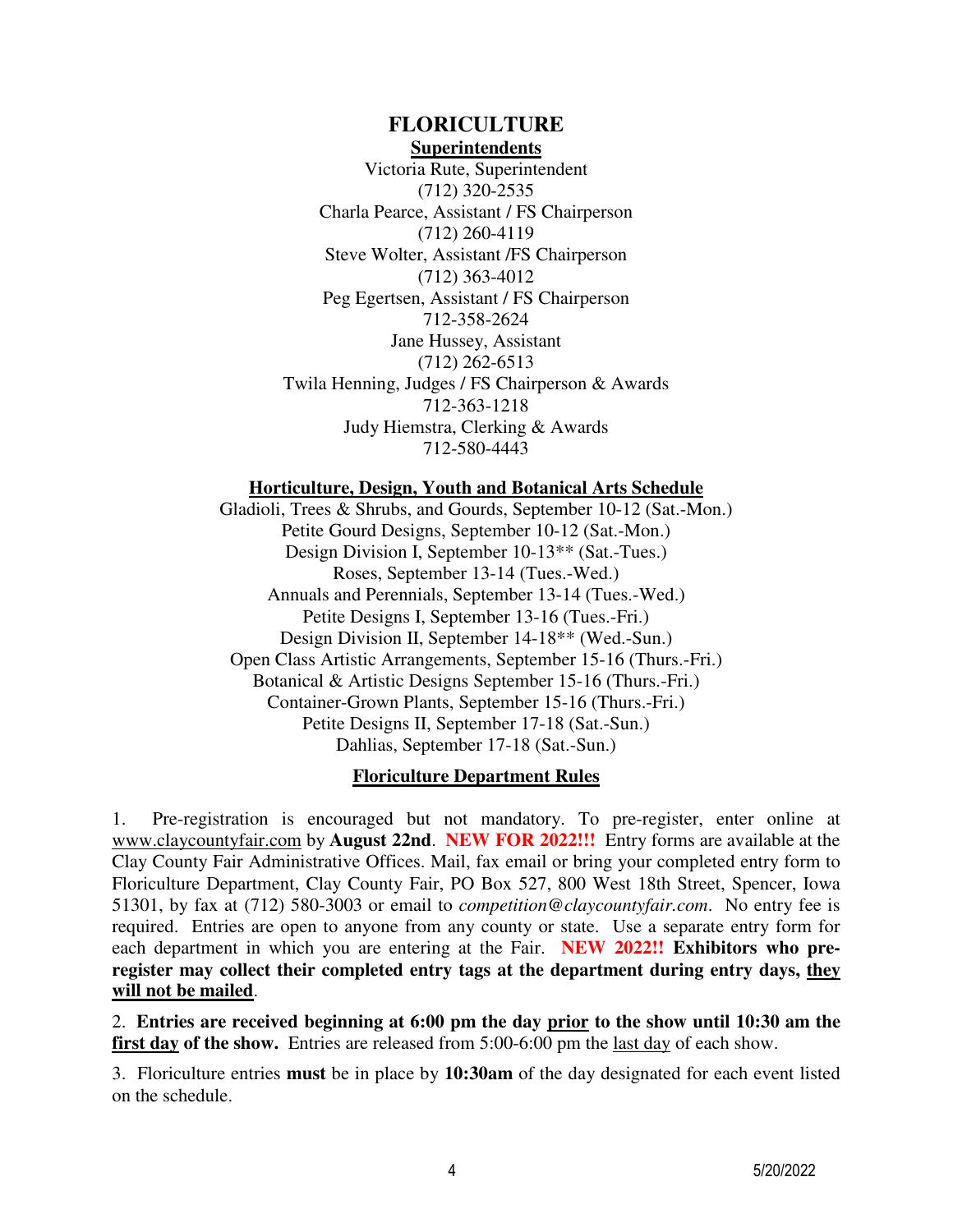#### 4. *All design entries are required to have a list of all plant material used in the design. A suggestion is to use a 3"x5" card for the list. Petite entries might use half of a 3"x5" card. Botanical and/or common names are acceptable.*

5. Award of Merit may be given to the best entries as listed in the schedule. To be eligible for the Award of Merit, the variety **must** be named and the entry **must** score 95% or above.

6. In specimen classes, stem and foliage are to be in proportion to the blossoms. Wedging materials are permitted in the neck of the container and are available at the show workroom. All foliage should be above the water line, or above the vase opening. Containers are provided for specimen entries.

7. The Superintendent shall have the right to remove and exclude from the show any exhibit or part thereof which is unsightly.

8. While all possible care will be taken, the management will not be responsible for loss or damage to exhibits or property of the exhibitor.

9. Each exhibitor will be responsible for personal items at the close of **each** show. No ribbons or exhibits will be mailed.

10. Exhibitor questions on premium amounts or ribbon placing must be received on or before October 15 or no adjustments or corrections will be able to be made. **Premium checks will be issued after that date.** 

#### **\*\* PLEASE NOTE! Preregistration, INCLUDING SUBMISSION OF CLAY COUNTY FAIR ENTRY FORM***,*  **is required for Design Divisions (tables, exhibition tables, niches, mantels, pedestals)**

#### **For information on how to preregister, contact the following:**

| <b>Niches, Pedestals, Mantels</b>          | Jane Hussey (712-262-6513)                              |
|--------------------------------------------|---------------------------------------------------------|
| <b>Large Tables &amp; Exhibition Table</b> | Sharan Erick (712-260-8018), Sara DeWitt (712-262-5232) |
| <b>Small Tables</b>                        | Jacqueline Heinrichs (712-346-8563),                    |
|                                            | Steve Wolter (712)363-4012                              |
| <b>Gourd Exhibits</b>                      | Marian McNabb (712-296-4920)                            |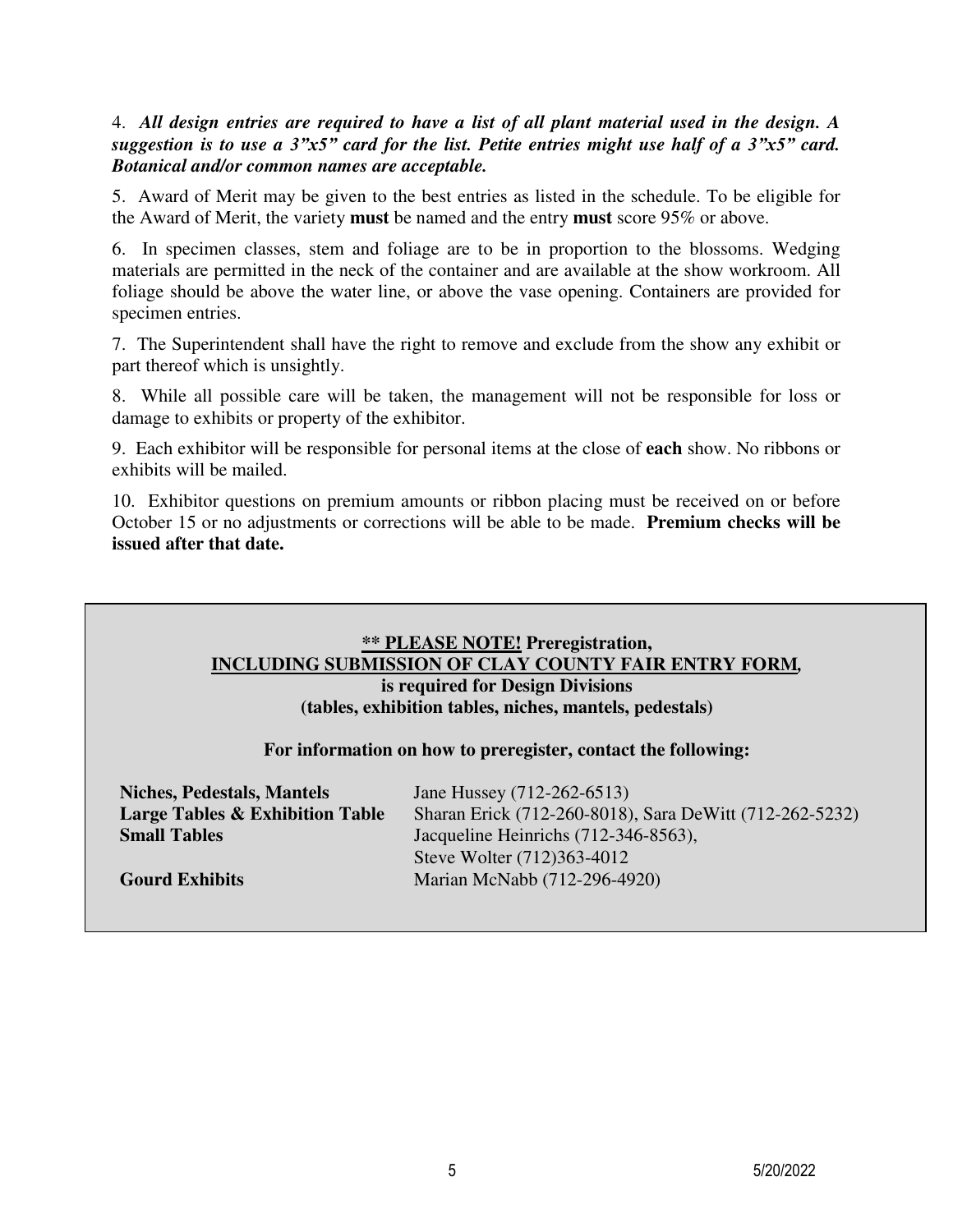#### **GLADIOLI, TREES & SHRUBS, AND GOURDS SHOW**

# **"Flower Rock n Roll"**

**NGC Flower Show** 

**Standard Flower Show**

**SATURDAY, SEPT. 10 through MONDAY, SEPT. 12** 

*Award of Merit – Best Gladiolus Entry Grower's Choice Award - Gourds Award of Merit – Best Gourd Entry Designers Choice Rosette – Best Gourd Design Petite Rosette – Best Miniature or Small Gourd Design Rosette – Youth Top Exhibitor, Gourd Design Rosette – Sweepstakes - Gourds Arboreal Award - Best Entry in Trees & Shrubs Horticulture Top Exhibitor Awards - Arboreal* 

#### **GLADIOLUS/GLADIOLI**

**Exhibitors may make one entry of each variety in each color class. Varieties must be named. Exhibitors may enter one of each variety in seedling classes, which may be divided by color.** 

#### **DIVISION 1001 – SINGLE SPIKE**

| <b>CLASS</b>                        | <b>BLUE</b> | <b>RED</b> | <b>WHITE</b> |
|-------------------------------------|-------------|------------|--------------|
| 1. White                            | 3.50        | 3.00       | 2.75         |
| 2. Green                            | 3.50        | 3.00       | 2.75         |
| 3. Cream                            | 3.50        | 3.00       | 2.75         |
| 4. Yellow                           | 3.50        | 3.00       | 2.75         |
| 5. Orange                           | 3.50        | 3.00       | 2.75         |
| 6. Salmon                           | 3.50        | 3.00       | 2.75         |
| 7. Pink                             | 3.50        | 3.00       | 2.75         |
| 8. Rose                             | 3.50        | 3.00       | 2.75         |
| 9. Red                              | 3.50        | 3.00       | 2.75         |
| 10. Lavender                        | 3.50        | 3.00       | 2.75         |
| 11. Violet                          | 3.50        | 3.00       | 2.75         |
| 12. Purple                          | 3.50        | 3.00       | 2.75         |
| 13. Smoky                           | 3.50        | 3.00       | 2.75         |
| 14. Brown                           | 3.50        | 3.00       | 2.75         |
| 15. Any other color                 | 3.50        | 3.00       | 2.75         |
| 16. Seedlings (300s, 400s, 500s)    | 3.50        | 3.00       | 2.75         |
| <b>DIVISION 1002 – THREE SPIKES</b> |             |            |              |
| <b>CLASS</b>                        | <b>BLUE</b> | <b>RED</b> | <b>WHITE</b> |
| 1. White or cream                   | 4.00        | 3.75       | 3.50         |
| 2. Green                            | 4.00        | 3.75       | 3.50         |
| 3. Yellow                           | 4.00        | 3.75       | 3.50         |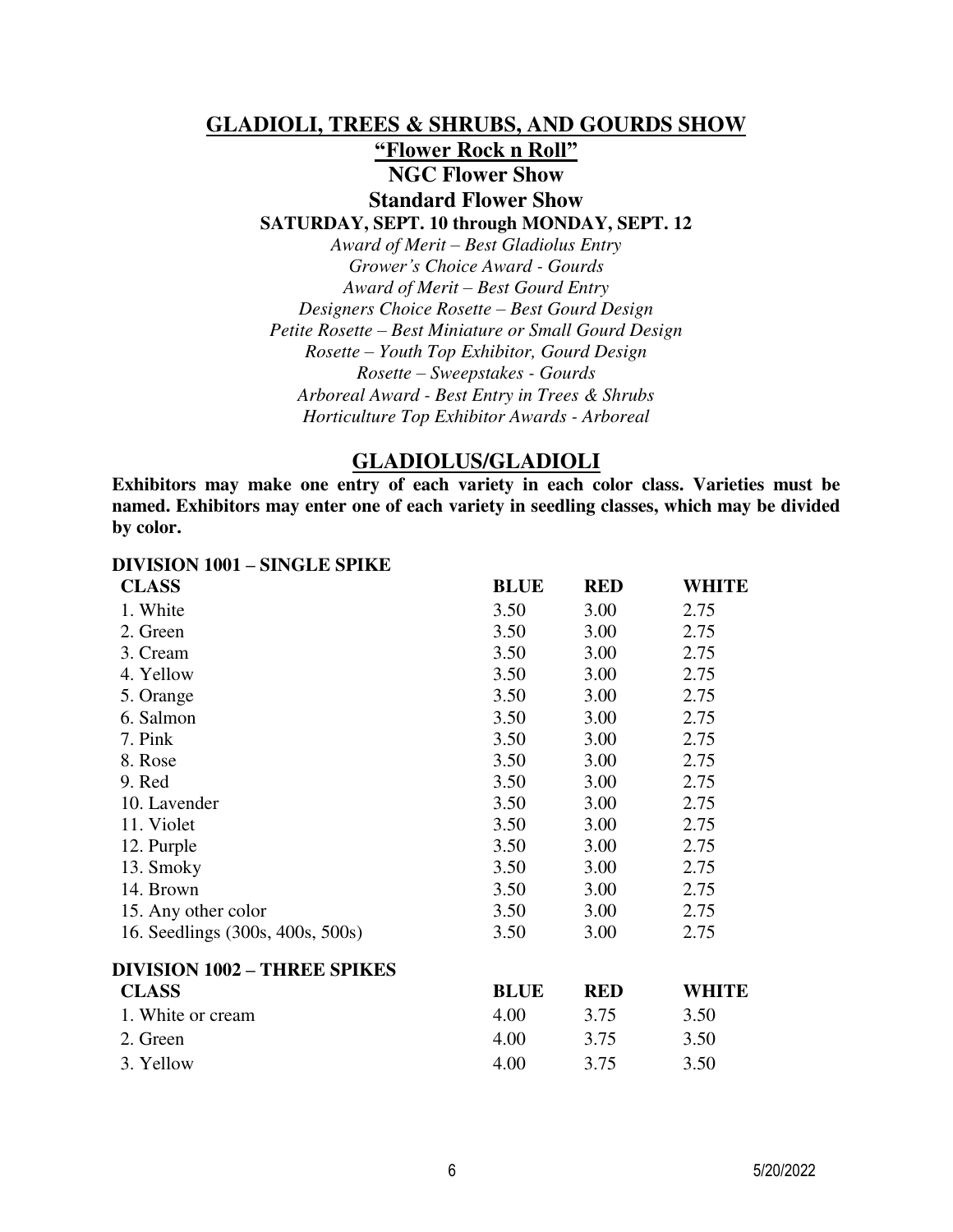| 4. Orange                                               | 4.00        | 3.75       | 3.50         |
|---------------------------------------------------------|-------------|------------|--------------|
| 5. Pink                                                 | 4.00        | 3.75       | 3.50         |
| 6. Rose                                                 | 4.00        | 3.75       | 3.50         |
| 7. Red                                                  | 4.00        | 3.75       | 3.50         |
| 8. Lavender                                             | 4.00        | 3.75       | 3.50         |
| 9. Purple                                               | 4.00        | 3.75       | 3.50         |
| 10. Brown                                               | 4.00        | 3.75       | 3.50         |
| 11. Any other color                                     | 4.00        | 3.75       | 3.50         |
| 12. Seedlings (300s, 400s, 500s)                        | 4.00        | 3.75       | 3.50         |
| DIVISION 1003 – MINIATURE SINGLE SPIKE                  |             |            |              |
| <b>CLASS</b>                                            | <b>BLUE</b> | <b>RED</b> | <b>WHITE</b> |
| 1. White or cream                                       | 3.00        | 2.75       | 2.50         |
| 2. Green                                                | 3.00        | 2.75       | 2.50         |
| 3. Yellow                                               | 3.00        | 2.75       | 2.50         |
| 4. Orange                                               | 3.00        | 2.75       | 2.50         |
| 5. Pink                                                 | 3.00        | 2.75       | 2.50         |
| 6. Rose                                                 | 3.00        | 2.75       | 2.50         |
| 7. Red                                                  | 3.00        | 2.75       | 2.50         |
| 8. Lavender                                             | 3.00        | 2.75       | 2.50         |
| 9. Purple                                               | 3.00        | 2.75       | 2.50         |
| 10. Brown                                               | 3.00        | 2.75       | 2.50         |
| 11. Any other color                                     | 3.00        | 2.75       | 2.50         |
| 12. Seedlings (100s, 200s)                              | 3.00        | 2.75       | 2.50         |
| DIVISION 1004 – MINIATURE THREE SPIKES (SAME CONTAINER) |             |            |              |
| <b>CLASS</b>                                            | <b>BLUE</b> | <b>RED</b> | <b>WHITE</b> |
| 1. White or cream                                       | 3.75        | 3.50       | 3.25         |
| 2. Green                                                | 3.75        | 3.50       | 3.25         |
| 3. Yellow                                               | 3.75        | 3.50       | 3.25         |
| 4. Orange                                               | 3.75        | 3.50       | 3.25         |
| 5. Pink                                                 | 3.75        | 3.50       | 3.25         |
| 6. Rose                                                 | 3.75        | 3.50       | 3.25         |
| 7. Red                                                  | 3.75        | 3.50       | 3.25         |
| 8. Lavender                                             | 3.75        | 3.50       | 3.25         |
| 9. Purple                                               | 3.75        | 3.50       | 3.25         |
| 10. Brown                                               | 3.75        | 3.50       | 3.25         |
| 11. Any other color                                     | 3.75        | 3.50       | 3.25         |

12. Seedlings (100s, 200s) 3.75 3.50 3.25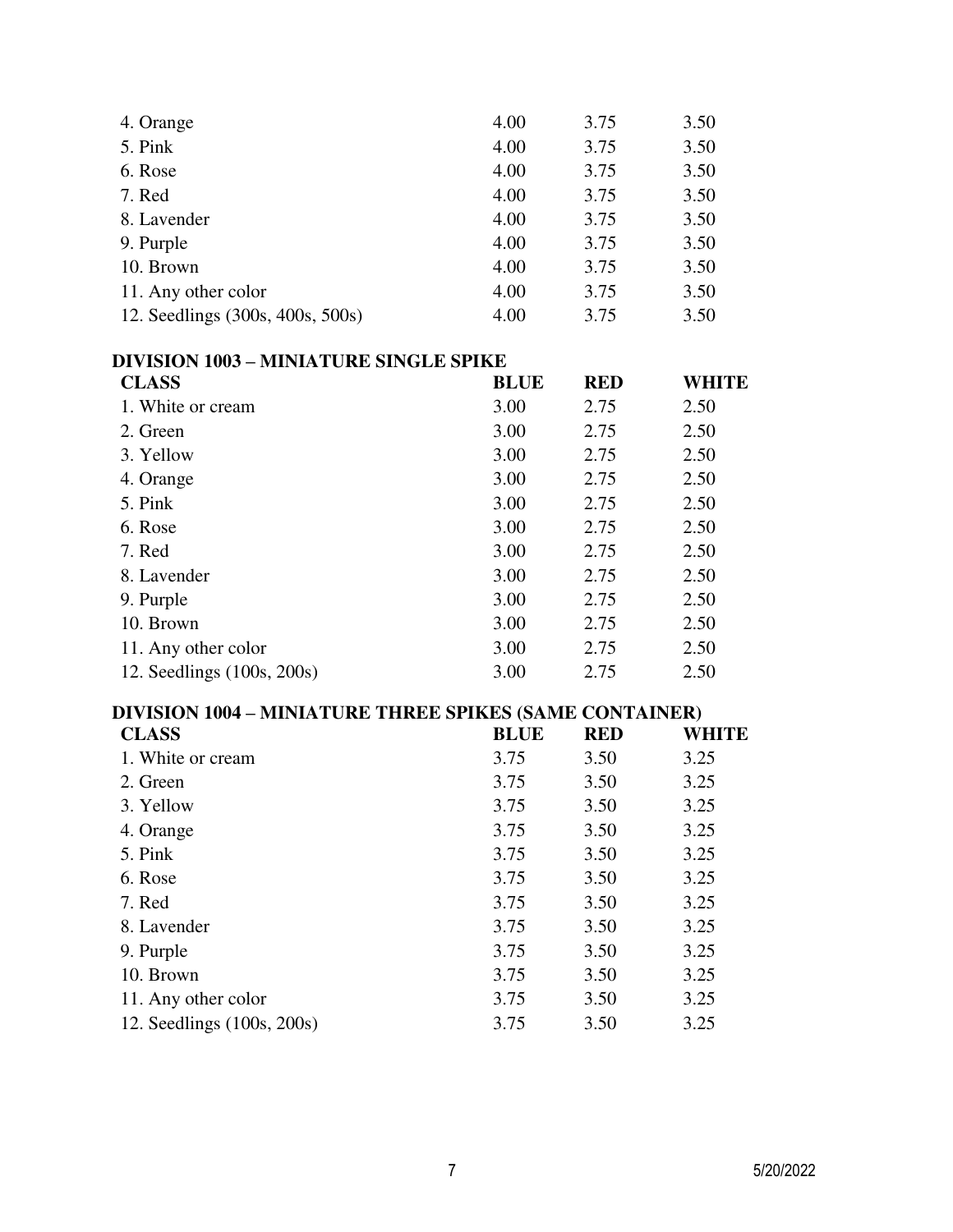#### **DIVISION 1005 – GLAD DESIGN**

Arrangements must contain gladiolus/gladioli. No reservations required.

| <b>CLASS</b>                    | <b>BLUE</b> | RED  | <b>WHITE</b> | <b>PINK</b> |
|---------------------------------|-------------|------|--------------|-------------|
| 1. "Endless Love" (any color/s) | 8.50        | 8.00 | 7.50         | 7.00        |
| 2. "It's Tricky" (any color/s)  | 8.50        | 8.00 | 7.50         | 7.00        |
| 3. "Candy Girl" (any color/s)   | 8.50        | 8.00 | 7.50         | 7.00        |

## **ARBOREAL**

**SATURDAY, SEPT. 10 through MONDAY, SEPT. 12** 

**(TREES & SHRUBS)** 

*Arboreal Award* 

*Awards of Merit* 

Each entry must be labeled with the botanical name (genus and species) in exhibitor's container. Maximum length – 24"; minimum length – 12", as seen in glass or above opaque container.

| DIVISION 1021 - NEW OR UNUSUAL SHRUB FOR HOME LANDSCAPING IN NW IA |             |            |              |
|--------------------------------------------------------------------|-------------|------------|--------------|
| <b>CLASS</b>                                                       | <b>BLUE</b> | <b>RED</b> | <b>WHITE</b> |
| 1. One branch                                                      | 4.50        | 4.25       | 4.00         |
| <b>DIVISION 1022 - CRABAPPLE</b>                                   |             |            |              |
| <b>CLASS</b>                                                       | <b>BLUE</b> | <b>RED</b> | <b>WHITE</b> |
| 1. One branch with fruit                                           | 3.00        | 2.75       | 2.50         |
| DIVISION1023-EUONYMUS                                              |             |            |              |
| <b>CLASS</b>                                                       | <b>BLUE</b> | <b>RED</b> | <b>WHITE</b> |
| 1. One branch                                                      | 3.00        | 2.75       | 2.50         |
| <b>DIVISION 1024 – SPIREA</b>                                      |             |            |              |
| <b>CLASS</b>                                                       | <b>BLUE</b> | <b>RED</b> | <b>WHITE</b> |
| 1. One branch                                                      | 3.00        | 2.75       | 2.50         |
| <b>DIVISION 1025-HYDRANGEA</b>                                     |             |            |              |
| <b>CLASS</b>                                                       | <b>BLUE</b> | <b>RED</b> | <b>WHITE</b> |
| 1. Hydrangea Pinculata, any color, one bloom                       | 3.00        | 2.75       | 2.50         |
| 2. Hydrangea Arborescens, any color, one<br>bloom                  | 3.00        | 2.75       | 2.50         |
| <b>DIVISION 1026-EVERGREENS</b>                                    |             |            |              |
| <b>CLASS</b>                                                       | <b>BLUE</b> | <b>RED</b> | <b>WHITE</b> |
| 1. Collection of five branches, different<br>varieties             | 7.00        | 6.50       | 6.00         |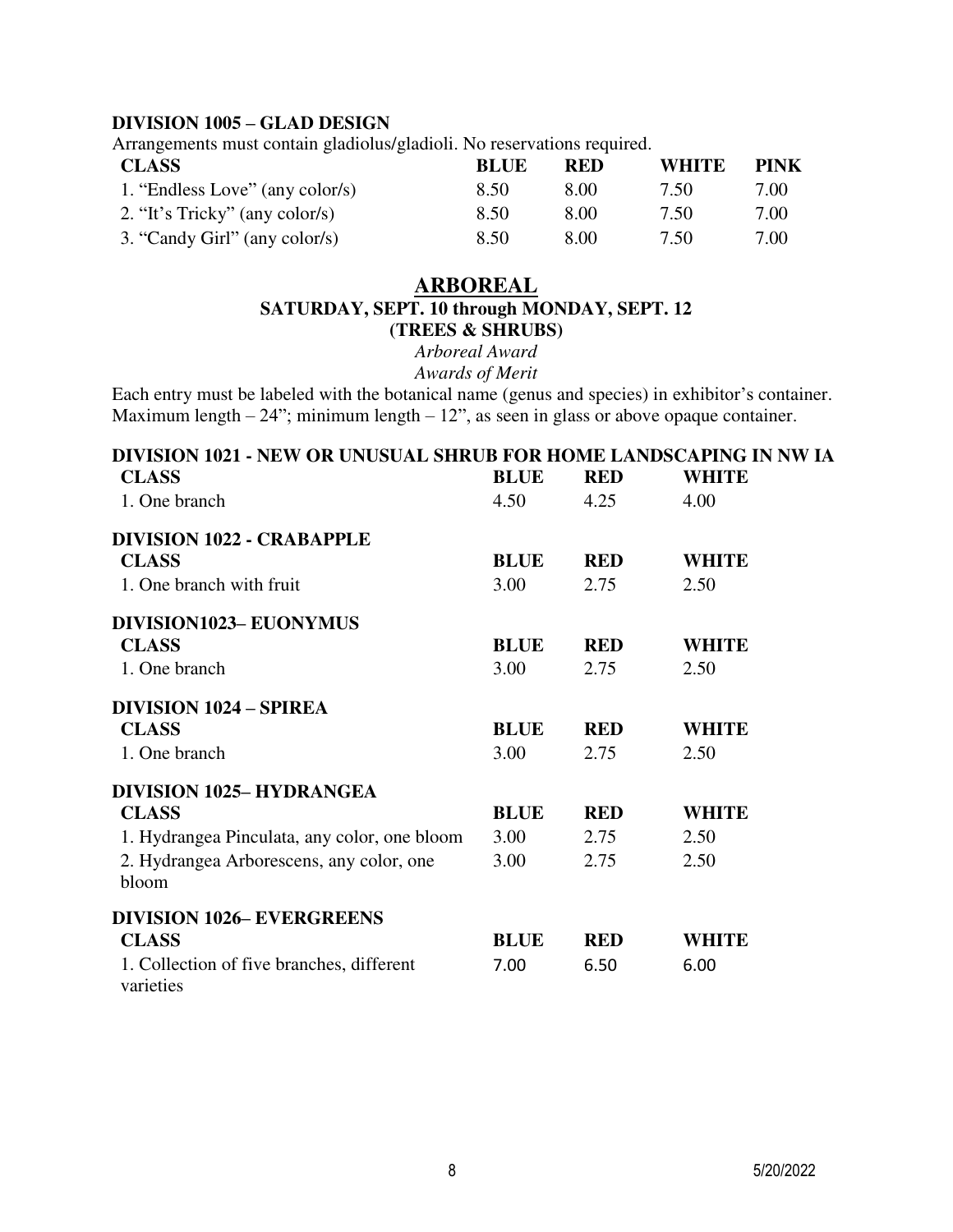#### **DIVISION 1027 – SHRUBS**

| <b>CLASS</b>                                                                     | <b>BLUE</b> | <b>RED</b> | WHITE |
|----------------------------------------------------------------------------------|-------------|------------|-------|
| 1. Collection of five branches, different<br>varieties, suitable for landscaping | 7.00        | 6.50       | 6.00  |
| <b>DIVISION 1028 – TREES</b>                                                     |             |            |       |
| <b>CLASS</b>                                                                     | <b>BLUE</b> | <b>RED</b> | WHITE |
| 1. Collection of five branches, different<br>varieties                           | 7.00        | 6.50       | 6.00  |

## **GOURDS SATURDAY, SEPT. 10 through MONDAY, SEPT. 12**

*Award of Horticulture Excellence Botanical Arts Artistic Crafts Award Awards of Merit Youth Awards*  **"Gourdiculture"**

**Gourds must be grown in 2022, except Division 1013 Class 2 and Division 1014. Each entry must be named with genus and species.** 

#### **DIVISION 1010 – CUCURBITA (FLOWERS ARE YELLOW)**

Gourds must be harvested before the frost.

| <b>CLASS</b>                                                 | <b>BLUE</b> | <b>RED</b> | WHITE |
|--------------------------------------------------------------|-------------|------------|-------|
| 1. Apple                                                     | 3.75        | 3.50       | 3.25  |
| $2.$ Egg                                                     | 3.75        | 3.50       | 3.25  |
| 3. Finger (Crown of Thorns, Holy Crown,<br>Ten Commandments) | 3.75        | 3.50       | 3.25  |
| 4. Pear and warted sorts                                     | 3.75        | 3.50       | 3.25  |
| 5. Any other gourd in this class                             | 3.75        | 3.50       | 3.25  |

#### **DIVISION 1011 – LAGENARIA (FLOWERS ARE WHITE)**

| Mature fruit not damaged by frost.       |             |            |              |
|------------------------------------------|-------------|------------|--------------|
| <b>CLASS</b>                             | <b>BLUE</b> | <b>RED</b> | <b>WHITE</b> |
| 1. Dipper                                | 3.75        | 3.50       | 3.25         |
| 2. Giant Bottle                          | 3.75        | 3.50       | 3.25         |
| 3. Penguin                               | 3.75        | 3.50       | 3.25         |
| 4. Powder Horn                           | 3.75        | 3.50       | 3.25         |
| 5. Martin gourds (Healing squash is one) | 3.75        | 3.50       | 3.25         |
| 6. Any other gourd in this class         | 3.75        | 3.50       | 3.25         |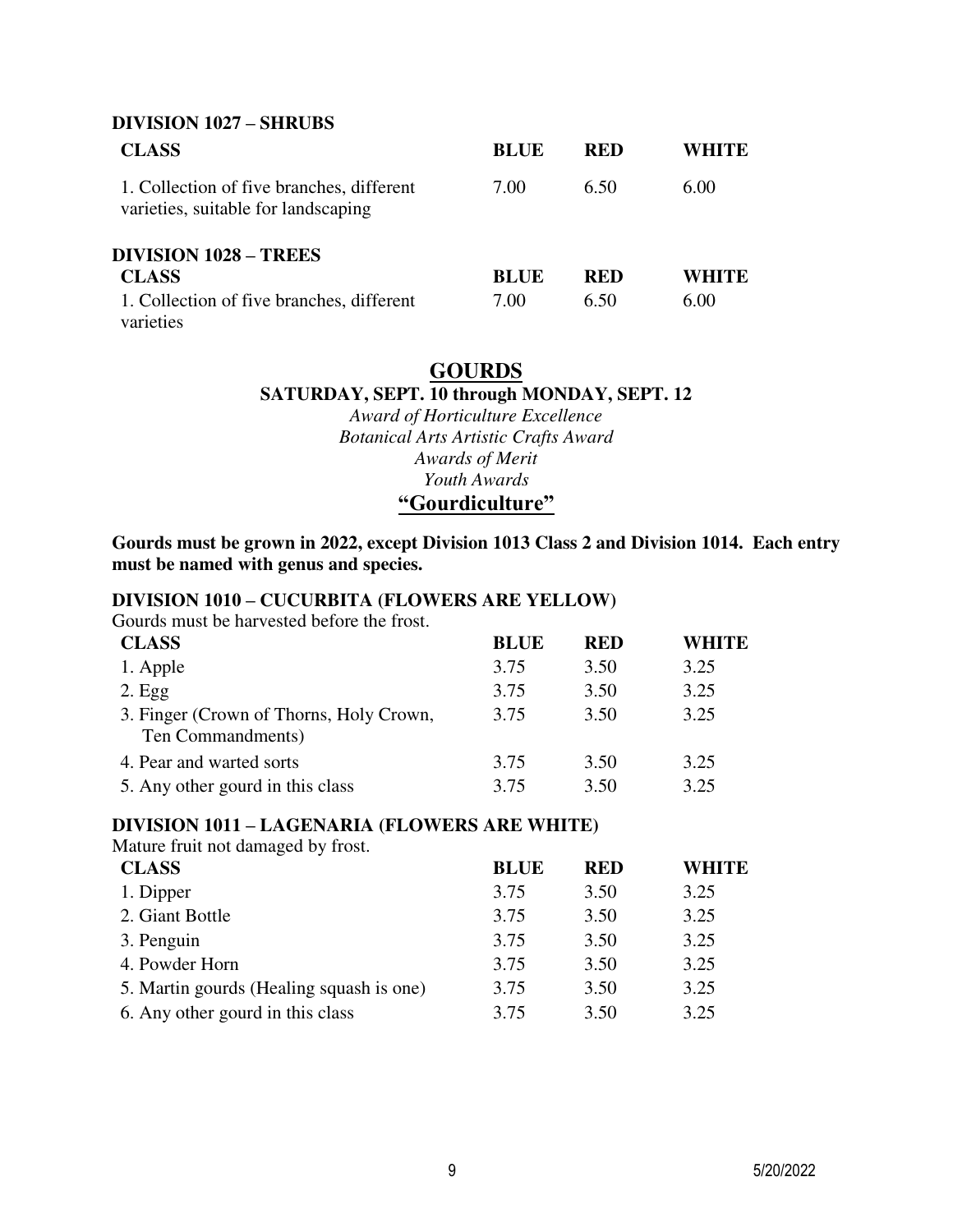#### **DIVISION 1012 – LUFFA (FLOWERS ARE YELLOW)**

Often called the vegetable sponge, dishrag gourd or running okra.

| <b>CLASS</b>                                                                                             | <b>BLUE</b> | <b>RED</b> | WHITE        |
|----------------------------------------------------------------------------------------------------------|-------------|------------|--------------|
| 1. Luffa acutangula - angled luffa, ridged<br>luffa, or vegetable gourd                                  | 3.75        | 3.50       | 3.25         |
| 2. Luffa aegyptiaca/Luffa cylindrica -<br>smooth luffa, Egyptian luffa, dishrag<br>gourd, or gourd loofa | 3.75        | 3.50       | 3.25         |
| 3. Luffa operculata - wild loofa, sponge<br>cucumber                                                     | 3.75        | 3.50       | 3.25         |
| 4. Any other gourd in this class                                                                         | 3.75        | 3.50       | 3.25         |
| <b>DIVISION 1013 – A COLLECTION OF GOURDS</b>                                                            |             |            |              |
| <b>CLASS</b>                                                                                             | <b>BLUE</b> | <b>RED</b> | <b>WHITE</b> |
| 1. Five or more varieties from 2022, named                                                               | 8.00        | 7.50       | 7.00         |
| 2. Five or more varieties from 2021 or prior,<br>named                                                   | 8.00        | 7.50       | 7.00         |

#### **DIVISION 1014 – BOTANICAL ARTS (DRIED GOURDS)**

Exhibit must be correctly named by its binomial or currently accepted scientific designation. No additional embellishments (dyes, glitter, spray paint). Materials such as Petal Proof, Super Surface Sealer or hairspray are permitted to prevent shattering of fragile plant material. All exhibits should not have been previously exhibited at Clay County Fair.

| <b>CLASS</b>                                       | <b>BLUE</b> | <b>RED</b> | WHITE |
|----------------------------------------------------|-------------|------------|-------|
| 1. Largest gourd in circumference                  | 2.75        | 2.50       | 2.25  |
| 2. Longest overall length (from tip to tip) may be | 2.75        | 2.50       | 2.25  |
| curved                                             |             |            |       |
| 3. Ugliest or freakiest gourd grown naturally      | 2.75        | 2.50       | 2.25  |
| 4. Smallest gourd in overall size                  | 2.75        | 2.50       | 2.25  |
| 5. Most interesting hand trained gourd             | 2.75        | 2.50       | 2.25  |

#### **DIVISION 1015 – GOURD ART AND DESIGN "GOURD LIFE" – ADULT (18 AND OVER)**

No reservations required. All designs must contain some gourd material.

| <b>CLASS</b>                                     | <b>BLUE</b> | <b>RED</b> | <b>WHITE</b> | <b>PINK</b> |
|--------------------------------------------------|-------------|------------|--------------|-------------|
| 1. "Wild Thing" (birdhouse or feeder) Functional | 6.50        | 6.00       | 5.50         | 5.00        |
| 2. "Wild Thing" (birdhouse or feeder),           | 6.50        | 6.00       | 5.50         | 5.00        |
| Non-functional                                   |             |            |              |             |
| 3. "Hello" (gourd art dolls), Spirit dolls       | 6.50        | 6.00       | 5.50         | 5.00        |
| 4. "Hello" (gourd art dolls), Modern             | 6.50        | 6.00       | 5.50         | 5.00        |
| 5. "Hello" (gourd art dolls), Native             | 6.50        | 6.00       | 5.50         | 5.00        |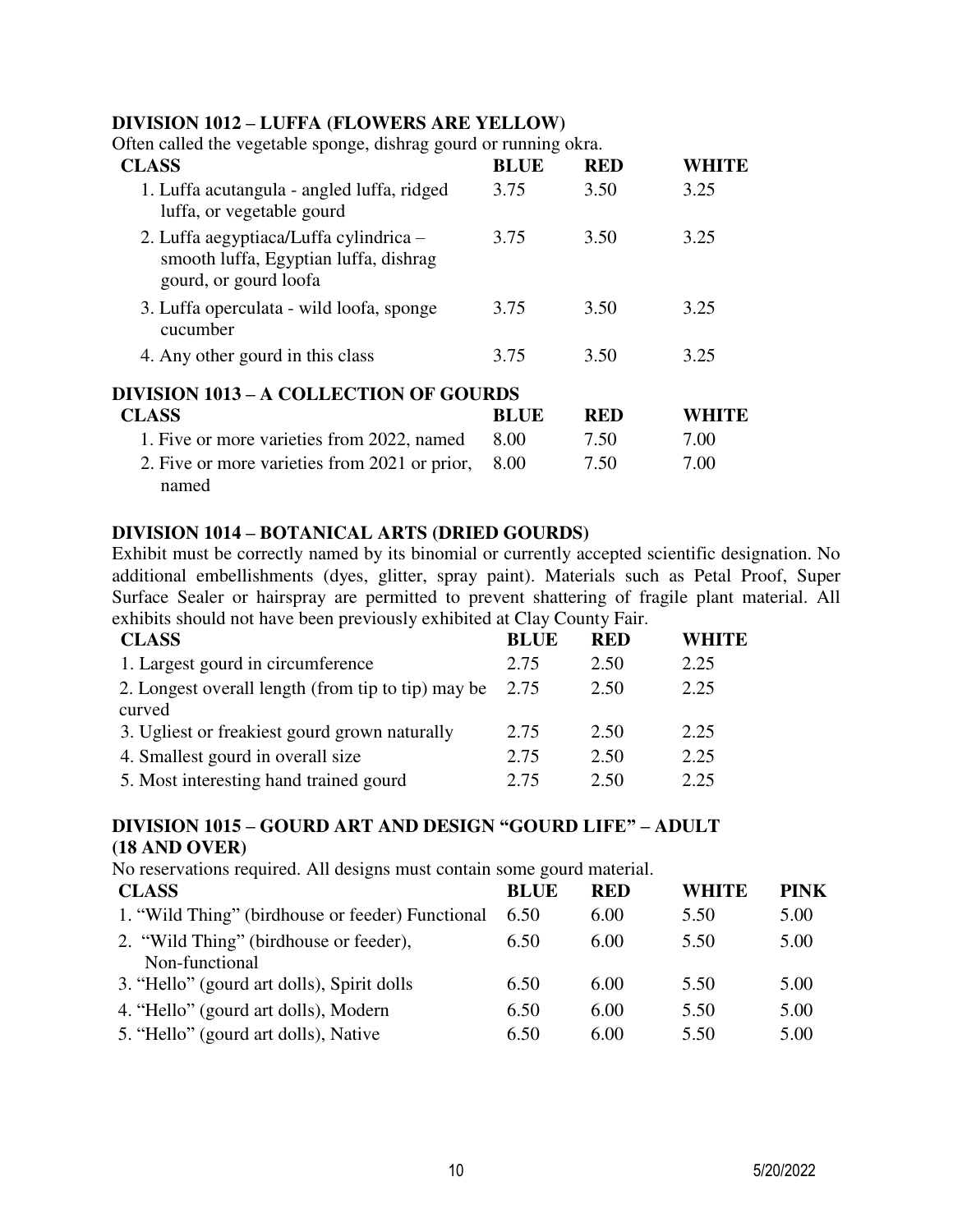| 6. "Hello" (gourd art dolls), Any Other                                                                                                                             | 6.50 | 6.00 | 5.50 | 5.00 |
|---------------------------------------------------------------------------------------------------------------------------------------------------------------------|------|------|------|------|
| 7. "We Got the Beat" (musical gourd), Shaker                                                                                                                        | 6.50 | 6.00 | 5.50 | 5.00 |
| 8. "We Got the Beat" (musical gourd), String                                                                                                                        | 6.50 | 6.00 | 5.50 | 5.00 |
| 9. "We Got the Beat" Rain Stick                                                                                                                                     | 6.50 | 6.00 | 5.50 | 5.00 |
| 10. "We Got the Beat" (musical gourd),<br>Any other                                                                                                                 | 6.50 | 6.00 | 5.50 | 5.00 |
| 11. "Children's Story" (realistic figure -<br>animal, reptile, bird or insect)                                                                                      | 6.50 | 6.00 | 5.50 | 5.00 |
| 12. "Children's Story" (non-realistic figure –<br>animal, reptile, bird or insect)                                                                                  | 6.50 | 6.00 | 5.50 | 5.00 |
| 13. "Sweet Dreams Are Made of This" (gourd<br>and/or seed jewelry)                                                                                                  | 6.50 | 6.00 | 5.50 | 5.00 |
| Any technique, such as wood burning, weaving, carving, painting, beading, a combination<br>(means two or more techniques are used), or techniques not listed above. |      |      |      |      |
| 14. "Super Freak" - artistic gourd (wood burning)                                                                                                                   | 6.50 | 6.00 | 5.50 | 5.00 |
| 15. "Super Freak" artistic gourd (weaving)                                                                                                                          | 6.50 | 6.00 | 5.50 | 5.00 |
| 16. "Super Freak" - artistic gourd (carving)                                                                                                                        | 6.50 | 6.00 | 5.50 | 5.00 |
| 17. "Super Freak"- artistic gourd (painting)                                                                                                                        | 6.50 | 6.00 | 5.50 | 5.00 |
| 18. "Super Freak" artistic gourd (beading)                                                                                                                          | 6.50 | 6.00 | 5.50 | 5.00 |
| 19. "Super Freak" - artistic gourd<br>(combination of two or more)                                                                                                  | 6.50 | 6.00 | 5.50 | 5.00 |
| 20. "Super Freak" - artistic gourd<br>(any other technique not listed)                                                                                              | 6.50 | 6.00 | 5.50 | 5.00 |
| 21. "Under Pressure" (hat)                                                                                                                                          | 6.50 | 6.00 | 5.50 | 5.00 |
| 22. "Like a Prayer" (mini gourd quilt) no larger<br>than $16$ "x $16$ ", ability to hang for display                                                                | 6.50 | 6.00 | 5.50 | 5.00 |
| 23. "Just a Friend" (holiday gourds), Christmas                                                                                                                     | 6.50 | 6.00 | 5.50 | 5.00 |
| 24. "Just a Friend" (holiday gourds), Halloween                                                                                                                     | 6.50 | 6.00 | 5.50 | 5.00 |
| 25. "Just a Friend" (holiday gourds),<br>Any other holiday                                                                                                          | 6.50 | 6.00 | 5.50 | 5.00 |
| 26. "Sweet Child of Mine" (gourd figures), Fruit                                                                                                                    | 6.50 | 6.00 | 5.50 | 5.00 |
| 27. "Sweet Child of Mine" (gourd figures),<br>Vegetable                                                                                                             | 6.50 | 6.00 | 5.50 | 5.00 |
| 28. "I'm Coming Out" Totem                                                                                                                                          | 6.50 | 6.00 | 5.50 | 5.00 |
| 29. "Sweet Love" fairy garden, no larger than 20"<br>no larger than 20" (See Fairy garden guidelines,<br>Division 1098)                                             | 6.50 | 6.00 | 5.50 | 5.00 |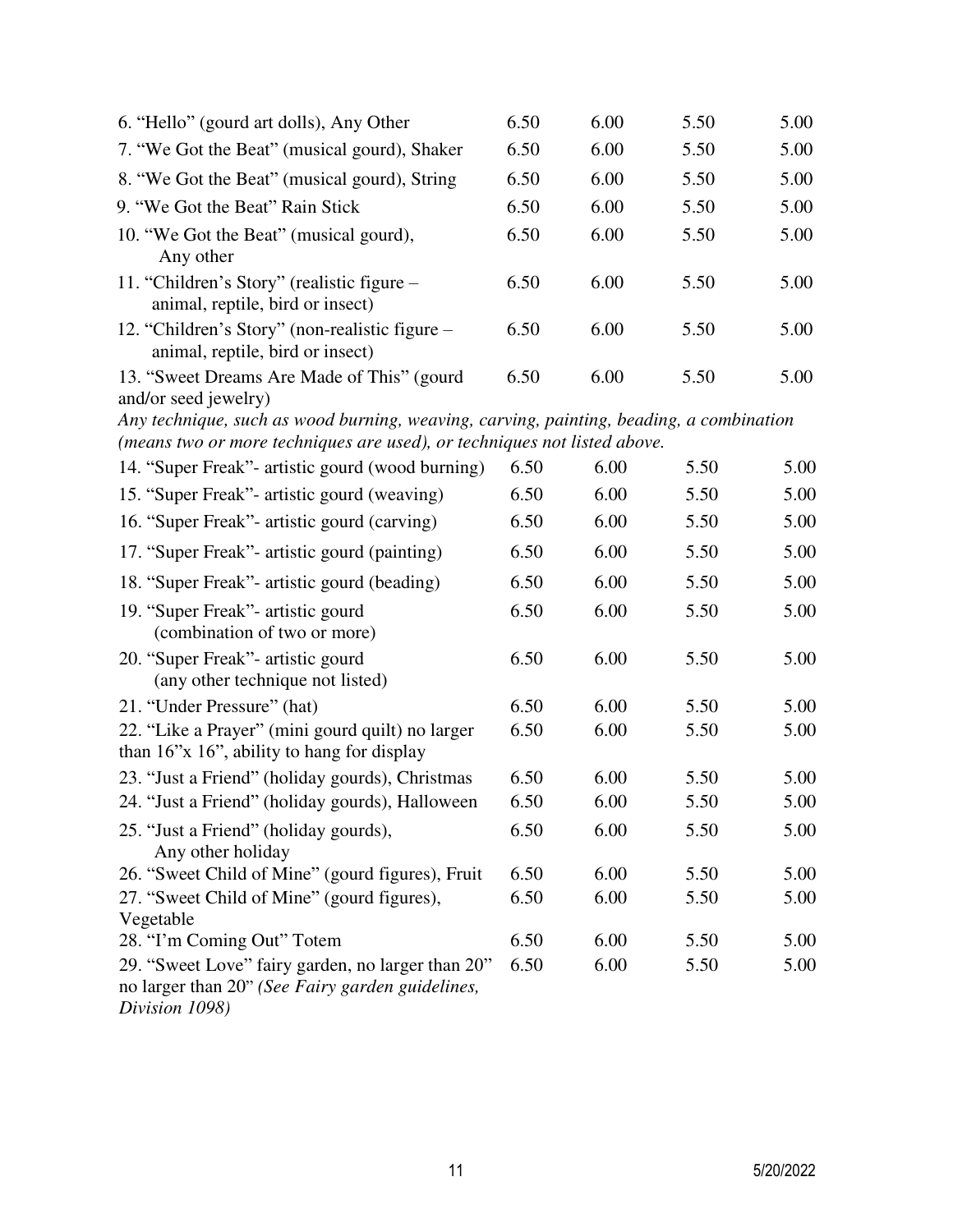| 30. "Bust a Move" – floral design incorporating a<br>fresh and/or dried gourd with fresh and/or dried<br>plant material; use of show board, in proportion<br>with design, is suggested. | 12.00 | 11.50 | 11.00 | 10.50 |
|-----------------------------------------------------------------------------------------------------------------------------------------------------------------------------------------|-------|-------|-------|-------|
| 31. "Never Too Much" – floral design                                                                                                                                                    | 12.00 | 11.50 | 11.00 | 10.50 |
| incorporating a fresh and/or dried gourd with<br>fresh and/or dried plant material; use of show                                                                                         |       |       |       |       |
| board, in proportion with design, is suggested                                                                                                                                          |       |       |       |       |

#### **DIVISION 1016 – GOURD DESIGN "GOURD GALLERY" – ADVANCED (AGE 13-17)**

Please note age on exhibitor tag. The Standard Award System will be used and will include the Youth Award for outstanding exhibit in design where merited. The same scale of points will be used as in the adult classes. Classes will be the same as Division 1015.

#### **DIVISION 1017 – GOURD DESIGN "GOURD GALLERY" – INTERMEDIATE (AGE 8-12)**

Please note age on exhibitor tag. The Standard Award System will be used and will include the Youth Award for outstanding exhibit in design where merited. The same scale of points will be used as in the adult classes. Classes will be the same as Division 1015.

## **PETITE GOURD DESIGNS - "Rhythm Nation"**

*Petite Award*

**The measurement of the following divisions shall be in height, width and depth, including container and show board. No reservations. All plant material used in the design must be listed on a card. (Botanical and/or common name acceptable).** 

## **DIVISION 1018 – PETITE GOURD DESIGN (3" TO 5 1/2")**

Fresh and/or dried plant material including a gourd and/or gourd material; use of a show board is required keeping in proportion to design.

| <b>CLASS</b>               | BLUE | <b>RED</b> | <b>WHITE</b> | <b>PINK</b> |
|----------------------------|------|------------|--------------|-------------|
| 1. "Wake Up Little Suzie"  | 6.00 | 5.50       | 5.00         | 4.50        |
| 2. "Shake Rattle and Roll" | 6.00 | 5.50       | 5.00         | 4.50        |
| 3. "Hello Darling"         | 6.00 | 5.50       | 5.00         | 4.50        |

## **DIVISION 1019 – PETITE GOURD DESIGN (6" TO 8")**

Fresh and/or dried plant material including a gourd and/or gourd material; use of a show board is required keeping in proportion to design.

| .<br>ັ<br><b>CLASS</b> | <b>BLUE</b> | <b>RED</b> | <b>WHITE</b> | PINK |
|------------------------|-------------|------------|--------------|------|
| 1. "Chick-A-Boom"      | 6.00        | 5.50       | 5.00         | 4.50 |
| 2. "Sugar Baby"        | 6.00        | 5.50       | 5.00         | 4.50 |
| 3. "White Lightnin"    | 6.00        | 5.50       | 5.00         | 4.50 |

#### **GOURD DEMONSTRATIONS - LEARN ABOUT "GOURDICULTURE" & GOURD DESIGN.**

| Saturday, Sept. 10 | 2:30-3:30pm - Common area of Creative Living Center. |
|--------------------|------------------------------------------------------|
| Sunday, Sept. 11   | 2:30-3:30pm - Common area of Creative Living Center. |
| Monday, Sept. 12   | 2:30-3:30pm - Common area of Creative Living Center. |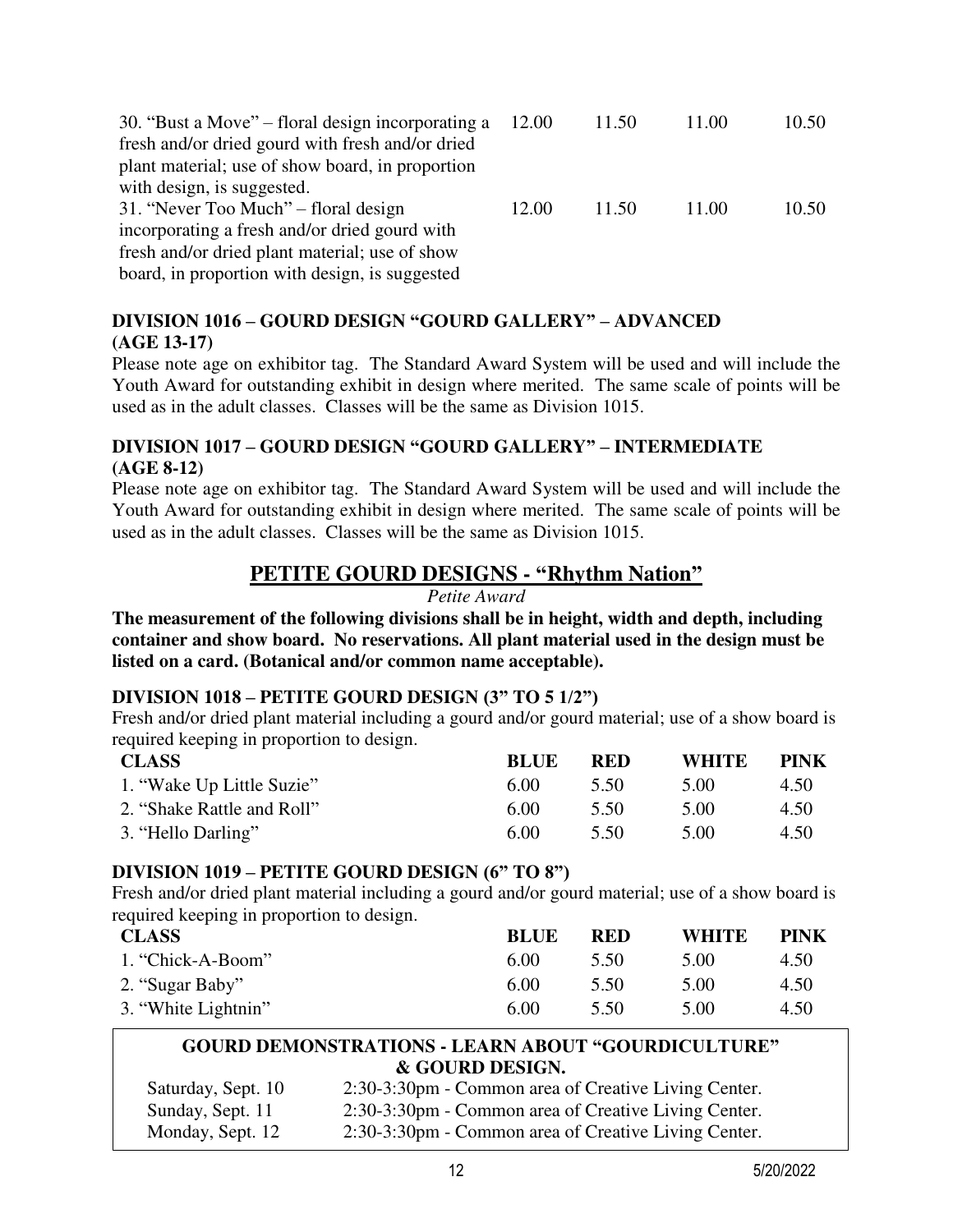## **ANNUAL & PERENNIAL SHOW**

*TUESDAY, SEPT. 13 through WEDNESDAY, Sept. 14 NGC Flower Show Standard Flower Show Award of Horticultural Excellence Perennial Award of Horticultural Excellence Annual Award of Merit – Annual & Perennial Rosette – Sweepstakes* 

The Floriculture Department provides containers for specimen entries. To be considered for Awards of Merit, the variety must be named on the entry tag.

| <b>DIVISION 1030 - AMARANTH (1 stem)</b> |             |            |              |
|------------------------------------------|-------------|------------|--------------|
| <b>CLASS</b>                             | <b>BLUE</b> | <b>RED</b> | <b>WHITE</b> |
| 1. Plumed, any color                     | 3.00        | 2.50       | 2.25         |
| 2. Cascading, any color                  | 3.00        | 2.50       | 2.25         |
| 3. Any other amaranth                    | 3.00        | 2.50       | 2.25         |
| DIVISION 1031 - ASTER (1 stem, 3 blooms) |             |            |              |
| <b>CLASS</b>                             | <b>BLUE</b> | <b>RED</b> | <b>WHITE</b> |
| 1. White                                 | 3.00        | 2.50       | 2.25         |
| 2. Pink                                  | 3.00        | 2.50       | 2.25         |
| 3. Red                                   | 3.00        | 2.50       | 2.25         |
| 4. Purple                                | 3.00        | 2.50       | 2.25         |
| 5. Lavender                              | 3.00        | 2.50       | 2.25         |
| 6. Any other color                       | 3.00        | 2.50       | 2.25         |
| DIVISION 1032 – CALADIUM (1 stem) NEW!!! |             |            |              |
| <b>CLASS</b>                             | <b>BLUE</b> | <b>RED</b> | <b>WHITE</b> |
| 1. Fancy Leaf                            | 3.00        | 2.50       | 2.25         |
| 2. Lance Leaf                            | 3.00        | 2.50       | 2.25         |
| DIVISION 1033 - CELOSIA (1 stem)         |             |            |              |
| <b>CLASS</b>                             | <b>BLUE</b> | <b>RED</b> | <b>WHITE</b> |
| 1. Crested, any color                    | 3.00        | 2.50       | 2.25         |
| 2. Plumed, red, pink, or salmon          | 3.00        | 2.50       | 2.25         |
| 3. Plumed, any other color               | 3.00        | 2.50       | 2.25         |
| 4. Any other Celosia                     | 3.00        | 2.50       | 2.25         |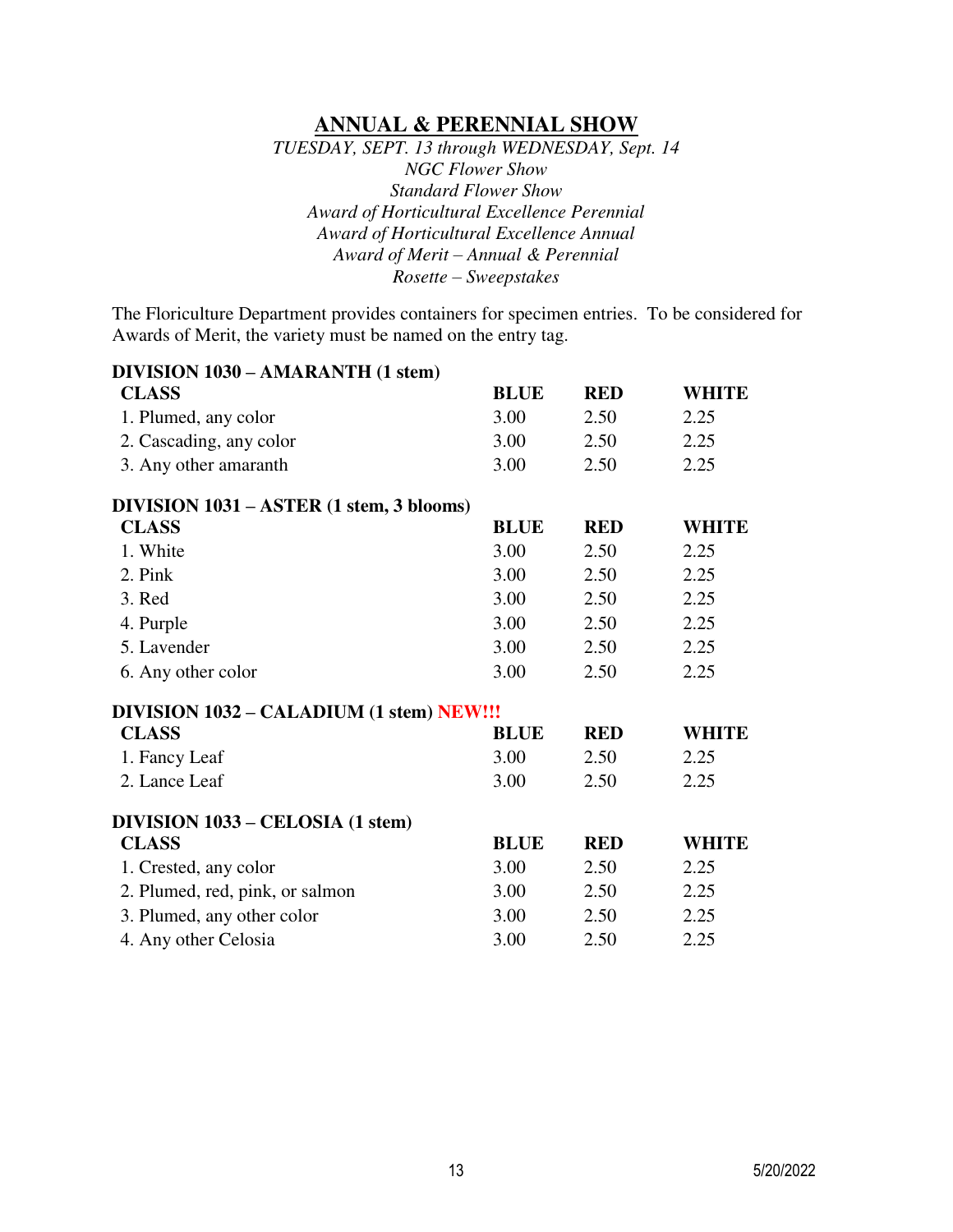| $\mu$ , $\mu$ , $\mu$ , $\mu$ , $\mu$ , $\mu$ , $\mu$ , $\mu$ , $\mu$ , $\mu$ , $\mu$ , $\mu$ , $\mu$ , $\mu$ , $\mu$ , $\mu$ , $\mu$ , $\mu$ , $\mu$ , $\mu$ , $\mu$ , $\mu$ , $\mu$ , $\mu$ , $\mu$ , $\mu$ , $\mu$ , $\mu$ , $\mu$ , $\mu$ , $\mu$ , $\mu$ |             |            |              |  |
|---------------------------------------------------------------------------------------------------------------------------------------------------------------------------------------------------------------------------------------------------------------|-------------|------------|--------------|--|
| <b>CLASS</b>                                                                                                                                                                                                                                                  | <b>BLUE</b> | <b>RED</b> | <b>WHITE</b> |  |
| 1. White                                                                                                                                                                                                                                                      | 3.00        | 2.50       | 2.25         |  |
| 2. Bronze or red                                                                                                                                                                                                                                              | 3.00        | 2.50       | 2.25         |  |
| 3. Pink                                                                                                                                                                                                                                                       | 3.00        | 2.50       | 2.25         |  |
| 4. Gold or yellow                                                                                                                                                                                                                                             | 3.00        | 2.50       | 2.25         |  |
| 5. Lavender or purple                                                                                                                                                                                                                                         | 3.00        | 2.50       | 2.25         |  |
| 6. Any other color                                                                                                                                                                                                                                            | 3.00        | 2.50       | 2.25         |  |
| DIVISION 1035- CHRYSANTHEMUM (small flowered, double or semi-double, 1 spray)                                                                                                                                                                                 |             |            |              |  |
| <b>CLASS</b>                                                                                                                                                                                                                                                  | <b>BLUE</b> | <b>RED</b> | <b>WHITE</b> |  |
| 1. White                                                                                                                                                                                                                                                      | 3.00        | 2.50       | 2.25         |  |
| 2. Bronze or red                                                                                                                                                                                                                                              | 3.00        | 2.50       | 2.25         |  |
| 3. Pink                                                                                                                                                                                                                                                       | 3.00        | 2.50       | 2.25         |  |
| 4. Gold or yellow                                                                                                                                                                                                                                             | 3.00        | 2.50       | 2.25         |  |
| 5. Lavender or purple                                                                                                                                                                                                                                         | 3.00        | 2.50       | 2.25         |  |
| 6. Any other color                                                                                                                                                                                                                                            | 3.00        | 2.50       | 2.25         |  |
| DIVISION 1036 – CHRYSANTHEMUM (single flowered, 1 spray)                                                                                                                                                                                                      |             |            |              |  |
| <b>CLASS</b>                                                                                                                                                                                                                                                  | <b>BLUE</b> | <b>RED</b> | <b>WHITE</b> |  |
| 1. Any color                                                                                                                                                                                                                                                  | 3.00        | 2.50       | 2.25         |  |
| DIVISION 1037- CHRYSANTHEMUM (pompon type)                                                                                                                                                                                                                    |             |            |              |  |
| <b>CLASS</b>                                                                                                                                                                                                                                                  | <b>BLUE</b> | <b>RED</b> | <b>WHITE</b> |  |
| 1. Small flowered, 1 spray, any color                                                                                                                                                                                                                         | 3.00        | 2.50       | 2.25         |  |
| 2. Large flowered, 1 bloom to a stem,<br>disbudded, any color                                                                                                                                                                                                 | 3.00        | 2.50       | 2.25         |  |
| DIVISION 1038 - CLEOME (1 stem)                                                                                                                                                                                                                               |             |            |              |  |
| <b>CLASS</b>                                                                                                                                                                                                                                                  | <b>BLUE</b> | <b>RED</b> | <b>WHITE</b> |  |
| 1. Any color                                                                                                                                                                                                                                                  | 3.00        | 2.50       | 2.25         |  |
| DIVISION 1039 – COLEUS (3 stems)                                                                                                                                                                                                                              |             |            |              |  |
| <b>CLASS</b>                                                                                                                                                                                                                                                  | <b>BLUE</b> | <b>RED</b> | <b>WHITE</b> |  |
| 1. Each a different color                                                                                                                                                                                                                                     | 3.00        | 2.50       | 2.25         |  |
| DIVISION1040- COSMOS (3 stems)                                                                                                                                                                                                                                |             |            |              |  |
| <b>CLASS</b>                                                                                                                                                                                                                                                  | <b>BLUE</b> | <b>RED</b> | <b>WHITE</b> |  |
| 1. Any color                                                                                                                                                                                                                                                  | 3.00        | 2.50       | 2.25         |  |

# **DIVISION 1034 – CHRYSANTHEMUM (large flowered, double or semi-double, 1 spray)**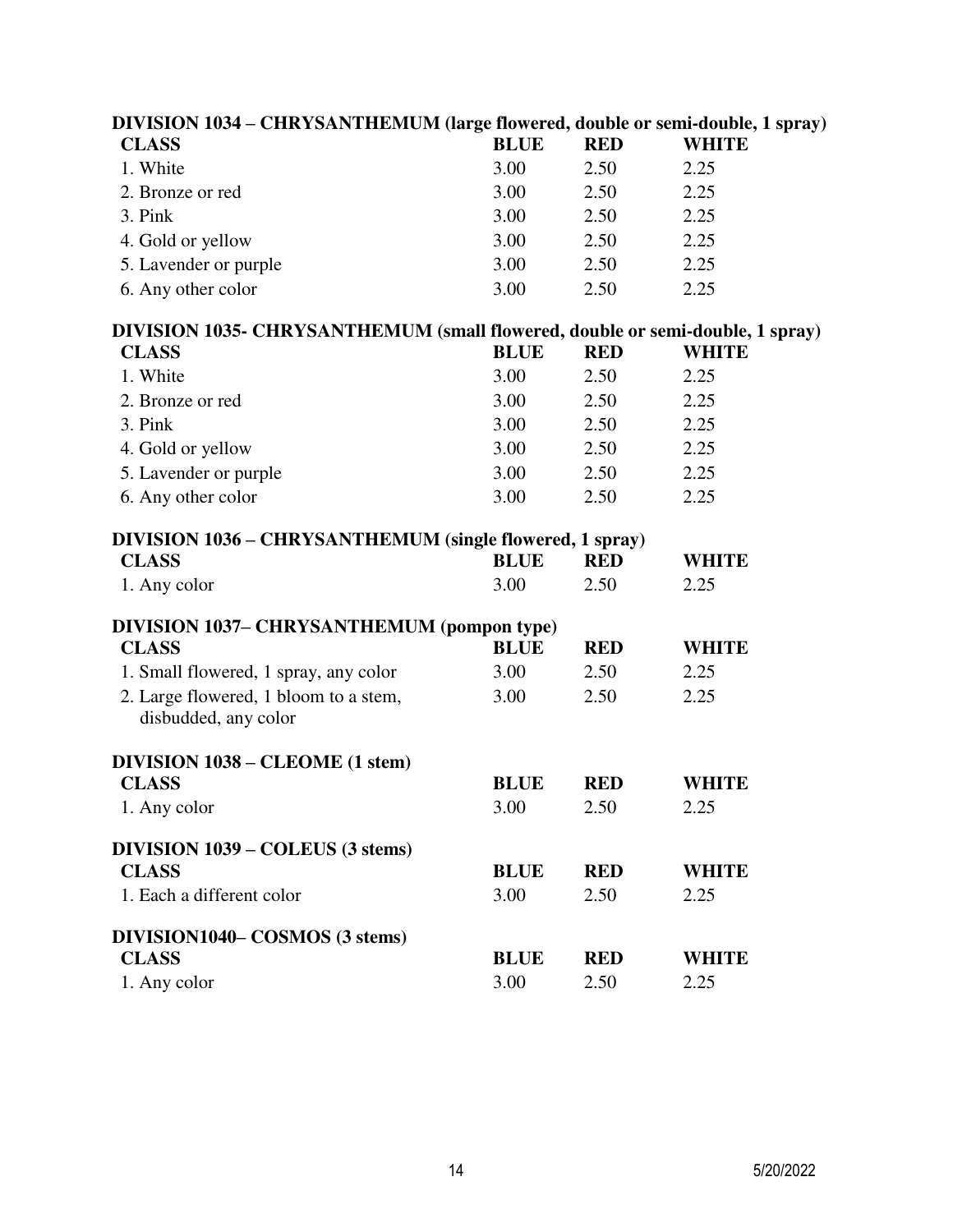| <b>DIVISION 1041 – DELPHINIUM (1 spike)</b>                  |             |            |              |
|--------------------------------------------------------------|-------------|------------|--------------|
| <b>CLASS</b>                                                 | <b>BLUE</b> | <b>RED</b> | <b>WHITE</b> |
| 1. Any color                                                 | 3.50        | 3.25       | 3.00         |
| DIVISION 1042 - DAISY (3 blooms)                             |             |            |              |
| <b>CLASS</b>                                                 | <b>BLUE</b> | <b>RED</b> | <b>WHITE</b> |
| 1. Gerbera any color                                         | 3.00        | 2.50       | 2.25         |
| 2. Gloriosa, any color                                       | 3.00        | 2.50       | 2.25         |
| 3. Any other daisy                                           | 3.00        | 2.50       | 2.25         |
| <b>DIVISION 1043 - GLOBE AMARANTH (1 stem)</b>               |             |            |              |
| <b>CLASS</b>                                                 | <b>BLUE</b> | <b>RED</b> | <b>WHITE</b> |
| 1. Orange or gold                                            | 3.00        | 2.50       | 2.25         |
| 2. Purple or red                                             | 3.00        | 2.50       | 2.25         |
| 3. Any other                                                 | 3.00        | 2.50       | 2.25         |
| DIVISION 1044 – MARIGOLD (large, 1 stem with solitary bloom) |             |            |              |
| <b>CLASS</b>                                                 | <b>BLUE</b> | <b>RED</b> | <b>WHITE</b> |
| 1. Orange                                                    | 3.00        | 2.50       | 2.25         |
| 2. Yellow                                                    | 3.00        | 2.50       | 2.25         |
| 3. Gold                                                      | 3.00        | 2.50       | 2.25         |
| 4. Any other color                                           | 3.00        | 2.50       | 2.25         |
| DIVISION 1045 - MARIGOLD (dwarf, 1 spray)                    |             |            |              |
| <b>CLASS</b>                                                 | <b>BLUE</b> | <b>RED</b> | <b>WHITE</b> |
| 1. Orange                                                    | 3.00        | 2.50       | 2.25         |
| 2. Yellow                                                    | 3.00        | 2.50       | 2.25         |
| 3. Red                                                       | 3.00        | 2.50       | 2.25         |
| 4. Bi-color                                                  | 3.00        | 2.50       | 2.25         |
| 5. Any other color                                           | 3.00        | 2.50       | 2.25         |
| <b>DIVISION 1046 – PETUNIA (3 stems)</b>                     |             |            |              |
| <b>CLASS</b>                                                 | <b>BLUE</b> | <b>RED</b> | WHITE        |
| 1. Ruffled                                                   | 3.00        | 2.50       | 2.25         |
| 2. White                                                     | 3.00        | 2.50       | 2.25         |
| 3. Single                                                    | 3.00        | 2.50       | 2.25         |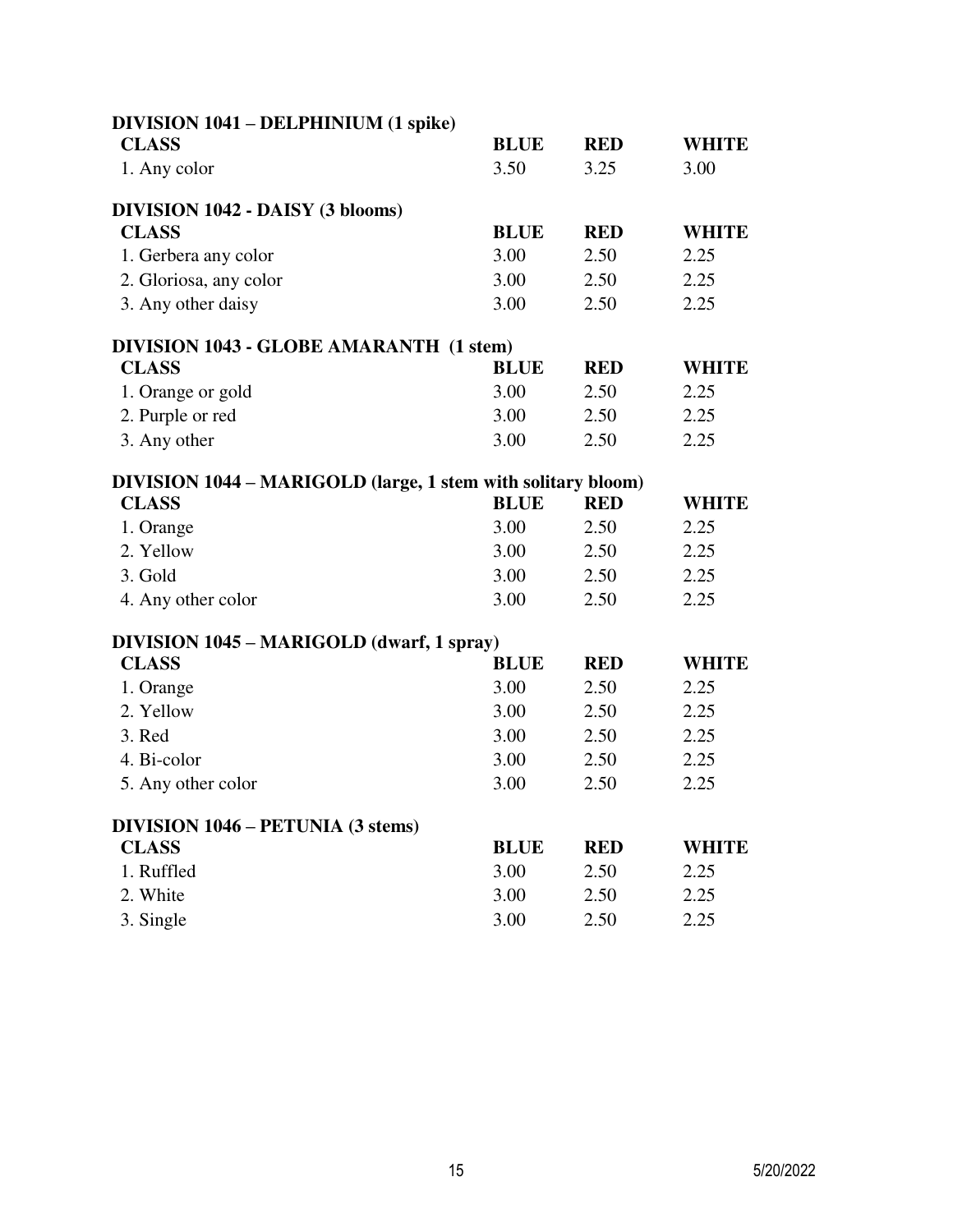| DIVISION 1047 - SALVIA (1 spike)                         |             |            |              |
|----------------------------------------------------------|-------------|------------|--------------|
| <b>CLASS</b>                                             | <b>BLUE</b> | <b>RED</b> | <b>WHITE</b> |
| 1. Red                                                   | 3.00        | 2.50       | 2.25         |
| 2. White                                                 | 3.00        | 2.50       | 2.25         |
| 3. Blue                                                  | 3.00        | 2.50       | 2.25         |
| 4. Any other color                                       | 3.00        | 2.50       | 2.25         |
| DIVISION 1048 – SEDUM (1 spray, any variety)             |             |            |              |
| <b>CLASS</b>                                             | <b>BLUE</b> | <b>RED</b> | <b>WHITE</b> |
| 1. Pink                                                  | 3.00        | 2.50       | 2.25         |
| 2. Yellow                                                | 3.00        | 2.50       | 2.25         |
| 3. Red                                                   | 3.00        | 2.50       | 2.25         |
| 4. Any other color                                       | 3.00        | 2.50       | 2.25         |
| <b>DIVISION 1049 - SNAPDRAGON</b>                        |             |            |              |
| <b>CLASS</b>                                             | <b>BLUE</b> | <b>RED</b> | <b>WHITE</b> |
| 1. Rocket, 1 spike, any color                            | 3.00        | 2.50       | 2.25         |
| 2. Dwarf, 3 stems, any color                             | 2.00        | 1.50       | 1.25         |
| <b>DIVISION 1050 - SUNFLOWER - HELIANTHUS - ONE STEM</b> |             |            |              |
| <b>CLASS</b>                                             | <b>BLUE</b> | <b>RED</b> | <b>WHITE</b> |
| 1. Golden Yellow                                         | 3.00        | 2.50       | 2.25         |
| 2. Any other color                                       | 2.00        | 1.50       | 1.25         |
| <b>DIVISION 1051 – ZINNIA (large, 3 blooms)</b>          |             |            |              |
| <b>CLASS</b>                                             | <b>BLUE</b> | <b>RED</b> | <b>WHITE</b> |
| 1. Red or crimson                                        | 3.00        | 2.50       | 2.25         |
| 2. White or cream                                        | 3.00        | 2.50       | 2.25         |
| 3. Pink or salmon                                        | 3.00        | 2.50       | 2.25         |
| 4. Yellow                                                | 3.00        | 2.50       | 2.25         |
| 5. Lavender or purple                                    | 3.00        | 2.50       | 2.25         |
| 6. Orange                                                | 3.00        | 2.50       | 2.25         |
| 7. Green                                                 | 3.00        | 2.50       | 2.25         |
| 8. Any other color                                       | 3.00        | 2.50       | 2.25         |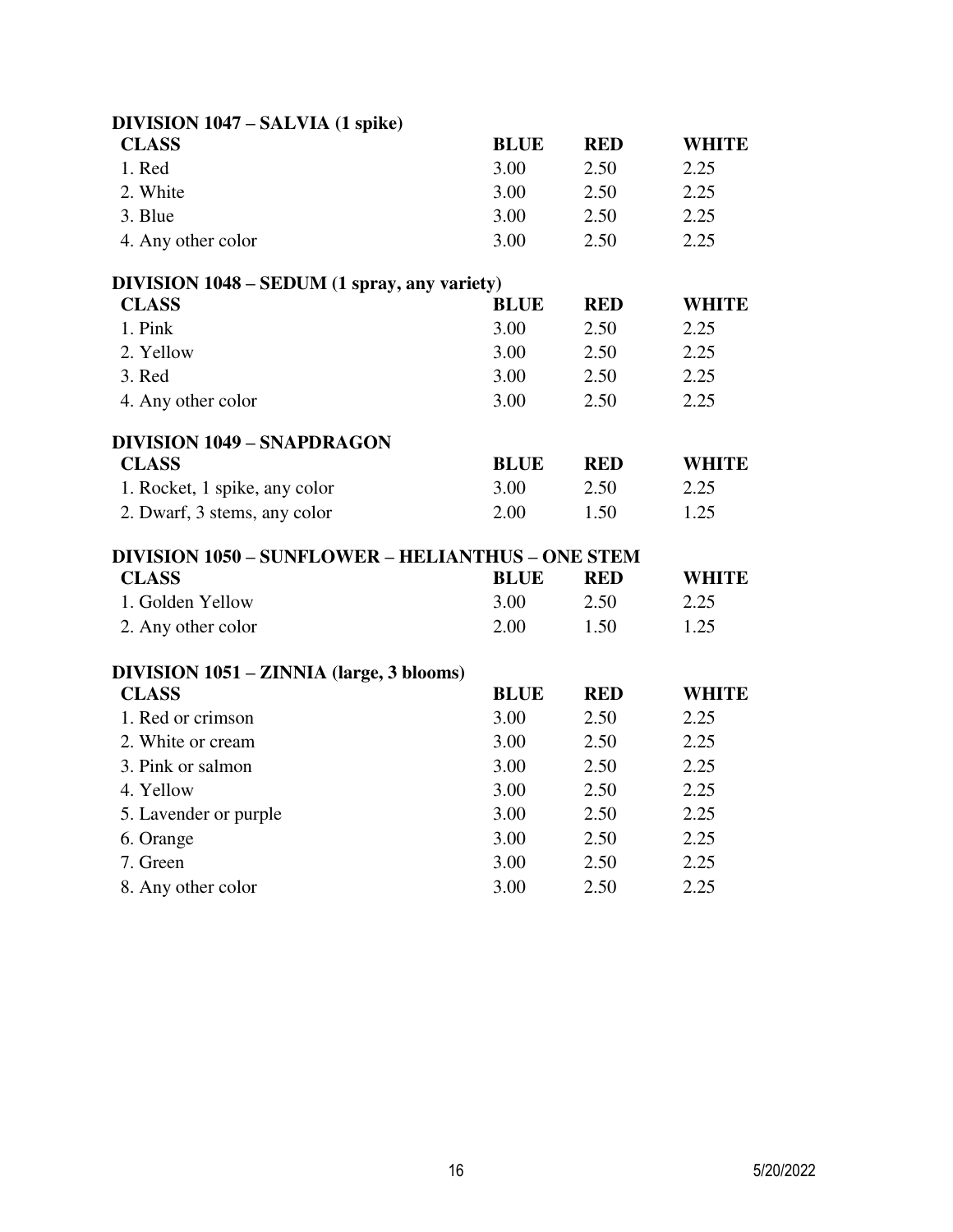| DIVISION $1052 - 211$ NNIA (Cactus, 3 DIOOIIIS)             |             |            |              |
|-------------------------------------------------------------|-------------|------------|--------------|
| <b>CLASS</b>                                                | <b>BLUE</b> | <b>RED</b> | <b>WHITE</b> |
| 1. Red or crimson                                           | 3.00        | 2.50       | 2.25         |
| 2. White or cream                                           | 3.00        | 2.50       | 2.25         |
| 3. Pink or salmon                                           | 3.00        | 2.50       | 2.25         |
| 4. Yellow                                                   | 3.00        | 2.50       | 2.25         |
| 5. Lavender or purple                                       | 3.00        | 2.50       | 2.25         |
| 6. Orange                                                   | 3.00        | 2.50       | 2.25         |
| 7. Green                                                    | 3.00        | 2.50       | 2.25         |
| 8. Any other color                                          | 3.00        | 2.50       | 2.25         |
| DIVISION 1053 – ZINNIA (pompon, 5 blooms)                   |             |            |              |
| <b>CLASS</b>                                                | <b>BLUE</b> | <b>RED</b> | <b>WHITE</b> |
| 1. Red or crimson                                           | 3.00        | 2.50       | 2.25         |
| 2. White or cream                                           | 3.00        | 2.50       | 2.25         |
| 3. Pink or salmon                                           | 3.00        | 2.50       | 2.25         |
| 4. Yellow                                                   | 3.00        | 2.50       | 2.25         |
| 5. Lavender or purple                                       | 3.00        | 2.50       | 2.25         |
| 6. Orange                                                   | 3.00        | 2.50       | 2.25         |
| 7. Green                                                    | 3.00        | 2.50       | 2.25         |
| 8. Any other color                                          | 3.00        | 2.50       | 2.25         |
| <b>DIVISION 1054 - TUBEROUS BEGONIA (any type, 1 bloom)</b> |             |            |              |
| <b>CLASS</b>                                                | <b>BLUE</b> | <b>RED</b> | <b>WHITE</b> |
| 1. Red                                                      | 3.00        | 2.50       | 2.25         |
| 2. White                                                    | 3.00        | 2.50       | 2.25         |
| 3. Pink                                                     | 3.00        | 2.50       | 2.25         |
| 4. Yellow                                                   | 3.00        | 2.50       | 2.25         |
| 5. Apricot or orange                                        | 3.00        | 2.50       | 2.25         |
| 6. Salmon                                                   | 3.00        | 2.50       | 2.25         |
| 7. Any other color                                          | 3.00        | 2.50       | 2.25         |
| DIVISION 1055- TUBEROUS BEGONIA (any type, 5 blooms)        |             |            |              |
| <b>CLASS</b>                                                | <b>BLUE</b> | <b>RED</b> | <b>WHITE</b> |
| 1. Any color                                                | 3.00        | 2.75       | 2.50         |
| <b>DIVISION 1056 - ANY OTHER CUT SPECIMEN</b>               |             |            |              |
| <b>CLASS</b>                                                | <b>BLUE</b> | <b>RED</b> | <b>WHITE</b> |
| 1. Annual, named variety                                    | 3.00        | 2.75       | 2.50         |
| 2. Perennial, named variety                                 | 3.00        | 2.75       | 2.50         |
|                                                             |             |            |              |

## **DIVISION 1052 – ZINNIA (cactus, 3 blooms)**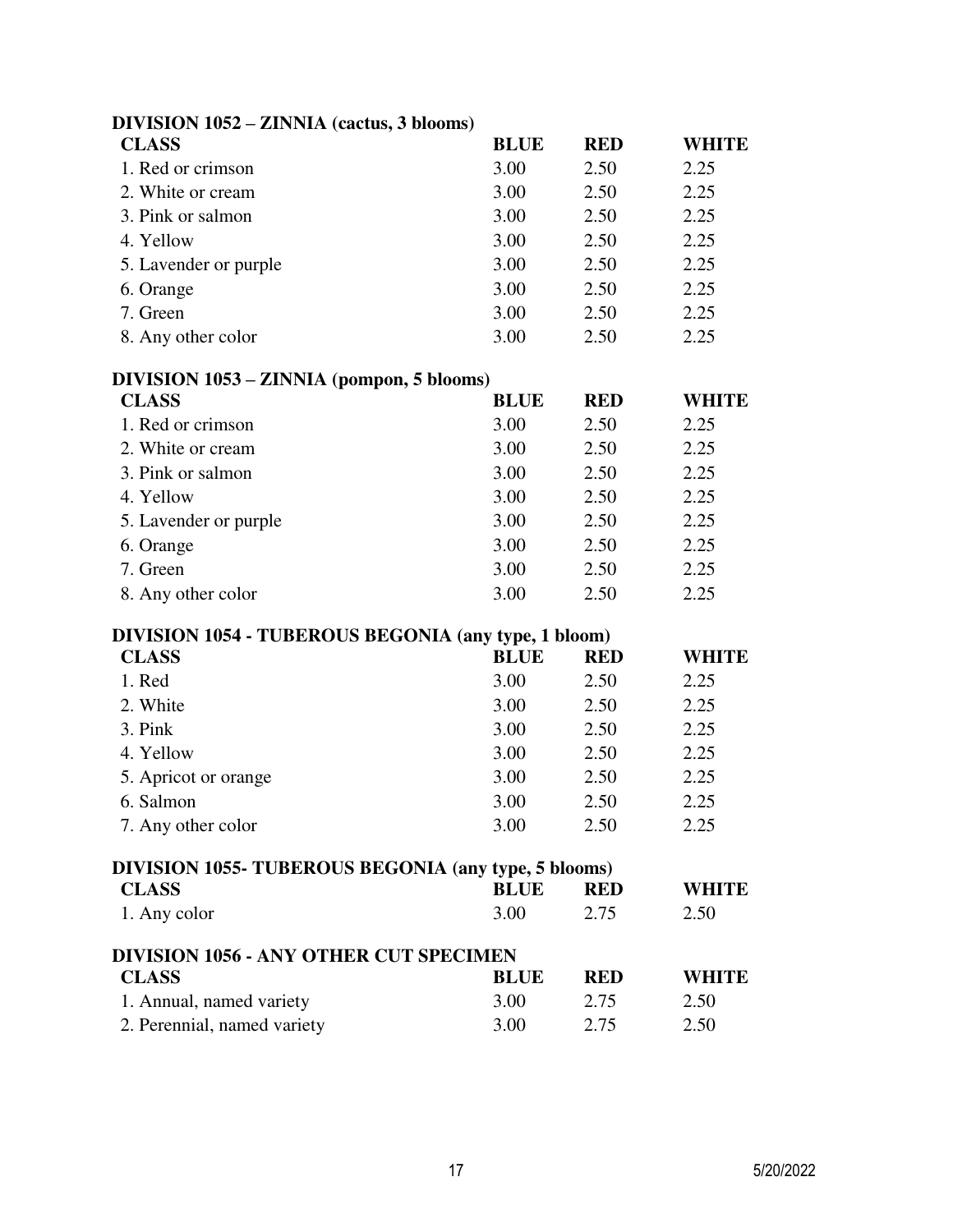| <b>DIVISION 1057-HERB</b>                            |             |            |              |
|------------------------------------------------------|-------------|------------|--------------|
| <b>CLASS</b>                                         | <b>BLUE</b> | <b>RED</b> | <b>WHITE</b> |
| 1. 3 stems, each a named variety, labeled            | 3.00        | 2.75       | 2.50         |
| <b>DIVISION 1058 - NATIVE IOWA SPECIES</b>           |             |            |              |
| <b>CLASS</b>                                         | <b>BLUE</b> | <b>RED</b> | <b>WHITE</b> |
| 1. Flower, 5 stems, each a named variety,<br>labeled | 5.00        | 4.50       | 4.00         |
| 2. Grass, 3 stems, each a named variety,<br>labeled  | 5.00        | 4.50       | 4.00         |
| DIVISION 1059 - HOSTA (over 8" across, 1 leaf)       |             |            |              |
| <b>CLASS</b>                                         | <b>BLUE</b> | <b>RED</b> | <b>WHITE</b> |
| 1. All green                                         | 2.75        | 2.50       | 2.25         |
| 2. Green center/white margin                         | 2.75        | 2.50       | 2.25         |
| 3. White center/green margin                         | 2.75        | 2.50       | 2.25         |
| 4. Green center/green margin                         | 2.75        | 2.50       | 2.25         |
| 5. Green center/cream margin                         | 2.75        | 2.50       | 2.25         |
| 6. Cream center/green margin                         | 2.75        | 2.50       | 2.25         |
| 7. Yellow tint                                       | 2.75        | 2.50       | 2.25         |
| 8. Blue tint                                         | 2.75        | 2.50       | 2.25         |
| 9. Any other                                         | 2.75        | 2.50       | 2.25         |
| DIVISION $1060 - HOSTA (3" - 8" across, 1 leaf)$     |             |            |              |
| <b>CLASS</b>                                         | <b>BLUE</b> | <b>RED</b> | <b>WHITE</b> |
| 1. All green                                         | 2.75        | 2.50       | 2.25         |
| 2. Green center/white margin                         | 2.75        | 2.50       | 2.25         |
| 3. White center/green margin                         | 2.75        | 2.50       | 2.25         |
| 4. Green center/green margin                         | 2.75        | 2.50       | 2.25         |
| 5. Green center/cream margin                         | 2.75        | 2.50       | 2.25         |
| 6. Cream center/green margin                         | 2.75        | 2.50       | 2.25         |
| 7. Yellow tint                                       | 2.75        | 2.50       | 2.25         |
| 8. Blue tint                                         | 2.75        | 2.50       | 2.25         |
| 9. Any other                                         | 2.75        | 2.50       | 2.25         |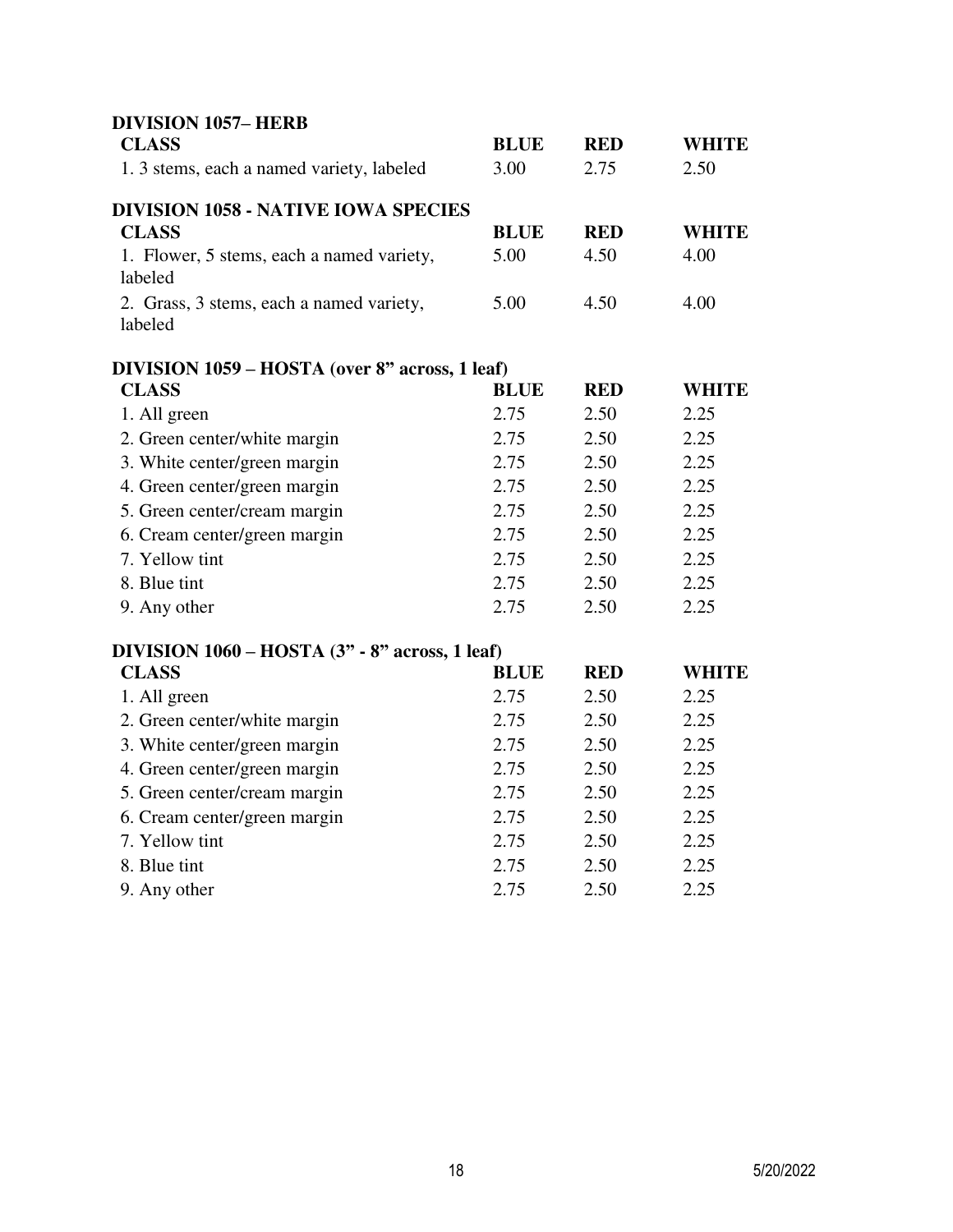| DI VISION 1001 – $\pi$ OSTA (under 5 <sup>-</sup> across, 5 feaves, same variety) |             |            |              |  |  |
|-----------------------------------------------------------------------------------|-------------|------------|--------------|--|--|
| <b>CLASS</b>                                                                      | <b>BLUE</b> | <b>RED</b> | <b>WHITE</b> |  |  |
| 1. All green                                                                      | 2.75        | 2.50       | 2.25         |  |  |
| 2. Green center/white margin                                                      | 2.75        | 2.50       | 2.25         |  |  |
| 3. White center/green margin                                                      | 2.75        | 2.50       | 2.25         |  |  |
| 4. Green center/green margin                                                      | 2.75        | 2.80       | 2.25         |  |  |
| 5. Green center/cream margin                                                      | 2.75        | 2.50       | 2.25         |  |  |
| 6. Cream center/green margin                                                      | 2.75        | 2.50       | 2.25         |  |  |
| 7. Yellow tint                                                                    | 2.75        | 2.50       | 2.25         |  |  |
| 8. Blue tint                                                                      | 2.75        | 2.50       | 2.25         |  |  |
| 9. Any other                                                                      | 2.75        | 2.50       | 2.25         |  |  |

## **DIVISION 1061 – HOSTA (under 3" across, 3 leaves, same variety)**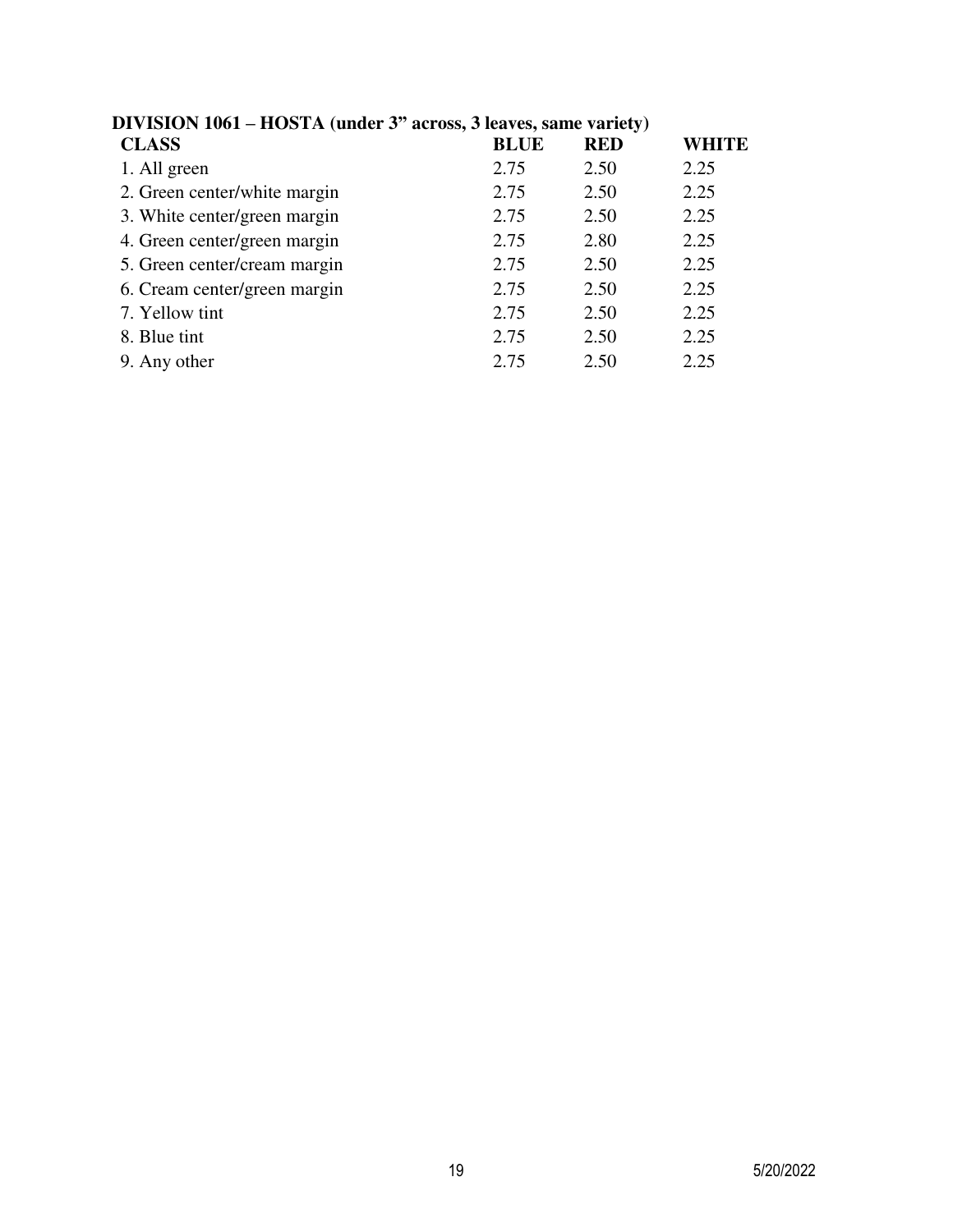#### **ROSE SHOW TUESDAY, SEPT. 13 through WEDNESDAY, SEPT. 14**

*Award of Horticultural Excellence Collector's Showcase Awards Award of Merit – Best Specimen Award of Merit Rosette – Sweepstakes* 

The rules governing this show shall be in accordance with the standard rules and regulations of the American Rose Society for the exhibition of garden roses. Exhibits must be correctly named, as registered with the American Rose Society for use in the United States.

All exhibits entered for competition must have been garden grown by the exhibitor and must have been in his/her possession at least one month before the show date.

All specimen roses will be placed on exhibit tables in ALPHABETICAL order for each general division. General divisions will be expanded to create a class for each variety shown. Since each separate variety will constitute a class, a rose or roses entered in this separate class will be judged against the merits of that variety. For example, if only one rose of the variety is entered, it will be judged and could receive a blue ribbon, or no ribbon at all.

Only one specimen of a variety per exhibitor allowed in each class. One or more entries will be allowed in collections if of different varieties.

## **Hybrid Tea and Grandiflora (one bloom per stem, no side buds)**

| <b>DIVISION 1062 - SINGLE SPECIMEN</b>                   |             |            |              |
|----------------------------------------------------------|-------------|------------|--------------|
| <b>CLASS</b>                                             | <b>BLUE</b> | <b>RED</b> | <b>WHITE</b> |
| 1-24. Variety name A to Z                                | 3.50        | 3.00       | 2.75         |
| <b>DIVISION 1063 - COLLECTION, 3 OF SAME VARIETY</b>     |             |            |              |
| <b>CLASS</b>                                             | <b>BLUE</b> | <b>RED</b> | <b>WHITE</b> |
| 1-24. Variety name A to Z                                | 5.00        | 4.50       | 4.00         |
| <b>DIVISION1064 - COLLECTION, 3 DIFFERENT VARIETIES</b>  |             |            |              |
| <b>CLASS</b>                                             | <b>BLUE</b> | <b>RED</b> | <b>WHITE</b> |
| 1-24. Collection                                         | 5.00        | 4.50       | 4.00         |
| <b>DIVISION 1065 - COLLECTION, 5 DIFFERENT VARIETIES</b> |             |            |              |
| <b>CLASS</b>                                             | <b>BLUE</b> | <b>RED</b> | <b>WHITE</b> |
| 1-24. Collection                                         | 7.00        | 6.50       | 6.00         |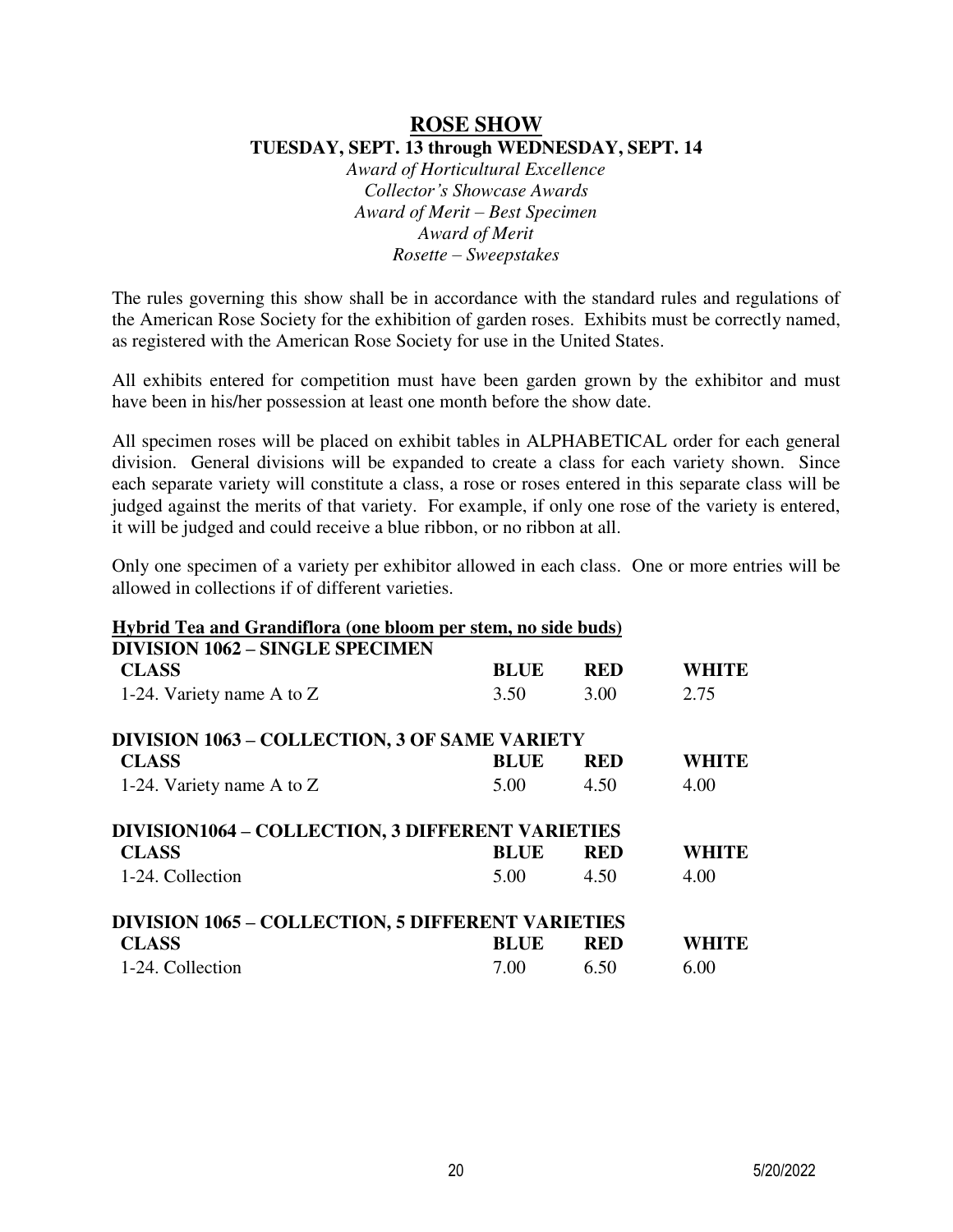## **Hybrid Tea and Grandiflora Spray (more than one bloom)**

| <b>DIVISION 1066 - ONE SPRAY</b>                                                           |             |            |              |
|--------------------------------------------------------------------------------------------|-------------|------------|--------------|
| <b>CLASS</b>                                                                               | <b>BLUE</b> | <b>RED</b> | <b>WHITE</b> |
| 1-24. Variety name A to Z                                                                  | 3.00        | 2.75       | 2.50         |
| <u> Rose Bowl – 1 bloom (no stem or foliage)</u>                                           |             |            |              |
| To be exhibited in clear water in a clear rose bowl or snifter furnished by the exhibitor. |             |            |              |
| DIVISION 1067 - HYBRID TEA OR GRANDIFLORA (1 bloom)                                        |             |            |              |
| <b>CLASS</b>                                                                               | <b>BLUE</b> | <b>RED</b> | <b>WHITE</b> |
| 1-24. Variety name A to Z                                                                  | 2.75        | 2.50       | 2.25         |
| Floribunda (one bloom per stem, no side buds)                                              |             |            |              |
| <b>DIVISION 1068 - SINGLE SPECIMEN</b>                                                     |             |            |              |
| <b>CLASS</b>                                                                               | <b>BLUE</b> | <b>RED</b> | <b>WHITE</b> |
| 1-24. Variety name A to Z                                                                  | 3.00        | 2.75       | 2.50         |
| <b>DIVISION 1069 - COLLECTION, 3 OF SAME VARIETY</b>                                       |             |            |              |
| <b>CLASS</b>                                                                               | <b>BLUE</b> | <b>RED</b> | <b>WHITE</b> |
| 1-24. Variety name A to Z                                                                  | 5.00        | 4.50       | 4.00         |
| Floribunda or Polyantha Spray (more than one bloom)                                        |             |            |              |
| <b>DIVISION 1070 - ONE SPRAY</b>                                                           |             |            |              |
| <b>CLASS</b>                                                                               | <b>BLUE</b> | <b>RED</b> | <b>WHITE</b> |
| 1-24. Variety name A to Z                                                                  | 3.00        | 2.75       | 2.50         |
| Miniature Rose (one bloom per stem, no side buds)                                          |             |            |              |
| <b>DIVISION 1071 - ONE BLOOM</b>                                                           |             |            |              |
| <b>CLASS</b>                                                                               | <b>BLUE</b> | <b>RED</b> | <b>WHITE</b> |
| 1-24. Variety name A to Z                                                                  | 2.75        | 2.50       | 2.25         |
| <b>DIVISION 1072 - COLLECTION, 3 OF SAME VARIETY</b>                                       |             |            |              |
| <b>CLASS</b>                                                                               | <b>BLUE</b> | <b>RED</b> | <b>WHITE</b> |
| 1-24. Variety name A to Z                                                                  | 5.00        | 4.50       | 4.00         |
| <b>Miniature Rose Spray (more than one bloom per spray)</b>                                |             |            |              |
| <b>DIVISION 1073 - ONE SPRAY</b>                                                           |             |            |              |
| <b>CLASS</b>                                                                               | <b>BLUE</b> | <b>RED</b> | <b>WHITE</b> |
| 1-24. Variety name A to Z                                                                  | 3.00        | 2.75       | 2.50         |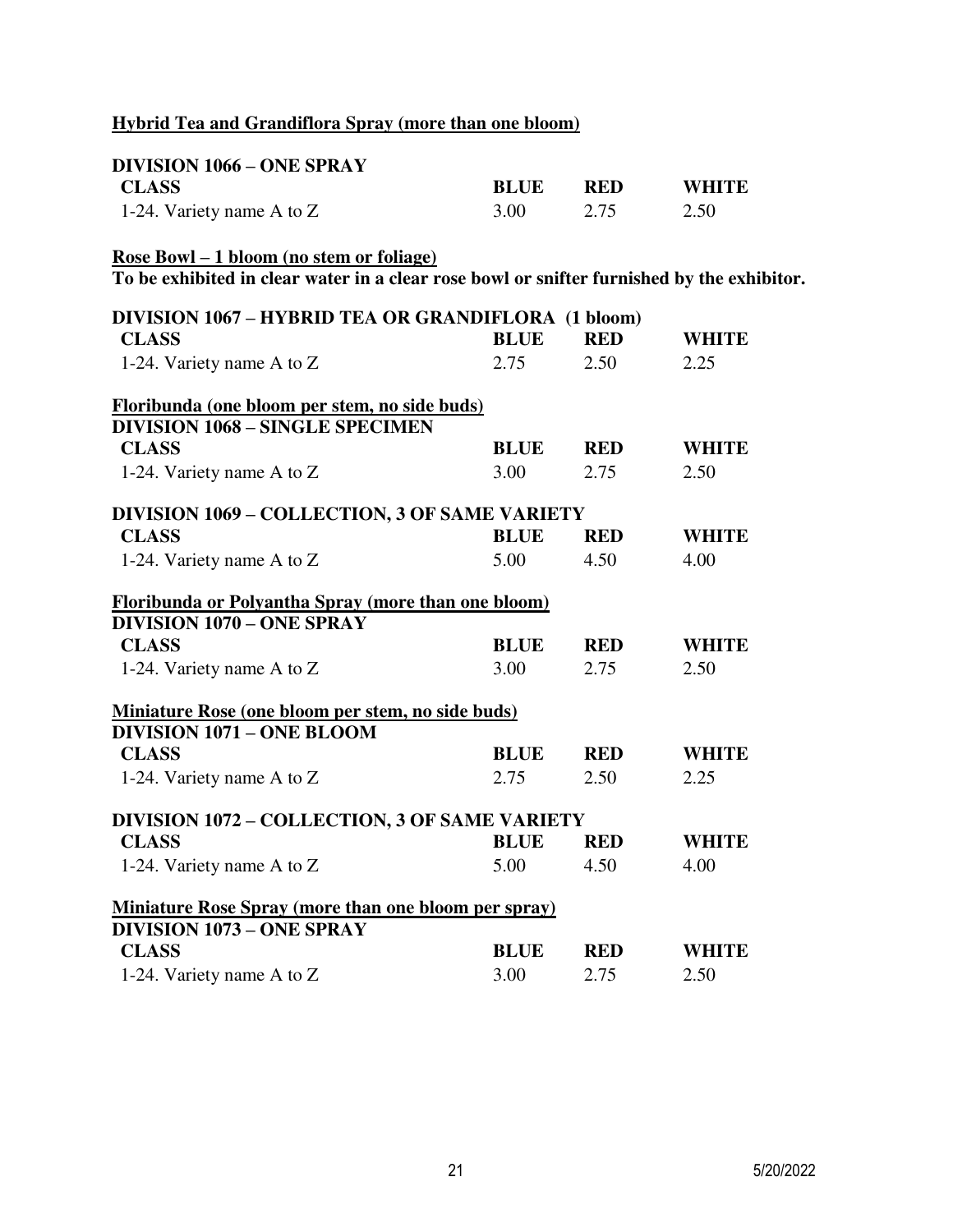| <b>DIVISION 1074 - COLLECTION, 3 OF SAME VARIETY</b>                           |             |            |              |
|--------------------------------------------------------------------------------|-------------|------------|--------------|
| <b>CLASS</b>                                                                   | <b>BLUE</b> | <b>RED</b> | WHITE        |
| 1-24. Variety name A to Z                                                      | 5.00        | 4.50       | 3.50         |
| Other Rose (other species, shrubs and other roses, including Old Garden Roses) |             |            |              |
| <b>DIVISION 1075 - SINGLE SPECIMEN</b>                                         |             |            |              |
| <b>CLASS</b>                                                                   | <b>BLUE</b> | <b>RED</b> | <b>WHITE</b> |
| 1-24. Variety name A to Z                                                      | 3.00        | 2.75       | 2.50         |
| <b>DIVISION 1076 – ONE SPRAY</b>                                               |             |            |              |
| <b>CLASS</b>                                                                   | <b>BLUE</b> | <b>RED</b> | WHITE        |
| 1-24. Variety name A to Z                                                      | 3.00        | 2.75       | 2.50         |
| <b>DIVISION 1077 - COLLECTION, 3 OF SAME VARIETY</b>                           |             |            |              |
| <b>CLASS</b>                                                                   | <b>BLUE</b> | <b>RED</b> | WHITE        |
| 1-24. Variety name A to Z                                                      | 5.00        | 4.50       | 4.00         |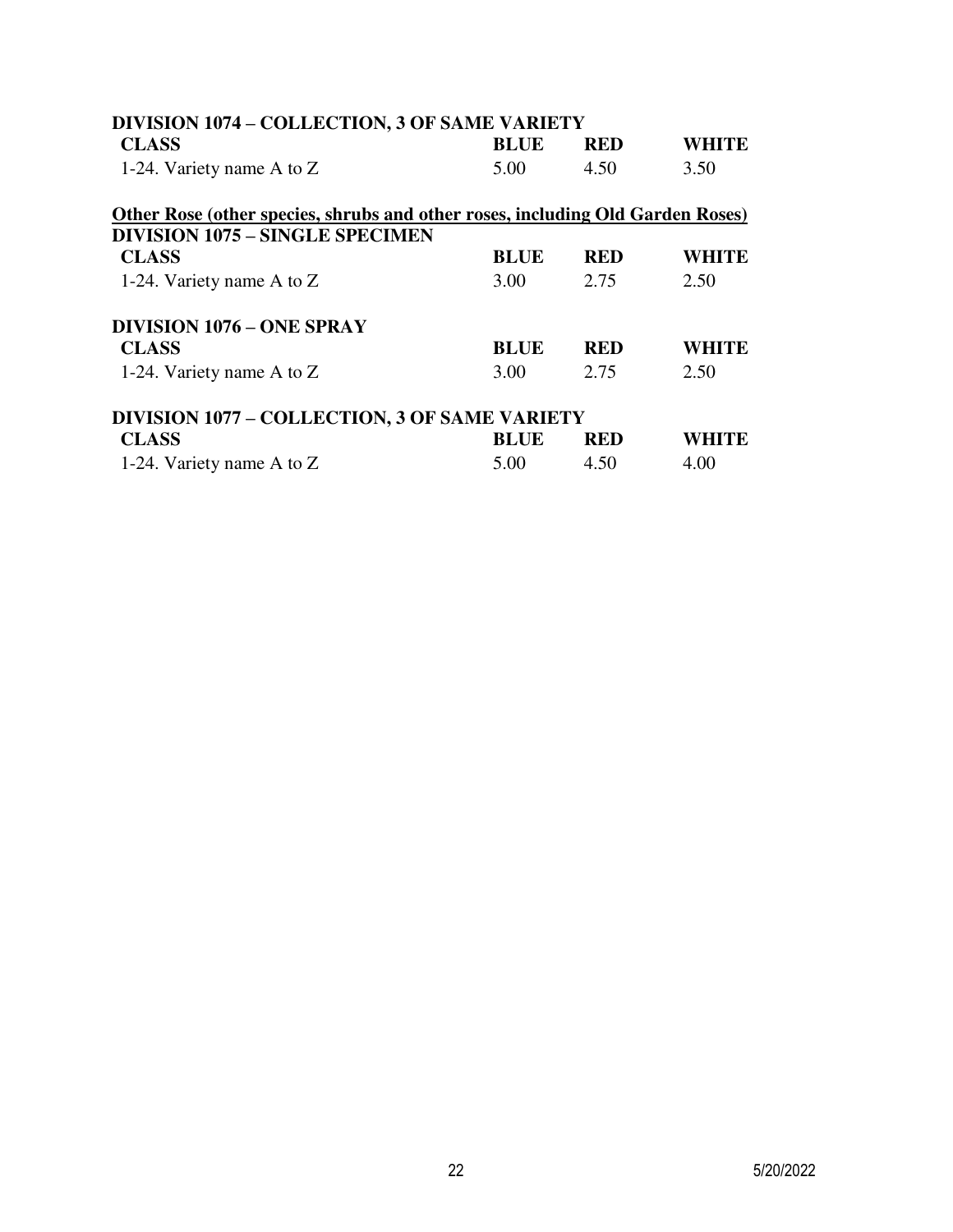#### **CONTAINER-GROWN PLANTS SHOW**

**"Hey Good Lookin"**

#### **THURSDAY, SEPT. 15 through FRIDAY, SEPT. 16**

*Growers Choice Award – Best Container Grown Awards of Merit Youth Awards* 

#### **DIVISION 1080 – AFRICAN VIOLET PLANT (1 plant)**

| <b>CLASS</b>                                                              | <b>BLUE</b> | <b>RED</b>                                                                                                                                                                                                                                                                                                                                                                           | <b>WHITE</b> |
|---------------------------------------------------------------------------|-------------|--------------------------------------------------------------------------------------------------------------------------------------------------------------------------------------------------------------------------------------------------------------------------------------------------------------------------------------------------------------------------------------|--------------|
| 1. Single bloom, any type                                                 | 4.00        | 3.75                                                                                                                                                                                                                                                                                                                                                                                 | 3.50         |
| 2. Double bloom, any type                                                 | 4.00        | 3.75                                                                                                                                                                                                                                                                                                                                                                                 | 3.50         |
| DIVISION 1081 - BEGONIA (1 plant)                                         |             |                                                                                                                                                                                                                                                                                                                                                                                      |              |
| <b>CLASS</b>                                                              | <b>BLUE</b> | <b>RED</b>                                                                                                                                                                                                                                                                                                                                                                           | <b>WHITE</b> |
| 1. Fibrous rooted, blooming, any color                                    | 4.00        | 3.75                                                                                                                                                                                                                                                                                                                                                                                 | 3.50         |
| 2. Rex or foliage                                                         | 4.00        | 3.75                                                                                                                                                                                                                                                                                                                                                                                 | 3.50         |
| DIVISION 1082 - VINE (1 plant, container grown, pot diameter 7" and over) |             |                                                                                                                                                                                                                                                                                                                                                                                      |              |
| <b>CLASS</b>                                                              | <b>BLUE</b> | <b>RED</b>                                                                                                                                                                                                                                                                                                                                                                           | <b>WHITE</b> |
| 1. Ivy                                                                    | 4.00        | 3.75                                                                                                                                                                                                                                                                                                                                                                                 | 3.50         |
| 2. Philodendron or pothos                                                 | 4.00        | 3.75                                                                                                                                                                                                                                                                                                                                                                                 | 3.50         |
| 3. Any other named variety                                                | 4.00        | 3.75                                                                                                                                                                                                                                                                                                                                                                                 | 3.50         |
|                                                                           |             | $\overline{1}$ $\overline{1}$ $\overline{1}$ $\overline{1}$ $\overline{1}$ $\overline{1}$ $\overline{1}$ $\overline{1}$ $\overline{1}$ $\overline{1}$ $\overline{1}$ $\overline{1}$ $\overline{1}$ $\overline{1}$ $\overline{1}$ $\overline{1}$ $\overline{1}$ $\overline{1}$ $\overline{1}$ $\overline{1}$ $\overline{1}$ $\overline{1}$ $\overline{1}$ $\overline{1}$ $\overline{$ |              |

#### **DIVISION 1083 – VINE (1 plant, container grown, pot diameter under 7")**<br>**CLASS RED WE CLASS BLUE RED WHITE**

| 1. Ivy                     | 4.00 | 3.75 | 3.50 |
|----------------------------|------|------|------|
| 2. Philodendron or pothos  | 4.00 | 3.75 | 3.50 |
| 3. Any other named variety | 4.00 | 3.75 | 3.50 |

#### **DIVISION 1084 - ANY RARE OR UNUSUAL PLANT (1 plant)**

| (Rare or unusual means a plant not usually grown in Northwest Iowa or not Zone 5 hardy.) |        |            |              |
|------------------------------------------------------------------------------------------|--------|------------|--------------|
| <b>CLASS</b>                                                                             | BLUE - | <b>RED</b> | <b>WHITE</b> |
| 1. Named variety, pot diameter 8" and over                                               | 5.00   | 4.75       | 4.50         |

#### **DIVISION 1085 - ANY RARE OR UNUSUAL PLANT (1 plant)**

| (Rare or unusual means a plant not usually grown in Northwest Iowa or not Zone 5 hardy.) |       |            |              |  |  |
|------------------------------------------------------------------------------------------|-------|------------|--------------|--|--|
| <b>CLASS</b>                                                                             | BLUE. | <b>RED</b> | <b>WHITE</b> |  |  |
| 1. Named variety, pot diameter under 8"                                                  | 4.00  | 3.75       | 3.50         |  |  |

#### **DIVISION 1086 - ANY OTHER PLANT GROWN FOR BLOOM (1 plant) CLASS BLUE RED WHITE**  1. Named variety, pot diameter 8" and over  $5.00$  4.75 4.50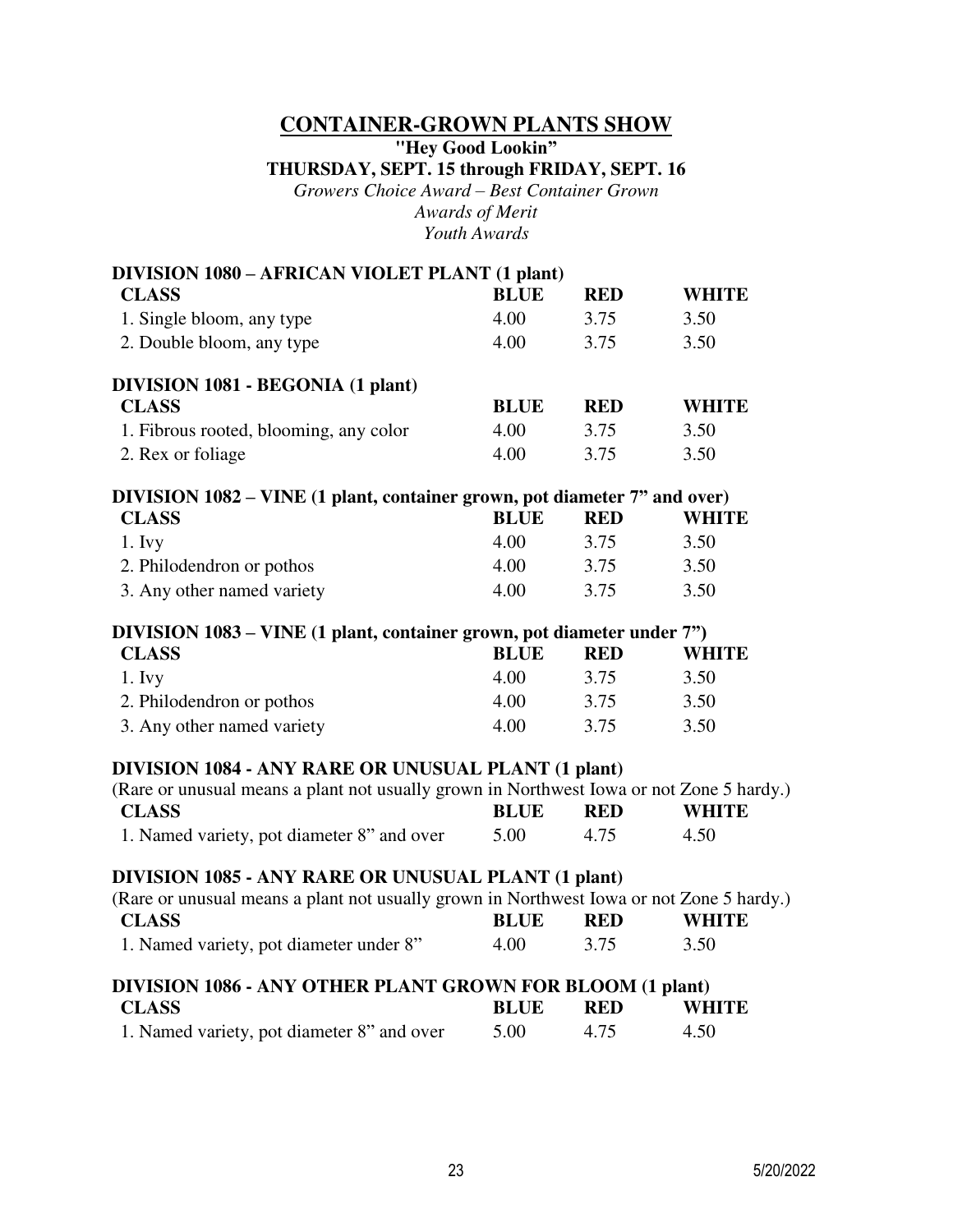| DIVISION 1087 - ANY OTHER PLANT GROWN FOR BLOOM (1 plant)   |             |            |              |
|-------------------------------------------------------------|-------------|------------|--------------|
| <b>CLASS</b>                                                | <b>BLUE</b> | <b>RED</b> | <b>WHITE</b> |
| 1. Named variety, pot diameter under 8"                     | 4.00        | 3.75       | 3.50         |
| DIVISION 1088 - ANY OTHER PLANT GROWN FOR FOLIAGE (1 plant) |             |            |              |
| <b>CLASS</b>                                                | <b>BLUE</b> | <b>RED</b> | <b>WHITE</b> |
| 1. Named variety, pot diameter 8" and over                  | 5.00        | 4.75       | 4.50         |
| DIVISION 1089 - ANY OTHER PLANT GROWN FOR FOLIAGE (1 plant) |             |            |              |
| <b>CLASS</b>                                                | <b>BLUE</b> | <b>RED</b> | <b>WHITE</b> |
| 1. Named variety, pot diameter under 8"                     | 4.00        | 3.75       | 3.50         |
| DIVISION 1090 – PLANTER (pot diameter 8" and over)          |             |            |              |
| <b>CLASS</b>                                                | <b>BLUE</b> | <b>RED</b> | <b>WHITE</b> |
| 1. At least 3 named varieties                               | 5.00        | 4.75       | 4.50         |
| <b>DIVISION 1091 – PLANTER (pot diameter under 8")</b>      |             |            |              |
| <b>CLASS</b>                                                | <b>BLUE</b> | <b>RED</b> | <b>WHITE</b> |
| 1. At least 3 named varieties                               | 4.00        | 3.75       | 3.50         |
| DIVISION 1092-SUCCULENT (1 plant)                           |             |            |              |
| <b>CLASS</b>                                                | <b>BLUE</b> | <b>RED</b> | <b>WHITE</b> |
| 1. Named variety, pot diameter 8" and over                  | 5.00        | 4.75       | 4.50         |
| <b>DIVISION 1093 - SUCCULENT (1 plant)</b>                  |             |            |              |
| <b>CLASS</b>                                                | <b>BLUE</b> | <b>RED</b> | <b>WHITE</b> |
| 1. Named variety, pot diameter under 8"                     | 4.00        | 3.75       | 3.50         |
| <b>DIVISION 1094 - SUCCULENT PLANTER</b>                    |             |            |              |
| <b>CLASS</b>                                                | <b>BLUE</b> | <b>RED</b> | <b>WHITE</b> |
| 1. Three or more named variety pot diameter<br>8" and over  | 5.00        | 4.75       | 4.50         |
| <b>DIVISION 1095 - SUCCULENT PLANTER</b>                    |             |            |              |
| <b>CLASS</b>                                                | <b>BLUE</b> | <b>RED</b> | <b>WHITE</b> |
| 1. Three or more named variety pot diameter<br>under 8"     | 4.00        | 3.75       | 3.50         |
| DIVISION 1096 – CACTUS (1 plant)                            |             |            |              |
| <b>CLASS</b>                                                | <b>BLUE</b> | <b>RED</b> | <b>WHITE</b> |
| 1. Named variety, pot diameter 8" and over                  | 5.00        | 4.75       | 4.50         |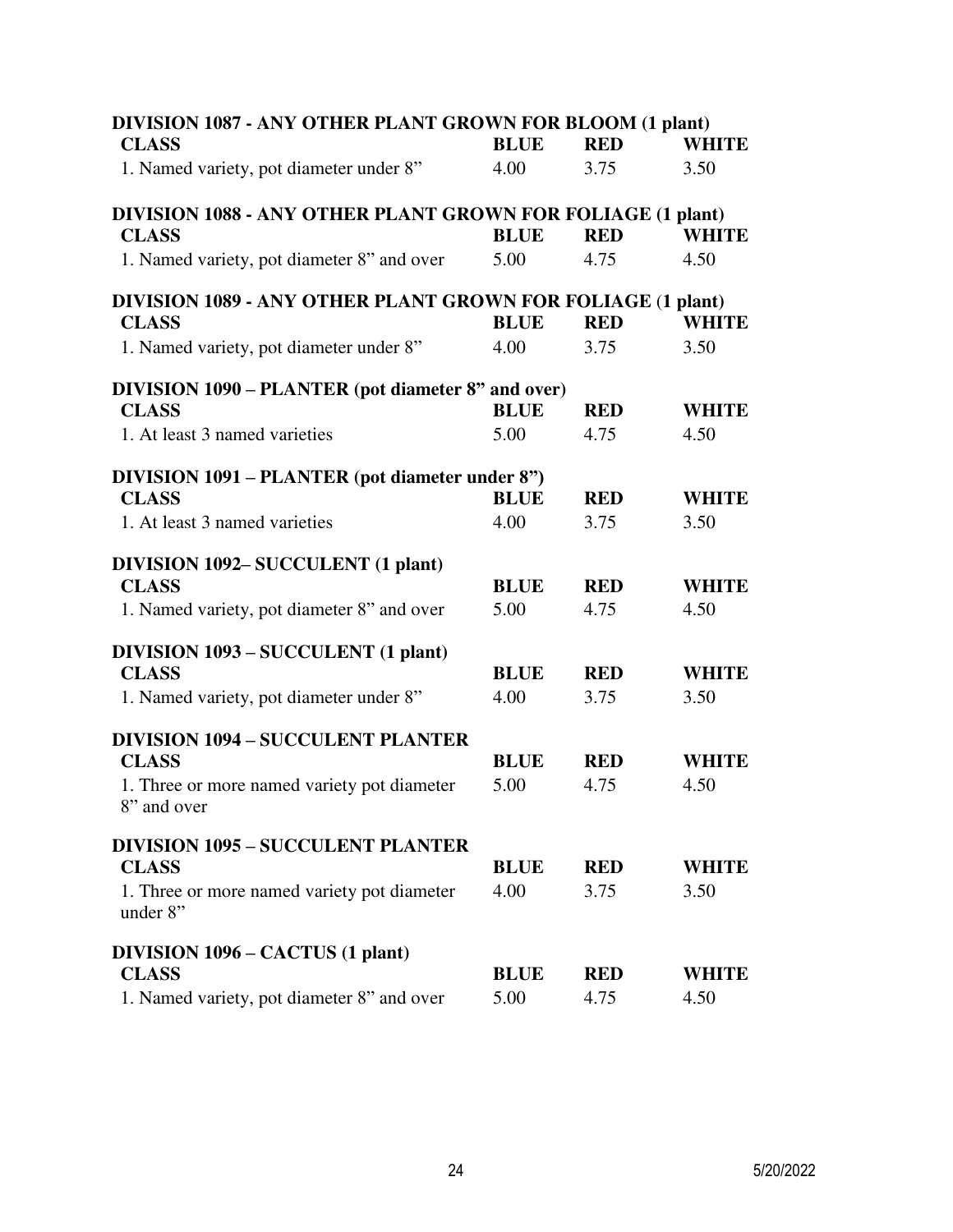| DIVISION 1097– CACTUS (1 plant)<br><b>CLASS</b>                       | <b>BLUE</b> | <b>RED</b> | WHITE        |
|-----------------------------------------------------------------------|-------------|------------|--------------|
| 1. Named variety, pot diameter under 8"                               | 4.00        | 3.75       | 3.50         |
| <b>DIVISION 1098 - CACTUS PLANTER</b>                                 |             |            |              |
| <b>CLASS</b>                                                          | <b>BLUE</b> | <b>RED</b> | WHITE        |
| 1. Five named varieties in one container, pot<br>diameter 8" and over | 5.00        | 4.75       | 4.50         |
| <b>DIVISION 1099 - CACTUS PLANTER</b>                                 |             |            |              |
| <b>CLASS</b>                                                          | <b>BLUE</b> | <b>RED</b> | <b>WHITE</b> |
| 1. Five named varieties in one container, pot<br>diameter under 8"    | 4.00        | 3.75       | 3.50         |
| <b>DIVISION 1100 - MOST UNIQUE PLANTER</b>                            |             |            |              |
| <b>CLASS</b>                                                          | BLUE        | <b>RED</b> | WHITE        |
| 1. Unique planter, must contain plant material                        | 4.00        | 3.75       | 3.50         |

#### **DIVISION 1101– FAIRY GARDENS – "Bust A Move" - ADULT (Ages 18 and up)**

A miniature landscape/scene in a container no larger than 24" in any direction. Emphasis is not necessarily on plant material, but must have some live plant material/s included. Each specimen must be correctly labeled with the current scientific designation and in a manner easily identified within the garden. This can be done with a single chart or individual placards. All types of accessories are permitted. **NO Artificial plant material is allowed**.

*Fairy Garden must be entered either Wednesday night after 5:30pm or Thursday morning before 10:30am. Judging is at 11:00am. Fairy garden must be removed on Friday after 5:00pm*. See Superintendent if you need assistance.

| <b>CLASS</b>                        | <b>BLUE</b> | RED  | WHITE |
|-------------------------------------|-------------|------|-------|
| 1. Fairy Garden, no larger than 24" | 8.00        | 7.00 | 6.00  |
| 2. Fairy Garden, no larger than 10" | 6.00        | 5.00 | 4.00  |

## **DIVISION 1102– FAIRY GARDENS – "Bust A Move" - ADVANCED YOUTH (Ages 13-17)**

A miniature landscape/scene in a container no larger than 24" in any direction. Please note age on exhibitor tag. The Standard Award System will be used and will include the Youth Award for outstanding exhibit in design where merited. The same scale of points will be used as in the adult classes. Classes will be the same as Division 1011.

#### **DIVISION 1103– FAIRY GARDENS –"Bust A Move" - INTERMEDIATE YOUTH (Ages 8-12)**

A miniature landscape/scene in a container no larger than 24" in any direction. Please note age on exhibitor tag. The Standard Award System will be used and will include the Youth Award for outstanding exhibit in design where merited. The same scale of points will be used as in the adult classes. Classes will be the same as Division 1011**.**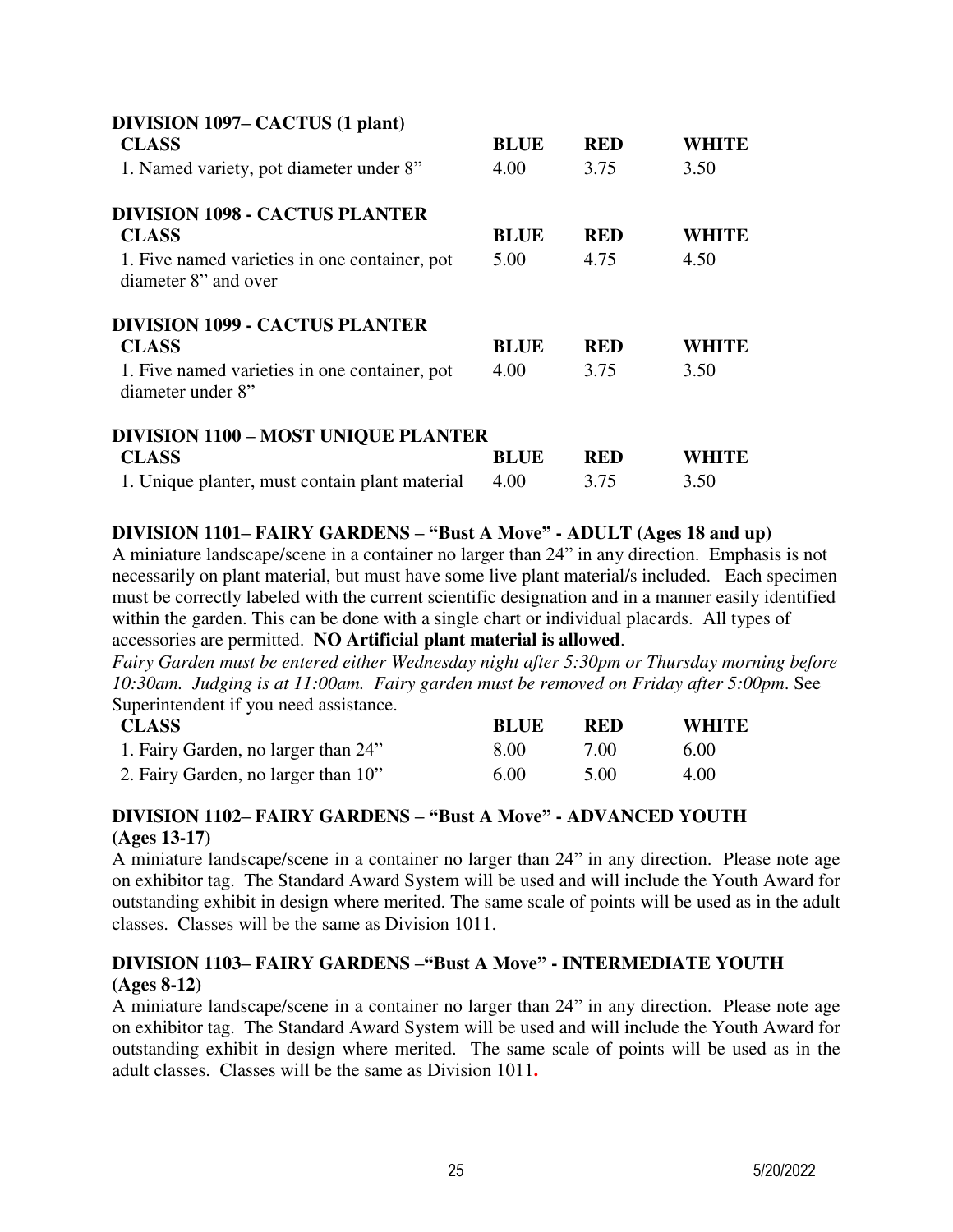#### **DAHLIA SHOW**

#### **SATURDAY, SEPT. 17 through SUNDAY, SEPT. 18**

*NGC Flower Show Standard Flower Show Award of Horticultural Excellence Collector's Showcase Award – Best Collection Awards of Merit Trophy & Rosette – Sweepstakes* 

**DIVISION 1200 – FORMAL DECORATIVE (F.D.) (size 4 to 8 inches) Exhibitors may make TWO entries of different varieties in each class; varieties must be named. CLASS BLUE RED WHITE**  1. White-pure white, ivory or cream with/without faint blushes of color 3.00 2.75 2.50 2. Yellow 3.00 2.75 2.50 3. Orange 2.75 2.50 4. Pink 2.50 2.75 2.50 5. Dark Pink 3.00 2.75 2.50 6. Red 2.75 2.50 7. Dark Red 3.00 2.75 2.50 8. Lavender 3.00 2.75 2.50 9. Purple 2.75 2.50 10. Light Blend – lighter tints – PK, Y, L and pastel  $3.00$  2.75 2.50 11. Bronze 3.00 2.75 2.50 12. Flame 3.00 2.75 2.50 13. Dark Blend – dominated by DR, P, Y, L, O 3.00 2.75 2.50 14. Variegated–two or more distinct colors, dot, flecks, splashes, stripes and lines 3.00 2.75 2.50 15. Bicolor – two or more distinct, sharply separated colors 3.00 2.75 2.50 **DIVISION 1201 – FORMAL DECORATIVE (F.D.) (size over 8 inches) CLASS BLUE RED WHITE**  1. White-pure white, ivory or cream with/without faint blushes of color 3.50 3.00 2.75 2. Yellow 3.50 3.00 2.75 3. Orange 3.50 3.00 2.75

4. Pink 3.50 3.00 2.75 5. Dark Pink 3.50 3.00 2.75 6. Red 3.50 3.00 2.75 7. Dark Red 3.50 3.00 2.75 8. Lavender 3.50 3.00 2.75 9. Purple 2.75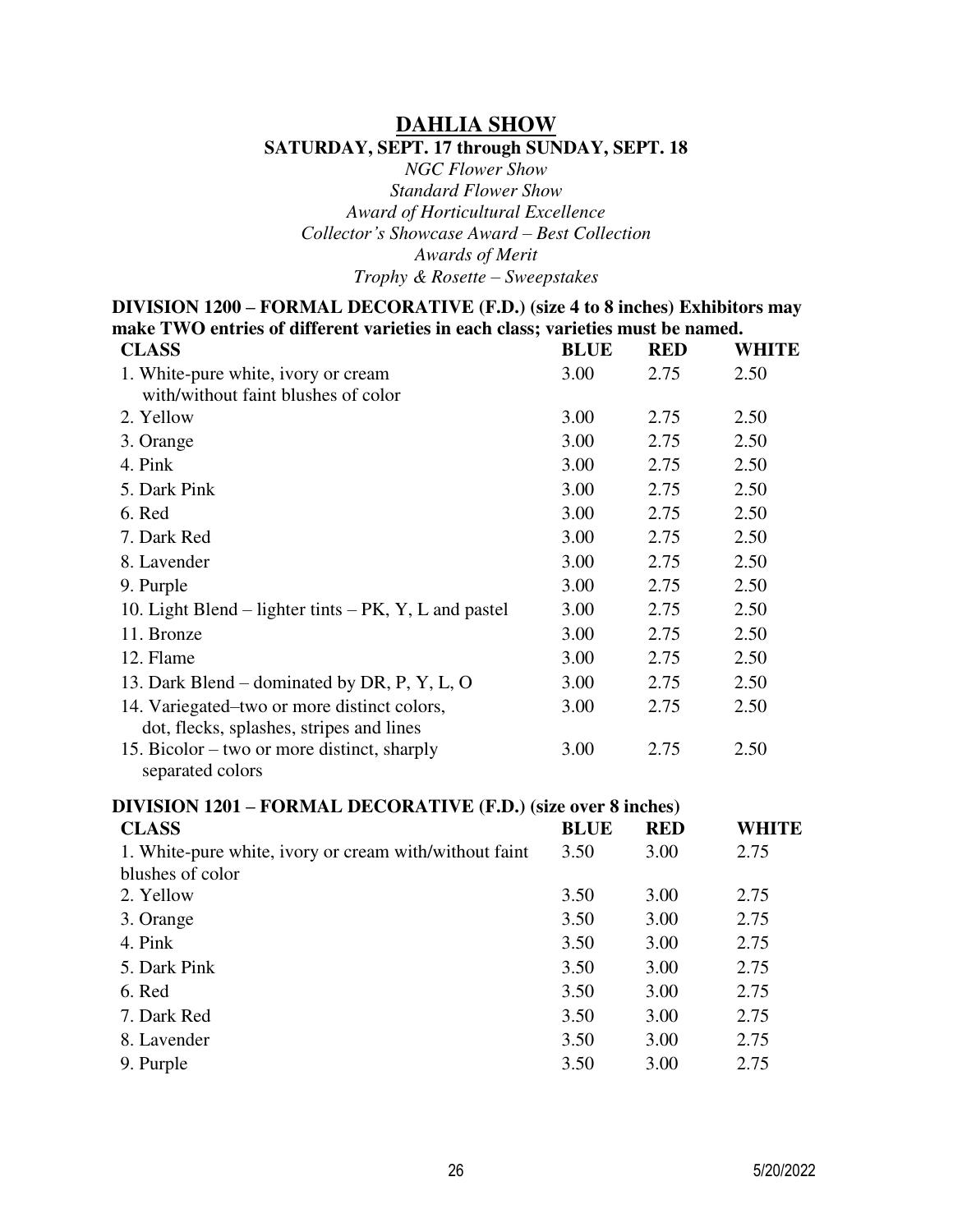| 10. Light Blend – lighter tints – $PK$ , Y, L and pastel                   | 3.50        | 3.00       | 2.75         |
|----------------------------------------------------------------------------|-------------|------------|--------------|
| 11. Bronze                                                                 | 3.50        | 3.00       | 2.75         |
| 12. Flame                                                                  | 3.50        | 3.00       | 2.75         |
| 13. Dark Blend – dominated by DR, P, Y, L, O                               | 3.50        | 3.00       | 2.75         |
| 14. Variegated – two or more distinct colors,                              | 3.50        | 3.00       | 2.75         |
| dot, flecks, splashes, stripes and lines                                   |             |            |              |
| 15. Bicolor – two or more distinct, sharply                                | 3.50        | 3.00       | 2.75         |
| separated colors                                                           |             |            |              |
| DIVISION 1202 - INFORMAL DECORATIVE (I.D.) (size 4 to 8 inches)            |             |            |              |
| <b>CLASS</b>                                                               | <b>BLUE</b> | <b>RED</b> | <b>WHITE</b> |
| 1. White-pure white, ivory or cream with/without faint                     | 3.00        | 2.75       | 2.50         |
| blushes of color                                                           |             |            |              |
| 2. Yellow                                                                  | 3.00        | 2.75       | 2.50         |
| 3. Orange                                                                  | 3.00        | 2.75       | 2.50         |
| 4. Pink                                                                    | 3.00        | 2.75       | 2.50         |
| 5. Dark Pink                                                               | 3.00        | 2.75       | 2.50         |
| 6. Red                                                                     | 3.00        | 2.75       | 2.50         |
| 7. Dark Red                                                                | 3.00        | 2.75       | 2.50         |
| 8. Lavender                                                                | 3.00        | 2.75       | 2.50         |
| 9. Purple                                                                  | 3.00        | 2.75       | 2.50         |
| 10. Light Blend – lighter tints – $PK$ , Y, L and pastel                   | 3.00        | 2.75       | 2.50         |
| 11. Bronze                                                                 | 3.00        | 2.75       | 2.50         |
| 12. Flame                                                                  | 3.00        | 2.75       | 2.50         |
| 13. Dark Blend – dominated by DR, P, Y, L, O                               | 3.00        | 2.75       | 2.50         |
| 14. Variegated – two or more distinct colors,                              | 3.00        | 2.75       | 2.50         |
| dot, flecks, splashes, stripes and lines                                   |             |            |              |
| 15. Bicolor – two or more distinct, sharply                                | 3.00        | 2.75       | 2.50         |
| separated colors                                                           |             |            |              |
| DIVISION 1203 - INFORMAL DECORATIVE (I.D.) (size over 8 inches)            |             |            |              |
| <b>CLASS</b>                                                               | <b>BLUE</b> | <b>RED</b> | <b>WHITE</b> |
| 1. White-pure white, ivory or cream<br>with/without faint blushes of color | 3.50        | 3.00       | 2.75         |
| 2. Yellow                                                                  | 3.50        | 3.00       | 2.75         |
| 3. Orange                                                                  | 3.50        | 3.00       | 2.75         |
| 4. Pink                                                                    | 3.50        | 3.00       | 2.75         |
| 5. Dark Pink                                                               | 3.50        | 3.00       | 2.75         |
| 6. Red                                                                     | 3.50        | 3.00       | 2.75         |
| 7. Dark Red                                                                | 3.50        | 3.00       | 2.75         |
| 8. Lavender                                                                | 3.50        | 3.00       | 2.75         |
|                                                                            |             |            |              |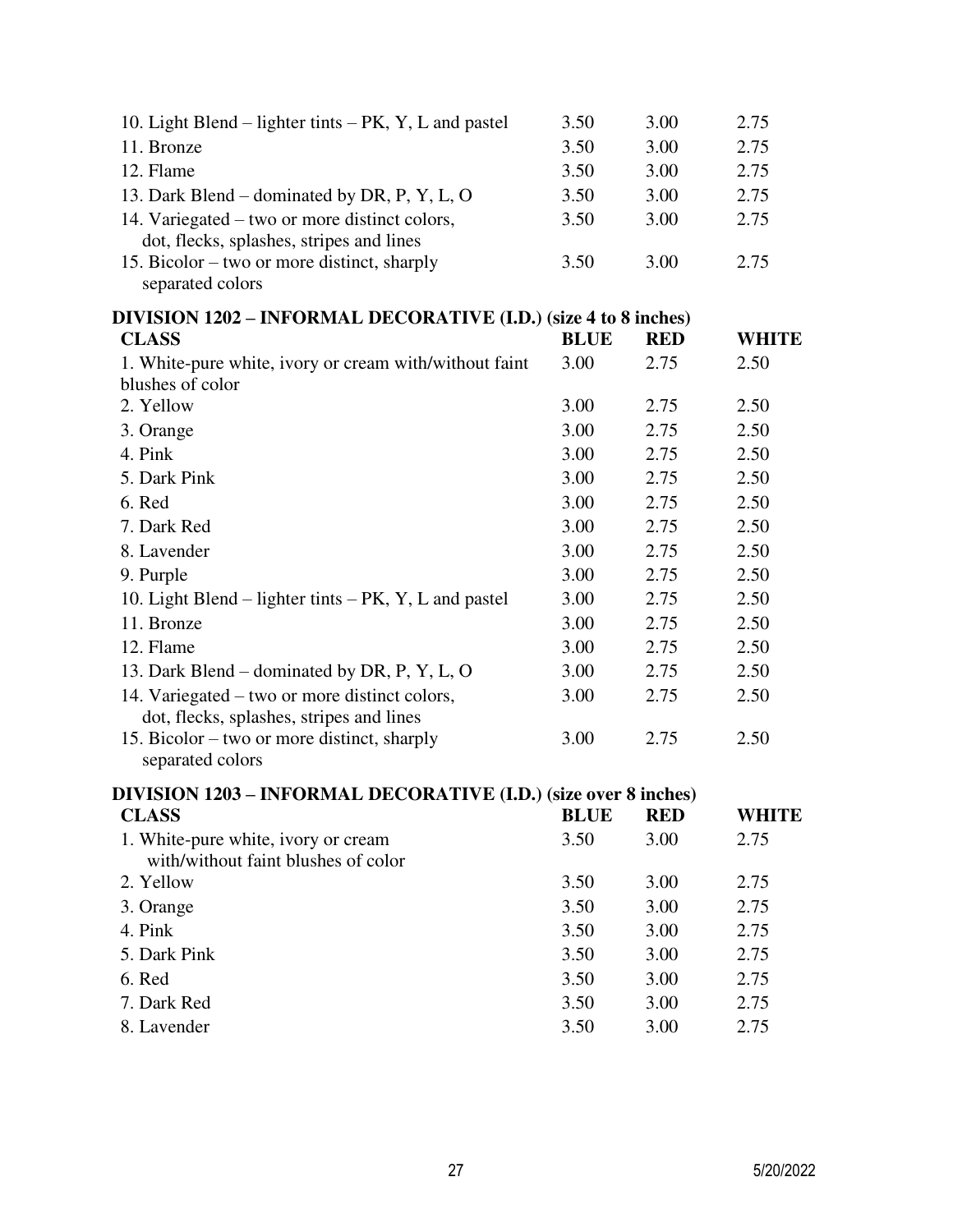| 3.50        | 3.00       | 2.75         |
|-------------|------------|--------------|
| 3.50        | 3.00       | 2.75         |
| 3.50        | 3.00       | 2.75         |
| 3.50        | 3.00       | 2.75         |
| 3.50        | 3.00       | 2.75         |
| 3.50        | 3.00       | 2.75         |
| 3.50        | 3.00       | 2.75         |
|             |            |              |
| <b>BLUE</b> | <b>RED</b> | <b>WHITE</b> |
| 3.00        | 2.75       | 2.50         |
| 3.00        | 2.75       | 2.50         |
| 3.00        | 2.75       | 2.50         |
| 3.00        | 2.75       | 2.50         |
| 3.00        | 2.75       | 2.50         |
| 3.00        | 2.75       | 2.50         |
| 3.00        | 2.75       | 2.50         |
| 3.00        | 2.75       | 2.50         |
| 3.00        | 2.75       | 2.50         |
| 3.00        | 2.75       | 2.50         |
| 3.00        | 2.75       | 2.50         |
| 3.00        | 2.75       | 2.50         |
| 3.00        | 2.75       | 2.50         |
| 3.00        | 2.75       | 2.50         |
| 3.00        | 2.75       | 2.50         |
|             |            |              |
| <b>BLUE</b> | <b>RED</b> | <b>WHITE</b> |
| 3.50        | 3.00       | 2.75         |
|             |            |              |
| 3.50        | 3.00       | 2.75         |
| 3.50        | 3.00       | 2.75         |
| 3.50        | 3.00       | 2.75         |
| 3.50        | 3.00       | 2.75         |
| 3.50        | 3.00       | 2.75         |
| 3.50        | 3.00       | 2.75         |
|             |            |              |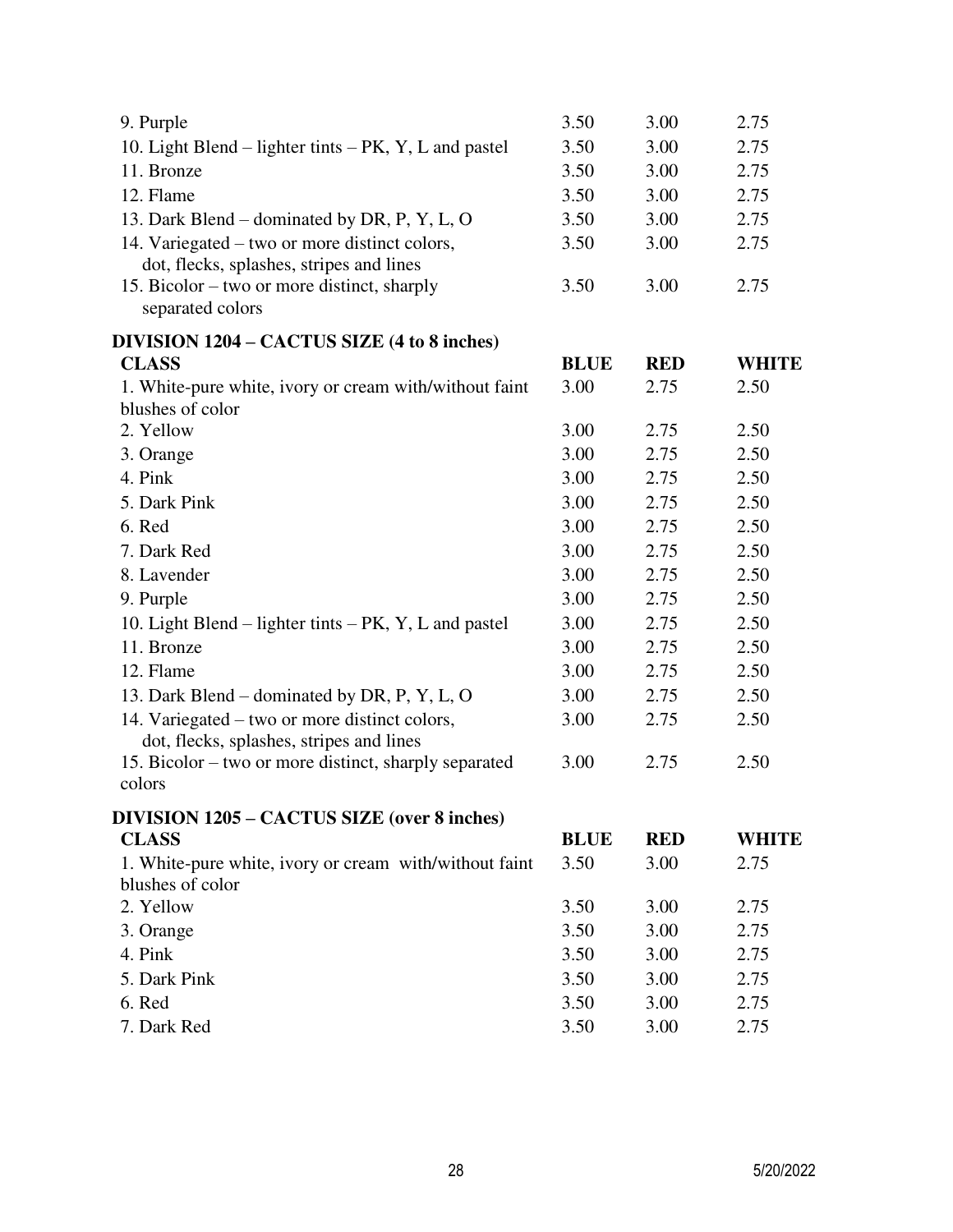| 8. Lavender                                                                               | 3.50        | 3.00       | 2.75         |
|-------------------------------------------------------------------------------------------|-------------|------------|--------------|
| 9. Purple                                                                                 | 3.50        | 3.00       | 2.75         |
| 10. Light Blend – lighter tints – PK, Y, L and pastel                                     | 3.50        | 3.00       | 2.75         |
| 11. Bronze                                                                                | 3.50        | 3.00       | 2.75         |
| 12. Flame                                                                                 | 3.50        | 3.00       | 2.75         |
| 13. Dark Blend – dominated by DR, P, Y, L, O                                              | 3.50        | 3.00       | 2.75         |
| 14. Variegated – two or more distinct colors,<br>dot, flecks, splashes, stripes and lines | 3.50        | 3.00       | 2.75         |
| 15. Bicolor – two or more distinct, sharply<br>separated colors                           | 3.50        | 3.00       | 2.75         |
| DIVISION 1206 – SEMI-CACTUS (size 4 to 8 inches)                                          |             |            |              |
| <b>CLASS</b>                                                                              | <b>BLUE</b> | <b>RED</b> | <b>WHITE</b> |
| 1. White-pure white, ivory or cream with/without faint<br>blushes of color                | 2.50        | 2.25       | 2.00         |
| 2. Yellow                                                                                 | 2.50        | 2.25       | 2.00         |
| 3. Orange                                                                                 | 2.50        | 2.25       | 2.00         |
| 4. Pink                                                                                   | 2.50        | 2.25       | 2.00         |
| 5. Dark Pink                                                                              | 2.50        | 2.25       | 2.00         |
| 6. Red                                                                                    | 2.50        | 2.25       | 2.00         |
| 7. Dark Red                                                                               | 2.50        | 2.25       | 2.00         |
| 8. Lavender                                                                               | 2.50        | 2.25       | 2.00         |
| 9. Purple                                                                                 | 2.50        | 2.25       | 2.00         |
| 10. Light Blend – lighter tints – PK, Y, L and pastel                                     | 2.50        | 2.25       | 2.00         |
| 11. Bronze                                                                                | 2.50        | 2.25       | 2.00         |
| 12. Flame                                                                                 | 2.50        | 2.25       | 2.00         |
| 13. Dark Blend – dominated by DR, P, Y, L, O                                              | 2.50        | 2.25       | 2.00         |
| 14. Variegated – two or more distinct colors,<br>dot, flecks, splashes, stripes and lines | 2.50        | 2.25       | 2.00         |
| 15. Bicolor – two or more distinct, sharply<br>separated colors                           | 2.50        | 2.25       | 2.00         |
| DIVISION 1207 – SEMI-CACTUS (size over 8 inches)                                          |             |            |              |
| <b>CLASS</b>                                                                              | <b>BLUE</b> | <b>RED</b> | <b>WHITE</b> |
| 1. White-pure white, ivory or cream with/without faint<br>blushes of color                | 3.50        | 3.00       | 2.75         |
| 2. Yellow                                                                                 | 3.50        | 3.00       | 2.75         |
| 3. Orange                                                                                 | 3.50        | 3.00       | 2.75         |
| 4. Pink                                                                                   | 3.50        | 3.00       | 2.75         |
| 5. Dark Pink                                                                              | 3.50        | 3.00       | 2.75         |
| 6. Red                                                                                    | 3.50        | 3.00       | 2.75         |
|                                                                                           |             |            |              |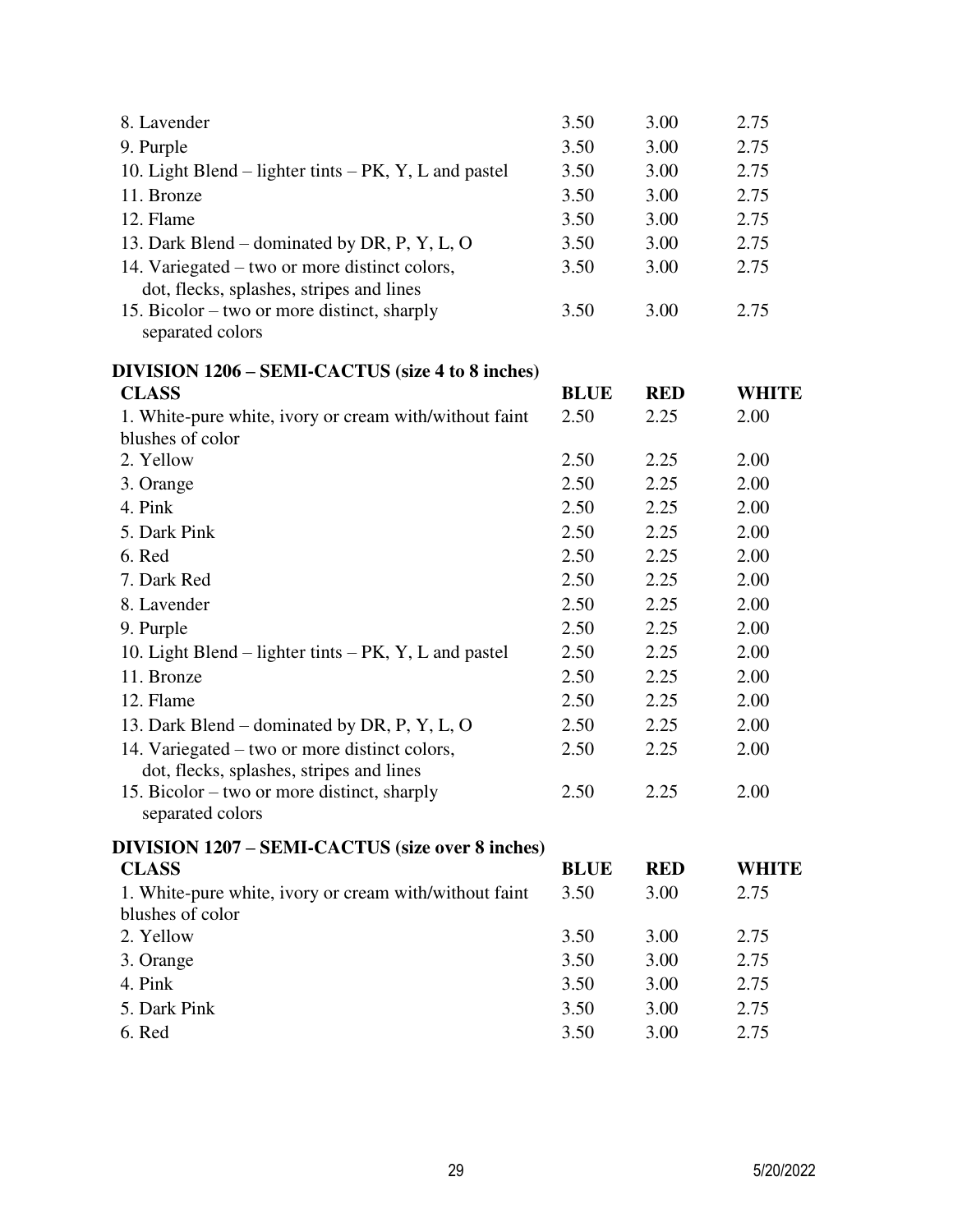| 7. Dark Red                                              | 3.50        | 3.00       | 2.75         |
|----------------------------------------------------------|-------------|------------|--------------|
| 8. Lavender                                              | 3.50        | 3.00       | 2.75         |
| 9. Purple                                                | 3.50        | 3.00       | 2.75         |
| 10. Light Blend – lighter tints – $PK$ , Y, L and pastel | 3.50        | 3.00       | 2.75         |
| 11. Bronze                                               | 3.50        | 3.00       | 2.75         |
| 12. Flame                                                | 3.50        | 3.00       | 2.75         |
| 13. Dark Blend – dominated by DR, P, Y, L, O             | 3.50        | 3.00       | 2.75         |
| 14. Variegated – two or more distinct colors,            | 3.50        | 3.00       | 2.75         |
| dot, flecks, splashes, stripes and lines                 |             |            |              |
| 15. Bicolor – two or more distinct, sharply              | 3.50        | 3.00       | 2.75         |
| separated colors                                         |             |            |              |
| <b>DIVISION 1208 – WATER LILY TYPE</b>                   |             |            |              |
| <b>CLASS</b>                                             | <b>BLUE</b> | <b>RED</b> | <b>WHITE</b> |
| 1. White-pure white, ivory or cream                      | 3.00        | 2.75       | 2.50         |
| with/without faint blushes of color                      |             |            |              |
| 2. Yellow                                                | 3.00        | 2.75       | 2.50         |
| 3. Orange                                                | 3.00        | 2.75       | 2.50         |
| 4. Pink                                                  | 3.00        | 2.75       | 2.50         |
| 5. Dark Pink                                             | 3.00        | 2.75       | 2.50         |
| 6. Red                                                   | 3.00        | 2.75       | 2.50         |
| 7. Dark Red                                              | 3.00        | 2.75       | 2.50         |
| 8. Lavender                                              | 3.00        | 2.75       | 2.50         |
| 9. Purple                                                | 3.00        | 2.75       | 2.50         |
| 10. Light Blend – lighter tints – PK, Y, L and pastel    | 3.00        | 2.75       | 2.50         |
| 11. Bronze                                               | 3.00        | 2.75       | 2.50         |
| 12. Flame                                                | 3.00        | 2.75       | 2.50         |
| 13. Dark Blend – dominated by DR, P, Y, L, O             | 3.00        | 2.75       | 2.50         |
| 14. Variegated – two or more distinct colors,            | 3.00        | 2.75       | 2.50         |
| dot, flecks, splashes, stripes and lines                 |             |            |              |
| 15. Bicolor – two or more distinct, sharply              | 3.00        | 2.75       | 2.50         |
| separated colors                                         |             |            |              |
| <b>DIVISION 1209 – BALL TYPE</b>                         |             |            |              |
| <b>CLASS</b>                                             | <b>BLUE</b> | <b>RED</b> | <b>WHITE</b> |
| 1. White-pure white, ivory or cream with/without faint   | 3.00        | 2.75       | 2.50         |
| blushes of color                                         |             |            |              |
| 2. Yellow                                                | 3.00        | 2.75       | 2.50         |
| 3. Orange                                                | 3.00        | 2.75       | 2.50         |
| 4. Pink                                                  | 3.00        | 2.75       | 2.50         |
| 5. Dark Pink                                             | 3.00        | 2.75       | 2.50         |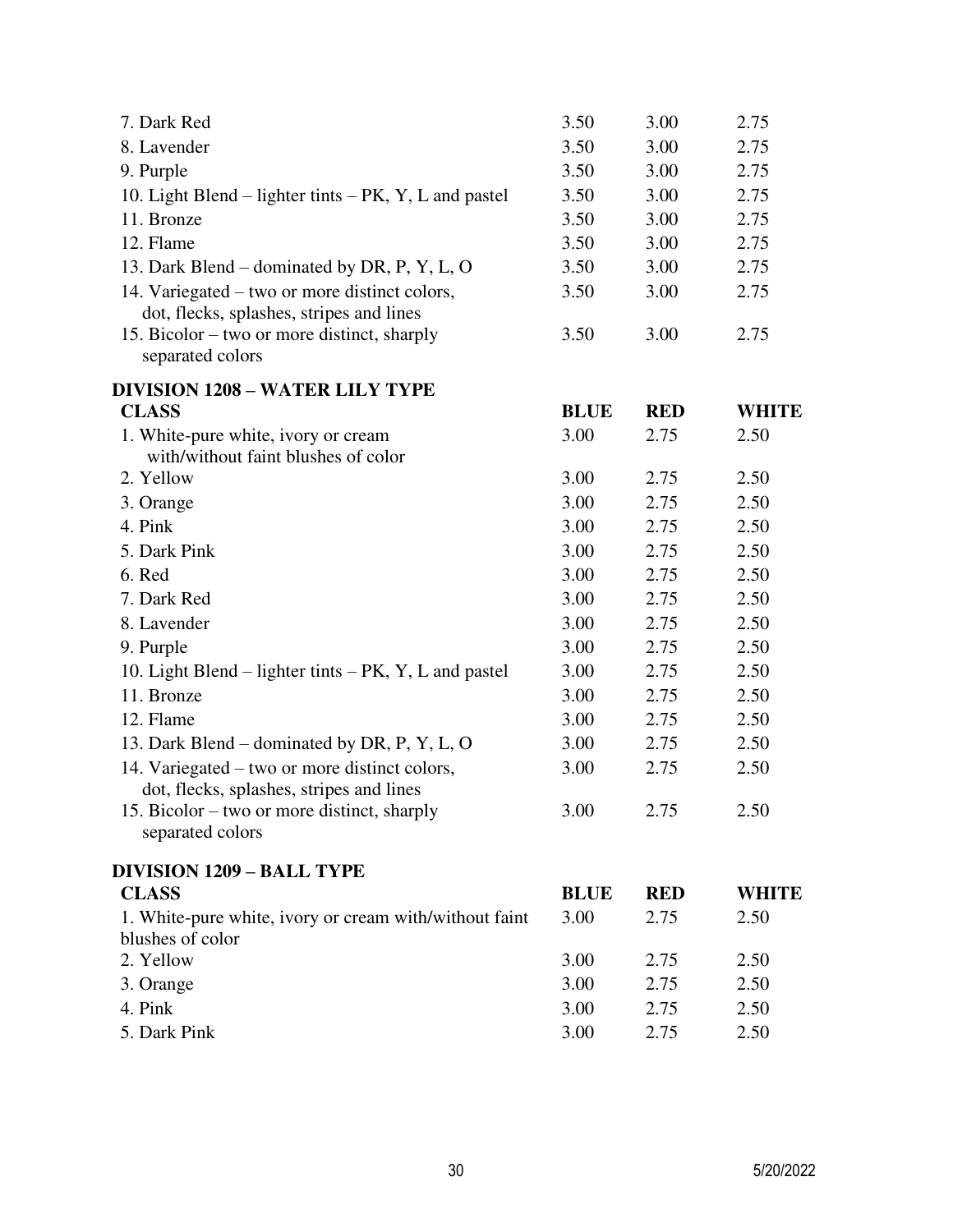| 3.00        | 2.75       | 2.50         |
|-------------|------------|--------------|
| 3.00        | 2.75       | 2.50         |
| 3.00        | 2.75       | 2.50         |
| 3.00        | 2.75       | 2.50         |
| 3.00        | 2.75       | 2.50         |
| 3.00        | 2.75       | 2.50         |
| 3.00        | 2.75       | 2.50         |
| 3.00        | 2.75       | 2.50         |
| 3.00        | 2.75       | 2.50         |
| 3.00        | 2.75       | 2.50         |
|             |            |              |
| <b>BLUE</b> | <b>RED</b> | <b>WHITE</b> |
| 3.00        | 2.75       | 2.50         |
| 3.00        | 2.75       | 2.50         |
| 3.00        | 2.75       | 2.50         |
| 3.00        | 2.75       | 2.50         |
| 3.00        | 2.75       | 2.50         |
| 3.00        | 2.75       | 2.50         |
| 3.00        | 2.75       | 2.50         |
| 3.00        | 2.75       | 2.50         |
| 3.00        | 2.75       | 2.50         |
| 3.00        | 2.75       | 2.50         |
| 3.00        | 2.75       | 2.50         |
| 3.00        | 2.75       | 2.50         |
| 3.00        | 2.75       | 2.50         |
| 3.00        | 2.75       | 2.50         |
|             |            |              |
|             |            |              |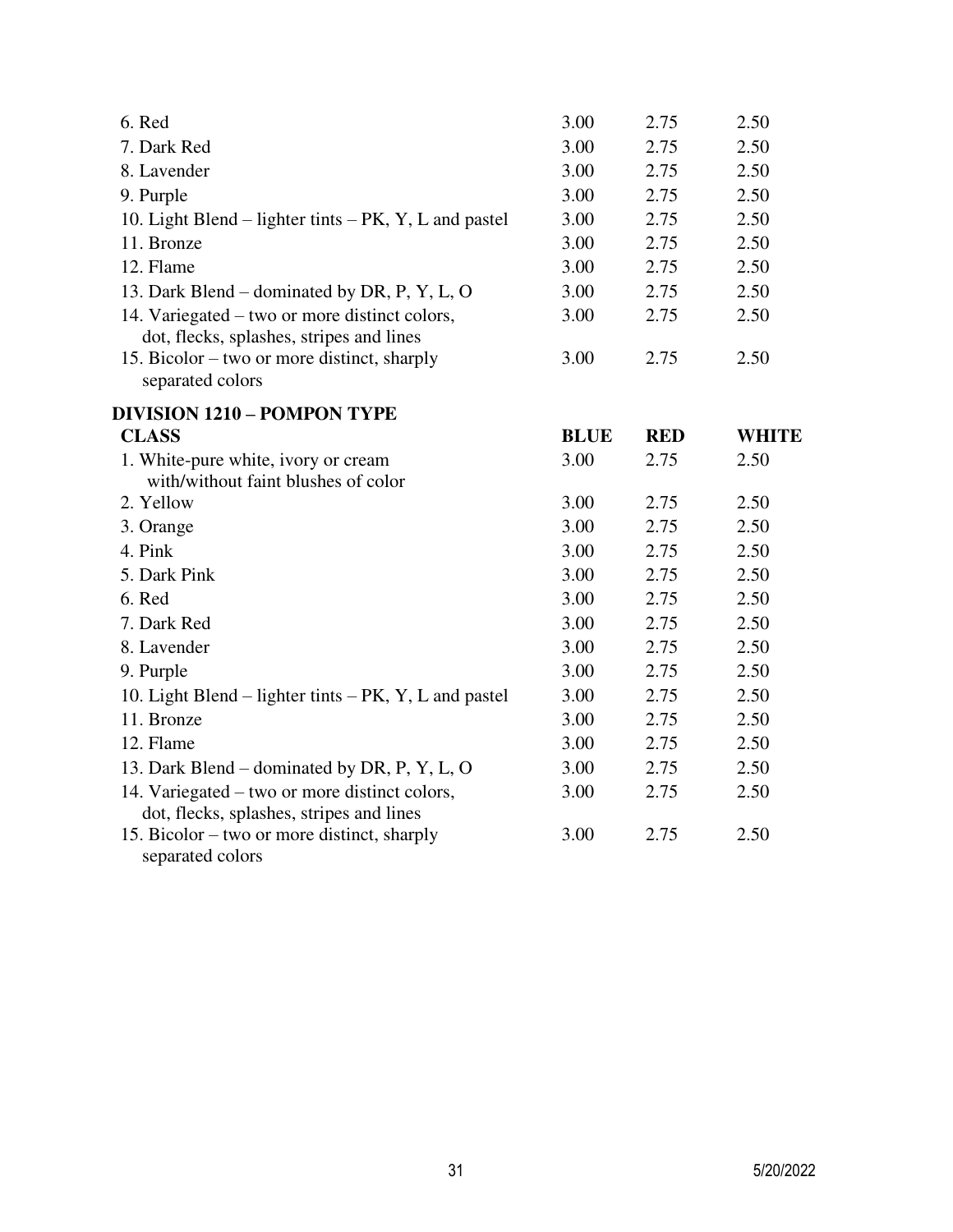| DIVISION $1211 - \text{MINIA I}$ UKE TYPE (UP to 4 <sup>2</sup> ) |             |            |              |
|-------------------------------------------------------------------|-------------|------------|--------------|
| <b>CLASS</b>                                                      | <b>BLUE</b> | <b>RED</b> | <b>WHITE</b> |
| 1. White-pure white, ivory or cream with/without faint            | 3.00        | 2.75       | 2.50         |
| blushes of color                                                  |             |            |              |
| 2. Yellow                                                         | 3.00        | 2.75       | 2.50         |
| 3. Orange                                                         | 3.00        | 2.75       | 2.50         |
| 4. Pink                                                           | 3.00        | 2.75       | 2.50         |
| 5. Dark Pink                                                      | 3.00        | 2.75       | 2.50         |
| 6. Red                                                            | 3.00        | 2.75       | 2.50         |
| 7. Dark Red                                                       | 3.00        | 2.75       | 2.50         |
| 8. Lavender                                                       | 3.00        | 2.75       | 2.50         |
| 9. Purple                                                         | 3.00        | 2.75       | 2.50         |
| 10. Light Blend – lighter tints – PK, Y, L and pastel             | 3.00        | 2.75       | 2.50         |
| 11. Bronze                                                        | 3.00        | 2.75       | 2.50         |
| 12. Flame                                                         | 3.00        | 2.75       | 2.50         |
| 13. Dark Blend – dominated by DR, P, Y, L, O                      | 3.00        | 2.75       | 2.50         |
| 14. Variegated – two or more distinct colors,                     | 3.00        | 2.75       | 2.50         |
| dot, flecks, splashes, stripes and lines                          |             |            |              |
| 15. Bicolor – two or more distinct, sharply                       | 3.00        | 2.75       | 2.50         |
| separated colors                                                  |             |            |              |
| <b>DIVISION 1212 - ANY OTHER TYPE</b>                             |             |            |              |
| <b>CLASS</b>                                                      | <b>BLUE</b> | <b>RED</b> | <b>WHITE</b> |
| 1. White-pure white, ivory or cream with/without faint            | 3.00        | 2.75       | 2.50         |
| blushes of color                                                  |             |            |              |
| 2. Yellow                                                         | 3.00        | 2.75       | 2.50         |
| 3. Orange                                                         | 3.00        | 2.75       | 2.50         |
| 4. Pink                                                           | 3.00        | 2.75       | 2.50         |
| 5. Dark Pink                                                      | 3.00        | 2.75       | 2.50         |
| 6. Red                                                            | 3.00        | 2.75       | 2.50         |
| 7. Dark Red                                                       | 3.00        | 2.75       | 2.50         |
| 8. Lavender                                                       | 3.00        | 2.75       | 2.50         |
| 9. Purple                                                         | 3.00        | 2.75       | 2.50         |
| 10. Light Blend – lighter tints – $PK$ , Y, L and pastel          | 3.00        | 2.75       | 2.50         |
| 11. Bronze                                                        | 3.00        | 2.75       | 2.50         |
| 12. Flame                                                         | 3.00        | 2.75       | 2.50         |
| 13. Dark Blend – dominated by DR, P, Y, L, O                      | 3.00        | 2.75       | 2.50         |
| 14. Variegated – two or more distinct colors,                     | 3.00        | 2.75       | 2.50         |
| dot, flecks, splashes, stripes and lines                          |             |            |              |
| 15. Bicolor – two or more distinct, sharply                       | 3.00        | 2.75       | 2.50         |
| separated colors                                                  |             |            |              |

## **DIVISION 1211 – MINIATURE TYPE (Up to 4")**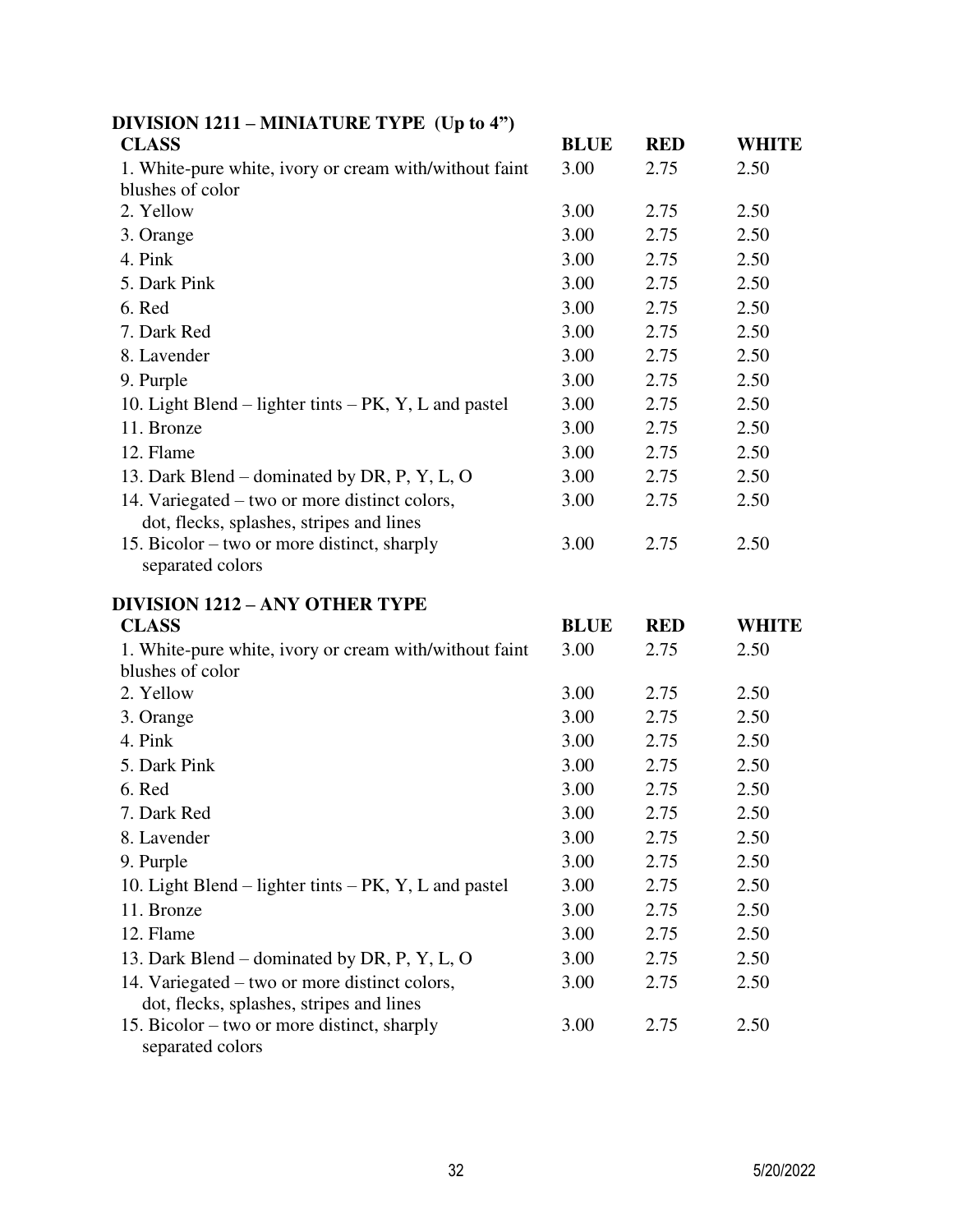#### **DIVISION 1213 – DAHLIA COLLECTIONS**

| Basket containers optional, for display purposes only. |             |            |              |
|--------------------------------------------------------|-------------|------------|--------------|
| <b>CLASS</b>                                           | <b>BLUE</b> | <b>RED</b> | <b>WHITE</b> |
| 1. Collection, over 8", 3 blooms, same variety         | 5.00        | 4.50       | 4.00         |
| 2. Collection, over 8", 3 blooms, different varieties  | 5.00        | 4.50       | 4.00         |
| 3. Collection, 4-8", 3 blooms, same variety            | 4.00        | 3.50       | 3.00         |
| 4. Collection, 4-8", 3 blooms, different varieties     | 4.00        | 3.50       | 3.00         |
| 5. Collection, under 4", 6 blooms, same variety        | 4.00        | 3.50       | 3.00         |
| 6. Collection, under 4", 6 blooms, different varieties | 4.00        | 3.50       | 3.00         |
| <b>DIVISION 1214 – DAHLIA BASKET CLASS</b>             |             |            |              |
| <b>CLASS</b>                                           | <b>BLUE</b> | <b>RED</b> | <b>WHITE</b> |
| 1. Display, without other plant material               | 9.00        | 8.00       | 7.00         |
| 2. Arrangement, with other plant material              | 9.00        | 8.00       | 7.00         |

#### **\*\*\*\*\* PLEASE NOTE! Preregistration, INCLUDING SUBMISSION OF CLAY COUNTY FAIR ENTRY FORM***,*  **is required for Design Divisions (tables, exhibition tables, niches, mantels, pedestals)**

**For information on how to preregister, contact the following:** 

| <b>Niches, Pedestals, Mantels</b>           | Jane Hussey (712-262-6513)                              |
|---------------------------------------------|---------------------------------------------------------|
| <b>Large Tables &amp; Exhibition Tables</b> | Sharan Erick (712-260-8018), Sara DeWitt (712-262-5232) |
| <b>Small Tables</b>                         | Jacqueline Heinrichs (712-346-8563)                     |
|                                             | Steve Wolter (712)-363-4012                             |
| <b>Gourd Exhibits</b>                       | Marian McNabb (712-296-4920)                            |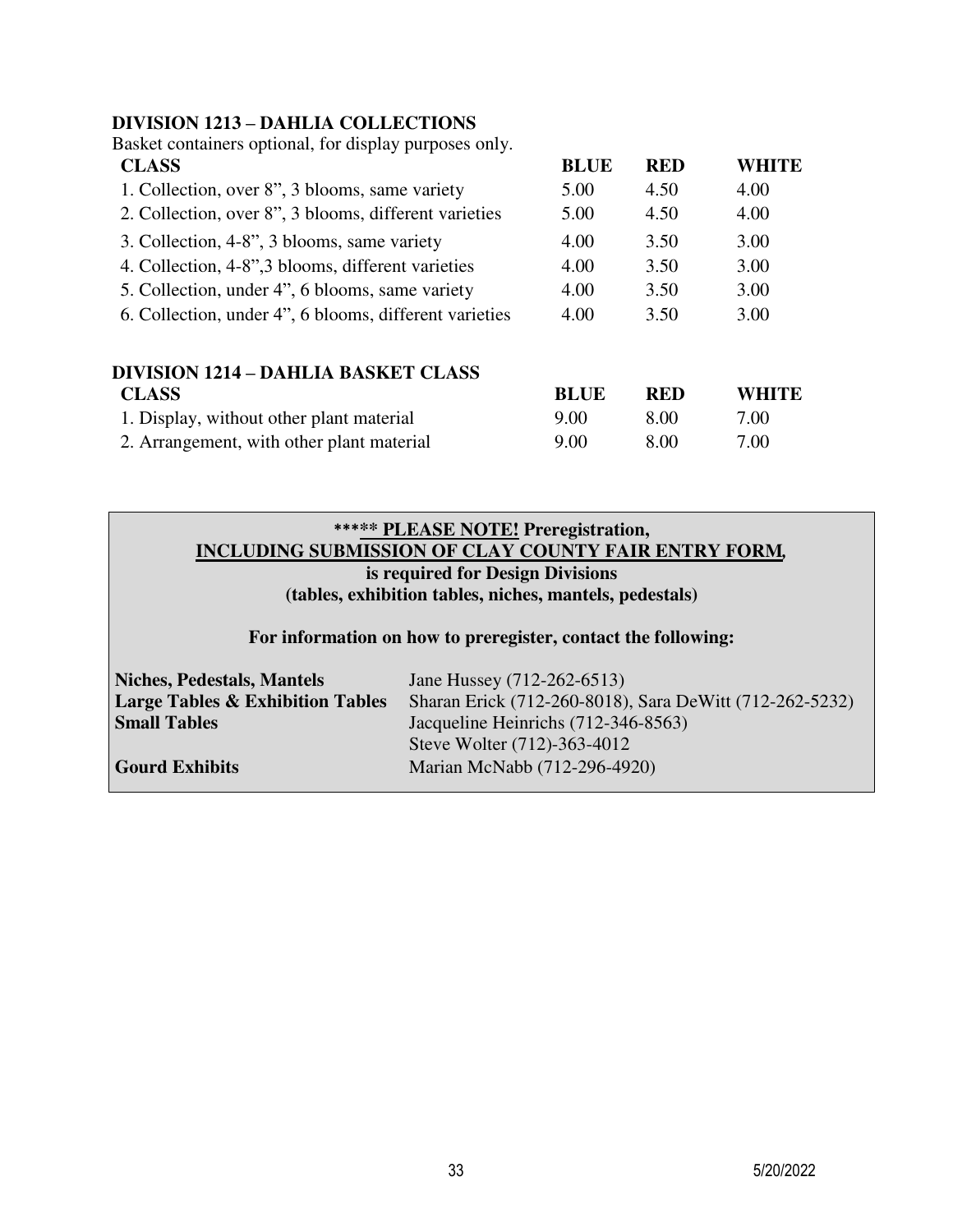#### **Rules for All Design Competitions**

1. Floral designs must be the work of the exhibitor. **All plant material in a design must be listed on a card. (Botanical and/or common name accepted.)**

2. Design Competition divisions are eligible for Tri-Color, Award of Distinction, or Designer's Choice, as designated in the schedule.

- **Tri-Color divisions** are restricted to exhibits using all fresh cut plant material.
- **Award of Distinction divisions** are restricted to exhibits in which dried or otherwise preserved or treated plant material is used exclusively.
- **Designer's Choice and Creativity divisions** have no restrictions on materials except no artificial flowers or foliage. Some fresh and/or dried plant materials must be included. Refinement is desired.

3.Accessories are permitted in all Design Competition divisions; however, emphasis is on plant material in classes designated Tri-Color and Award of Distinction. (An **accessory** is an object in addition to and subordinate to plant material, container/base, mechanics, and staging.) **Features** are allowed in Designer's Choice and Creativity divisions. (A **feature** is an object other than plant material which is dominant in a design.)

4. All materials must be of natural origin. Only dried natural materials may be dyed, painted, gilded, varnished or otherwise treated. Fresh plant materials cannot be sprayed with the exception of evergreens. "Contrived" flowers, such as cornhusk roses, will be allowed in Award of Distinction, Designer's Choice and Open Divisions.

5. Candles may be used in any table class. It is permissible to use paper plates, paper napkins, and plastic, if appropriate to the schedule. Flatware of plastic, wood, and inexpensive metal is permitted, but **not** encouraged.

6. Fresh fruit and vegetables are permitted. **Cut** fruit or vegetables may be used **only** if cut surface is covered with an unobtrusive sealer to discourage insects, offensive odor, or discoloration. No prepared food permitted. No artificial flowers, foliage or fruit permitted. However, decorative pieces are permitted in Christmas designs.

7. Natural bird's nests, stuffed birds or animals, real butterflies, insects, fish, birds, or animals are **not** permitted. Naturally-shed feathers from non-endangered species and sea fans, coral, starfish, sponges, bones, antlers, etc. may be used. Artificial or contrived nests and birds are permissible. Living plants with roots attached, e.g. leek, bromeliad or moss are permitted.

8. In accordance with the Iowa Noxious Weed Law, IA code 317-1a and 317.25, the following noxious weeds and invasive plants are **not** permitted in exhibits: quack grass, cocklebur, wild mustard, Queen Anne's lace, sheep sorrel, dock, teasel, oriental bittersweet, Knotweed, puncture vine, Japanese hops, purple loosestrife, poison hemlock, wild sunflower, thistle, bindweed, horse nettle, leafy spurge, knapweed, buckthorn, Butterprint, and peppergrass.

9. No flags, American or other, are permitted.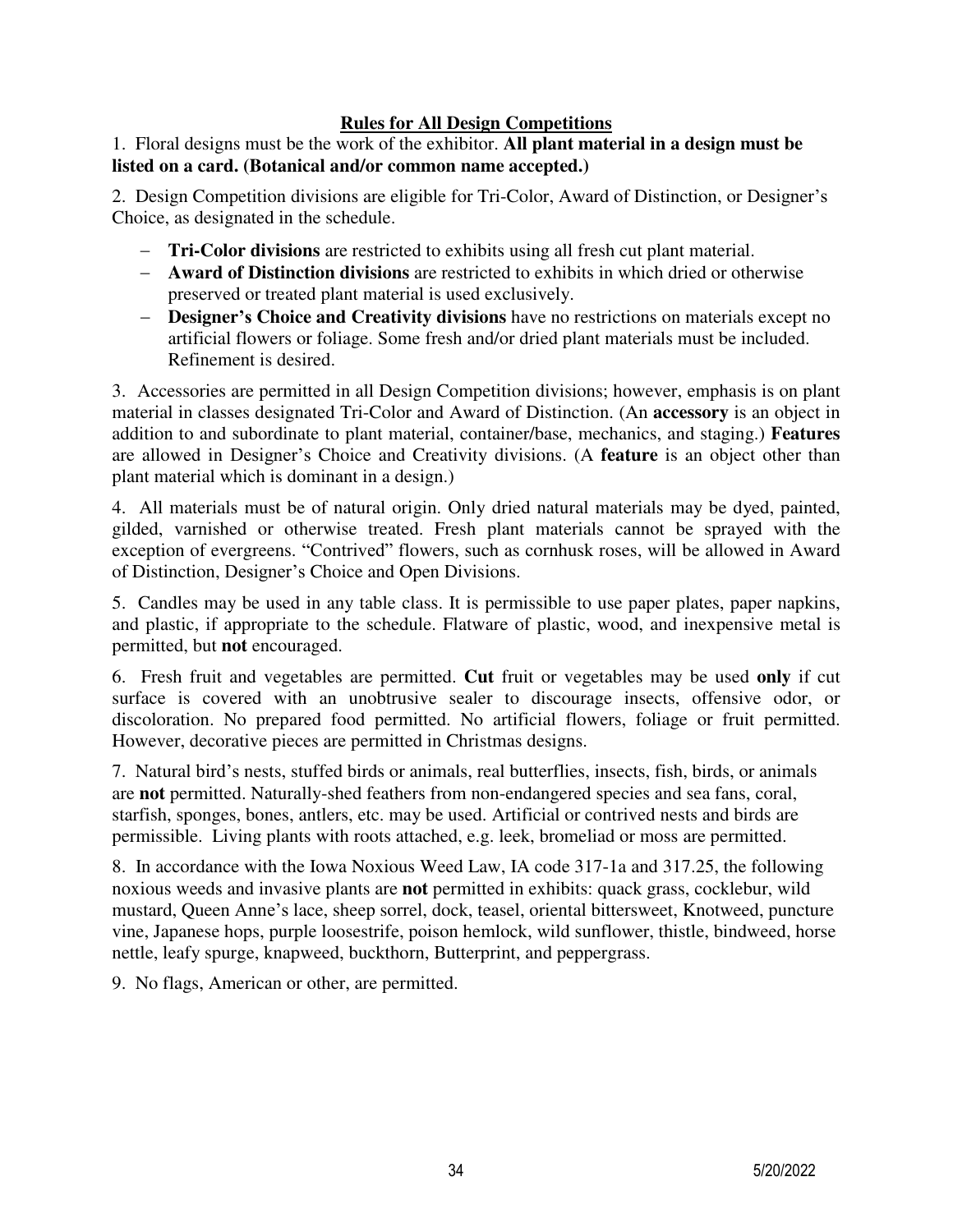- 9. Traveling Trophies will be collected for safe-keeping at the end of each of the shows:
	- **Two Silver Bowls –** Donated by Dr. Frank and Mary Edington; one awarded on Sept. 10 to the Tri-Color winner in design arrangements and one awarded on Sept.14 to the Award of Distinction winner in design arrangements.
	- **Silver Bowl –** Donated by the family of Leona and Harold Blair; awarded to the highestscoring entry in the dinner table divisions on Sept. 10.
	- **Antique Copper Teapot –** Donated by the family of Lou and Ruth White; awarded to the highest-scoring entry in the dinner table divisions on Sept. 14.
	- **Two Silver Bowls –** Donated by Russ and Ellen Heine; awarded to the Designer's Choice winner in design arrangements on Sept.11 and Sept. 14.
	- **Silver Bowl –** Donated by friends of Maxine Christopherson; awarded to the highestscoring small table on Sept. 10.
	- **Silver Compote –** Donated by Irvin and Ruby Dvergsten; awarded to the highest-scoring mantel on Sept. 10.
	- **Silver Compote –** Donated by Jim and Dolores Montgomery; awarded to the highestscoring mantel on Sept. 14.
	- **Silver Compote –** Donated by Florence Johnson; awarded to the highest- scoring exhibition table.
	- **Silver Tray –** Donated by Gretchen and Frank Snider, parents of James Snider; awarded to the highest-scoring arboreal entry on Sept. 10.
	- **Silver Tray –** Donated by Charles and Carol Earhart, friends of Bob Ginger; awarded to the highest-scoring single bloom hybrid tea rose entry on Sept. 13.
	- **Silver Plate –** Donated by friends of Helen and George Groenewold; awarded to the highest-scoring luncheon table on Sept. 10.
	- **Silver Bell –** Donated by Vivian Heikens Herbster; awarded to the most creative open class arrangement or collage (collage is currently on hiatus).
	- **Tray –** Donated by the family of Maxine Christopherson; awarded to the highest-scoring luncheon table on Sept. 14.
	- **Silver Bowl –** Donated by the family of Lucille Wieben Hansen; awarded to the highestscoring small table on Sept. 14.
	- **Trophies -** Donated by the family of Wayne Goedicke; awarded to the following: Best specimen entry in gladioli divisions on Sept.10; Best specimen entry in roses classes on Sept. 13; Best specimen entry in dahlias divisions on Sept. 17.
	- **Trophy** The Romer Sweepstakes Award; awarded to the sweepstakes winner in the Dahlias Show on Sept. 17.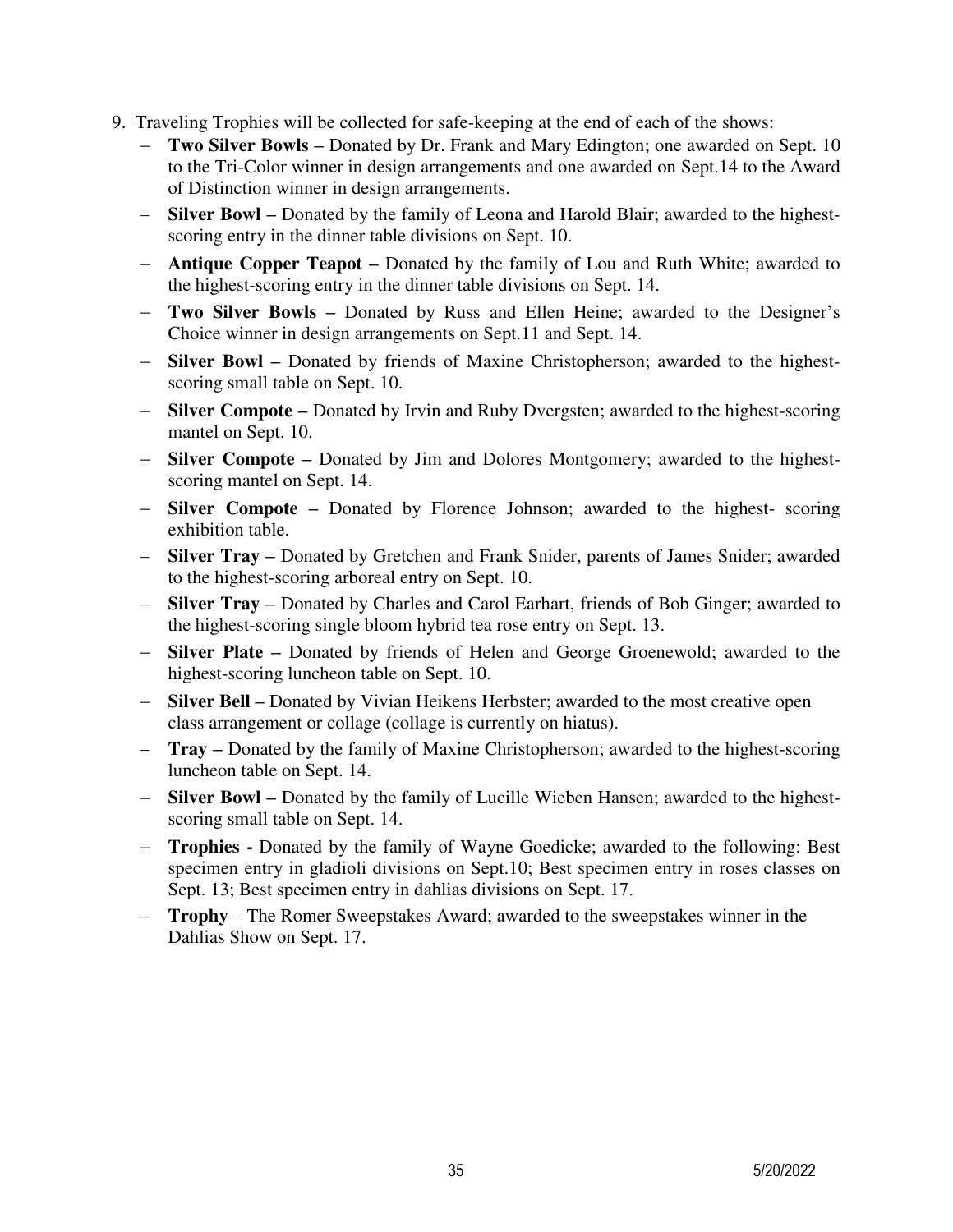## **DESIGN COMPETITION I**

**"Flower Rock n Roll"**

*NGC Flower Show* 

*Standard Flower Show* 

**SATURDAY, SEPT. 10 through TUESDAY, SEPT. 13** 

## **Reservations and completion of Clay County Fair Entry Form is Required**

*Tri-Color Rosette – Niches Designer's Choice Rosette – Niches Tri-Color Rosette – Large Tables Table Artistry Award – Small Tables* 

#### **DIVISION 1220 – DECORATIVE UNITS IN NICHES**

All plant material in a design must be listed on a card separate from entry tag. (Botanical and/or common name acceptable.)

| <b>CLASS</b>                                                                                                                            | <b>BLUE</b> | <b>RED</b> | WHITE | <b>PINK</b> |
|-----------------------------------------------------------------------------------------------------------------------------------------|-------------|------------|-------|-------------|
| 1. Very large vertical $(40" \times 34" \times 18")$ "Long Tall"<br>Sally" – Designer's Choice $(2)$                                    | 16.00       | 15.50      |       |             |
| 2. Large vertical $(36"x30"x18")$<br>"I Walk the Line" – Tri-Color $(4)$                                                                | 15.00       | 14.50      | 14.00 | 13.50       |
| 3. Very large horizontal $(34" \times 40" \times 18")$<br>"Born Free" – Designer's Choice $(2)$                                         | 16.00       | 15.50      |       |             |
| 4. Large horizontal $(30^{\circ} \times 36^{\circ} \times 18^{\circ})$<br>"Bungle in the Jungle" – All foliage"<br>Tri-Color $(4)$      | 15.00       | 14.50      | 14.00 | 13.50       |
| 5. Medium vertical $(27^{\prime\prime}x24^{\prime\prime}x18^{\prime\prime})$<br>"Moonlight Drive" – Illuminary Design<br>$Tri-Color(4)$ | 14.00       | 13.50      | 13.00 | 12.50       |
| 6. Medium horizontal $(24" \times 27" \times 18")$<br>"Dream Weaver" - Designers Choice (4)                                             | 14.00       | 13.50      | 13.00 | 12.50       |
| 7. Small vertical $(20" \times 16" \times 18")$<br>"Love Me Tender" - Tri-Color (4)                                                     | 10.00       | 9.50       | 9.00  | 8.50        |

#### **DIVISION 1221**– **PEDESTALS** (14" x 14" x 48" high) (4)

All plant material in a design must be listed on a card separate from entry tag. (Botanical and/or common name acceptable.)

| <b>CLASS</b>                                | <b>BLUE</b> RED                 | WHITE PINK |      |
|---------------------------------------------|---------------------------------|------------|------|
| 1. "California Dreamin" – Designer's Choice | $10.00 \qquad 9.50 \qquad 9.00$ |            | 8.50 |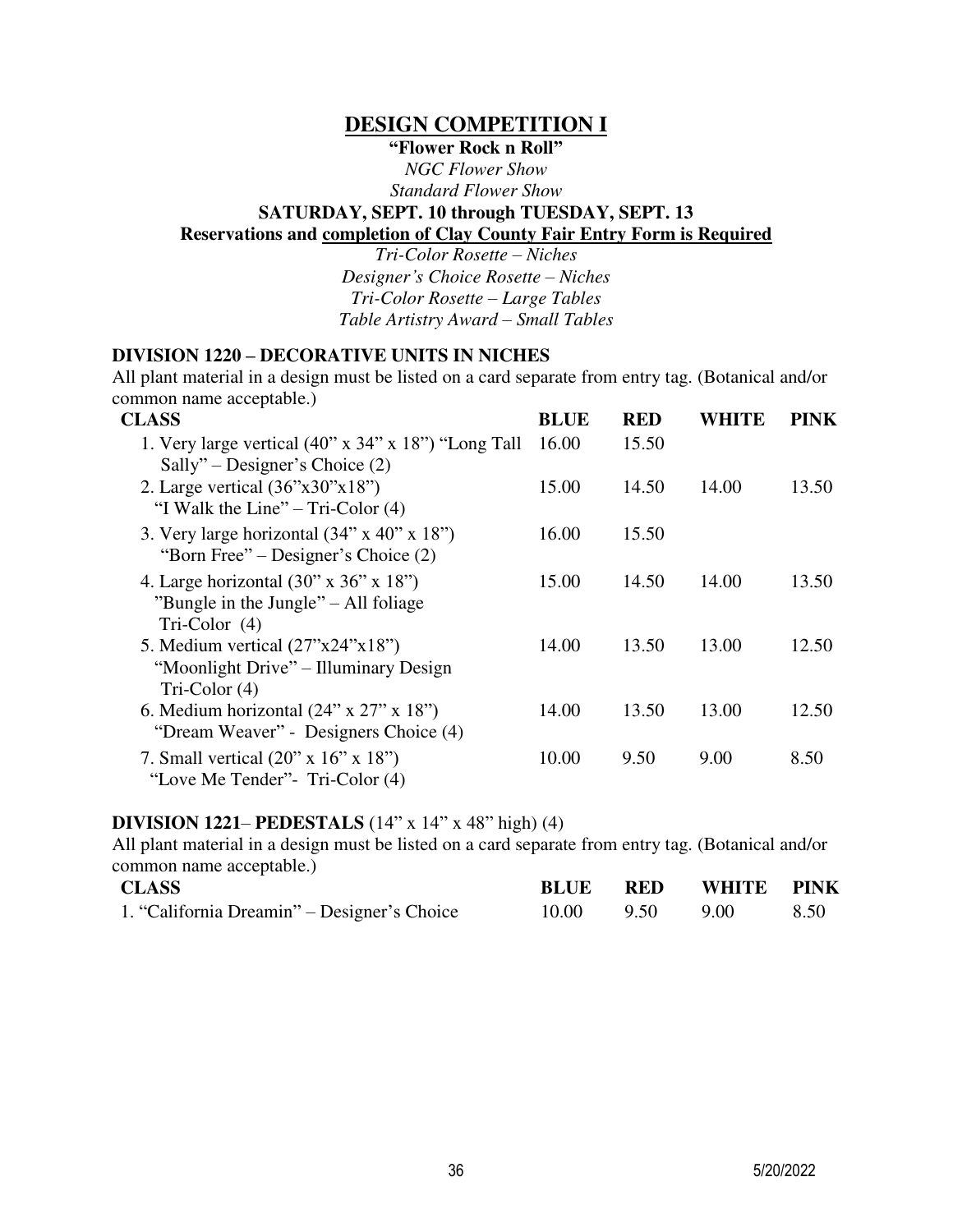#### **DIVISION 1222 - MANTELS** (62" long x 16" deep) (4)

All plant material in a design must be listed on a card separate from entry tag. (Botanical and/or common name acceptable.)

| <b>CLASS</b>                        |  | <b>BLUE RED WHITE PINK</b> |  |
|-------------------------------------|--|----------------------------|--|
| 1. "Catch a Wave" Designer's Choice |  | 15.00 14.50 14.00 13.50    |  |

#### **DIVISION 1223– TABLES (all functional)**

All plant material in a design must be listed on a card separate from entry tag. (Botanical and/or common name acceptable.)

| <b>CLASS</b>                                                                            | <b>BLUE</b> | <b>RED</b> | <b>WHITE</b> | <b>PINK</b> |
|-----------------------------------------------------------------------------------------|-------------|------------|--------------|-------------|
| Large Tables (4) Eligible for Tri-Color Award — using all fresh plant material          |             |            |              |             |
| 1. "Tequila Sunrise" $(39" \times 60")$ , set for 4<br>Tri-Color                        | 17.00       | 16.50      | 16.00        | 15.50       |
| 2. "Joy to the World" $(39" \times 60")$ , Set for 4<br>Tri-color                       | 17.00       | 16.50      | 16.00        | 15.50       |
| 3. "I Put a Spell on You" (39" x 48"), Set for 4<br>Tri-Color                           | 16.00       | 15.50      | 15.00        | 14.50       |
| 4. "Chantilly Lace" $(39" \times 48")$ , Set for 4<br>Tri-Color                         | 16.00       | 15.50      | 15.00        | 14.50       |
| Small Tables (4) Eligible for Creativity Award —using fresh and/or dried plant material |             |            |              |             |
| 5. "Peppermint Twist" $(32" \times 32")$ , Set for 2<br>Designer's Choice               | 14.00       | 13.50      | 13.00        | 12.50       |
| 6. "Tumbling Dice" $(32" \times 32")$ , Set for 2<br>Designer's Choice                  | 14.00       | 13.50      | 13.00        | 12.50       |
| 7. "Lollipop" (32" x 32"), Set for 2<br>Designer's Choice                               | 14.00       | 13.50      | 13.00        | 12.50       |

#### **DIVISION 1224 - EXHIBITION TABLES - (non - functional)**

Created artistically to suggest the service of food with no requirements as to type or number of table appointments. Plant material must be used as needed for overall design. (page 76, Handbook for Flower Shows (2017). A 30" x 36" form is provided; underlayment should go to edge of table. **Limited to 3 entries for each class**.

| <b>CLASS</b>             | <b>BLUE</b> | <b>RED</b> | <b>WHITE</b> |
|--------------------------|-------------|------------|--------------|
| 1. "Secret Agent Man"    | 10.00       | 9.50       | -9.00        |
| 2. "Sentimental Journey" | 10.00       | 9.50       | 9.00         |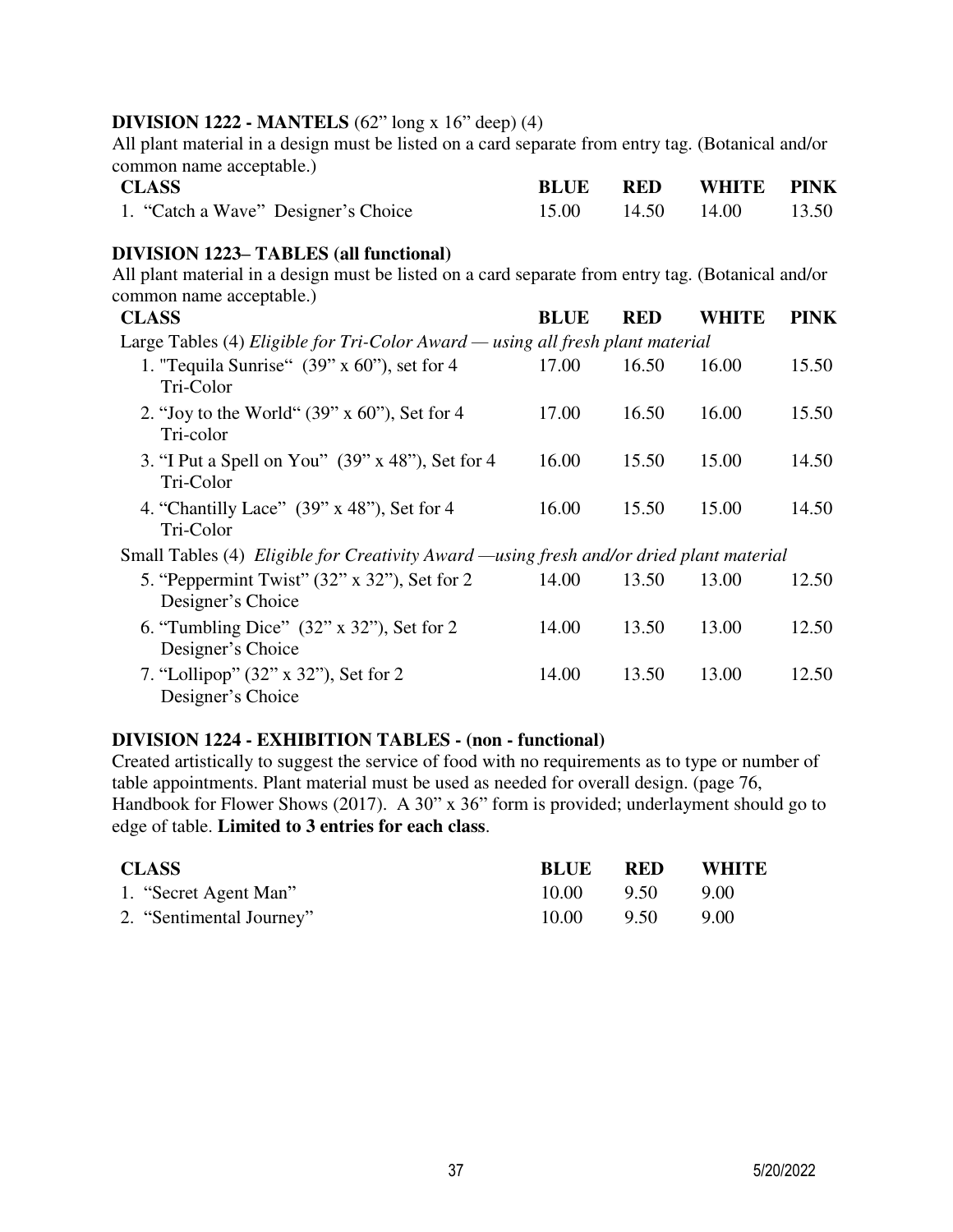## **DESIGN COMPETITION II**

## **"Flower Rock n Roll"**

*NGC Flower Show* 

*Design Specialty Flower Show* 

#### **WEDNESDAY, SEPT. 14 through SUNDAY, SEPT. 18**

#### **Reservations and completion of Clay County Fair entry form is required**

*Award of Distinction Rosette – Niches Designer's Choice Rosette – Niches Designer's Choice Rosette – Large Tables Table Artistry Award – Small Tables* 

#### **DIVISION 1230– DECORATIVE UNITS IN NICHES**

All plant material in a design must be listed on a card separate from entry tag. (Botanical and/or common name acceptable.) Handbook of Flower Show, Page 76  $& 76$ 

| <b>CLASS</b>                                                                                                               | <b>BLUE</b> | <b>RED</b> | WHITE | <b>PINK</b> |
|----------------------------------------------------------------------------------------------------------------------------|-------------|------------|-------|-------------|
| 1. Very large vertical $(40" \times 34" \times 18")$<br>"Do Ya Wanna Dance" – Designers Choice (2)                         | 16.00       | 15.50      |       |             |
| 2. Large vertical $(36" \times 30" \times 18")$<br>"A Space Odyssey" – Award of Distinction(4)                             | 15.00       | 14.50      | 14.00 | 13.50       |
| 3. Very large horizontal (34" x 40" x 18") "Wild is<br>the Wind" – Designer's Choice $(2)$                                 | 16.00       | 15.50      |       |             |
| 4. Large horizontal $(30^{\circ} \times 36^{\circ} \times 18^{\circ})$<br>"The Shape of Things" –Award of Distinction) (4) | 15.00       | 14.50      | 14.00 | 13.50       |
| 5. Medium vertical $(27" \times 24" \times 18")$<br>"La Bamba" – Designer's Choice (4)                                     | 14.00       | 13.50      | 13.00 | 12.50       |
| 6. Medium horizontal $(24" \times 27" \times 18")$<br>"Unchained Melody" – Designer's Choice (4)                           | 14.00       | 13.50      | 13.00 | 12.00       |
| 7. Small vertical $(20" \times 16" \times 18")$<br>"Pinball Wizard" – Award of Distinction $(4)$                           | 10.00       | 9.50       | 9.00  | 8.50        |

#### **DIVISION 1231- PEDESTALS (14" x 14" x 48" high)(4)**

All plant material in a design must be listed on a card separate from entry tag. (Botanical and/or common name acceptable.)

| <b>CLASS</b>                                   | <b>BLUE</b> RED |                 | WHITE PINK |      |
|------------------------------------------------|-----------------|-----------------|------------|------|
| 1. "Fly Me to the Moon" – Award of Distinction |                 | 10.00 9.50 9.00 |            | 8.50 |

## **DIVISION 1232- MANTELS (62" long x 16" deep)(4)**

All plant material in a design must be listed on a card separate from entry tag. (Botanical and/or common name acceptable.)

| <b>CLASS</b>                        | <b>BLUE</b> RED |                         | WHITE PINK |  |
|-------------------------------------|-----------------|-------------------------|------------|--|
| 1. "Moon River" – Designer's Choice |                 | 15.00 14.50 14.00 13.50 |            |  |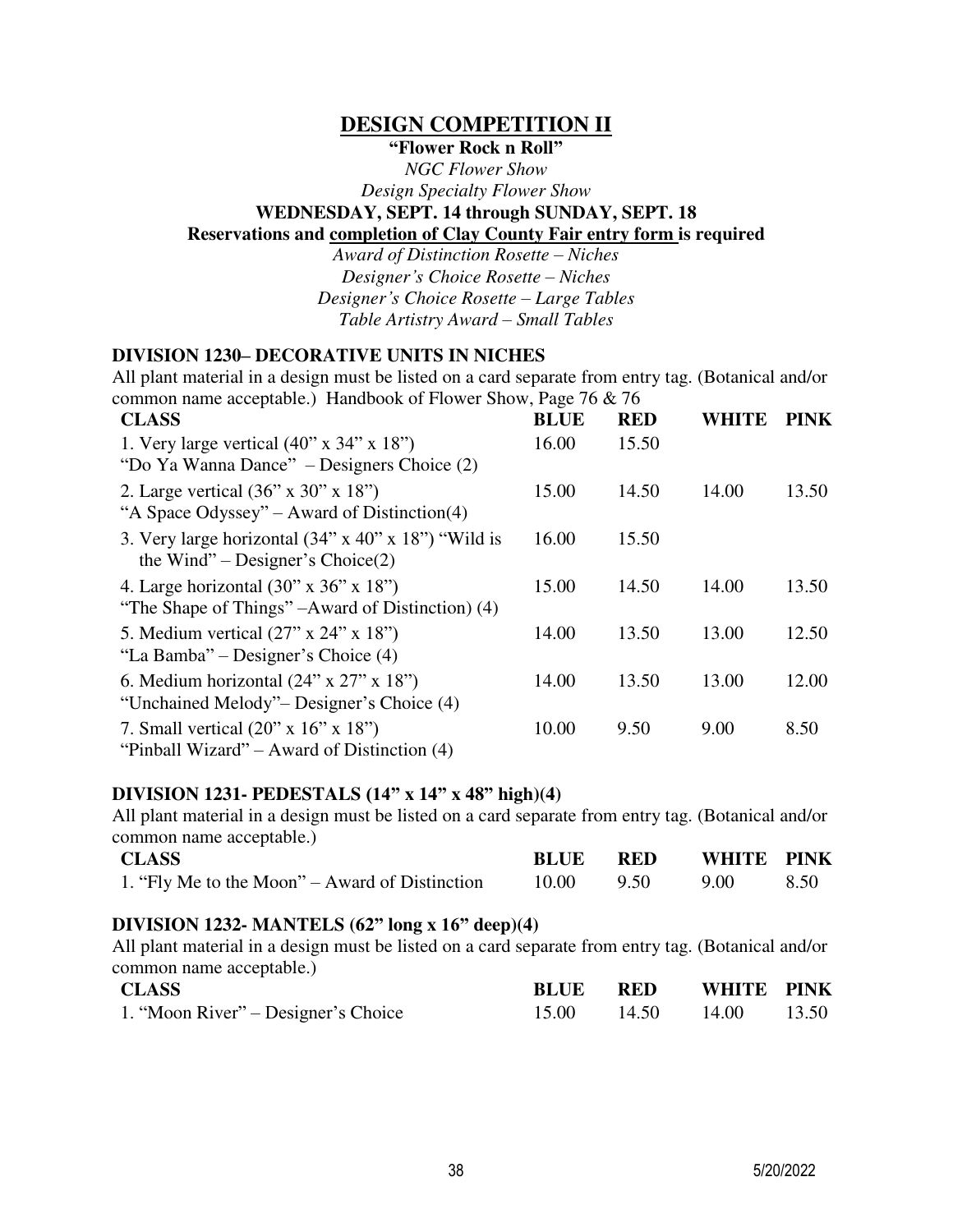## **DIVISION 1233– TABLES (all functional) (4)**

All plant material in a design must be listed on a card separate from entry tag. (Botanical and/or common name acceptable.)

| <b>CLASS</b>                                                                            | <b>BLUE</b> | <b>RED</b> | WHITE | <b>PINK</b> |
|-----------------------------------------------------------------------------------------|-------------|------------|-------|-------------|
| Large Tables (4) Eligible for Designer's Choice                                         |             |            |       |             |
| 1. "Enchanted Island" $(39" \times 60")$ , Service for 4<br>Designer's Choice           | 17.00       | 16.50      | 16.00 | 15.50       |
| 2. "In the Good Old Summertime" $(39" \times 60")$ ,<br>Set for $4$ – Designer's Choice | 17.00       | 16.50      | 16.00 | 15.50       |
| 3. "Frosty" (39" x 48"), Set for 4<br>Designer's Choice                                 | 16.00       | 15.50      | 15.00 | 14.50       |
| 4. "16 Candles" (39" x 48"), Set for 4<br>Designer's Choice                             | 16.00       | 15.50      | 15.00 | 14.50       |
| Small Tables (4) Eligible for Creativity Award                                          |             |            |       |             |
| 5. "Ice Cream" (32" x 32"), Set for 2<br>Designer's Choice                              | 14.00       | 13.50      | 13.00 | 12.50       |
| 6. "Ruby Tuesday" (32" x 32"), Set for 2<br>Designer's Choice                           | 14.00       | 13.50      | 13.00 | 12.50       |
| 7. "Build Me Up Buttercup" $(32" \times 32")$ ,<br>Set for 2 Designer's Choice          | 14.00       | 13.50      | 13.00 | 12.50       |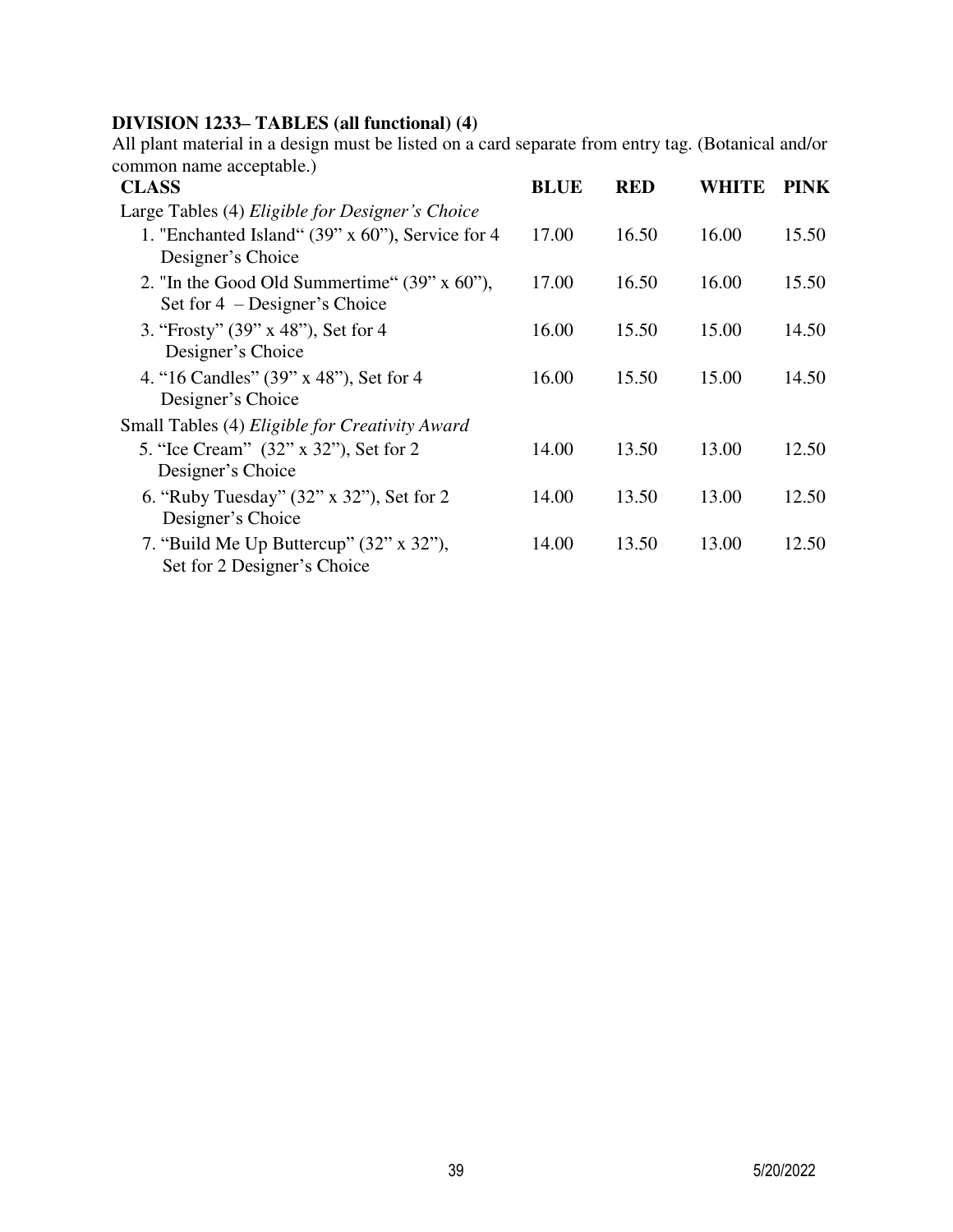## **ARTISTIC DESIGN ARRANGEMENTS & BOTANICAL DESIGNS THURSDAY, Sept. 16 through FRIDAY, Sept. 17 NO PREREGISTION REQUIRED**

*Bell Ringer Award for Creativity Botanical Arts Artistic Award Rosette – Sweepstakes Youth Award* 

#### **DIVISION 1240 – BOTANICAL DESIGNS-ARTISTIC CRAFTS – ADULT (AGE 18 and UP)**

Nature and Creatively Inspired, Lovingly Designed!

Must use fresh and/or dried plant material, no artificial plant material accepted. All plant material used in the design must be listed on a card. (Botanical and/or common name acceptable).

| <b>CLASS</b>                                                                                                                                        | <b>BLUE</b> | <b>RED</b> | WHITE | PINK |
|-----------------------------------------------------------------------------------------------------------------------------------------------------|-------------|------------|-------|------|
| 1"Happy Together" – celebrate your creativity with a<br>simple dried bouquet in an up cycled container.<br>Made to sit on a flat surface. Up to 15" | 6.50        | 6.00       | 5.50  | 5.00 |
| 2. "The Letter" weet sentiments on a greeting card,<br>invitation or calling card.                                                                  | 6.50        | 6.00       | 5.50  | 5.00 |
| 3. "Endless Love" – Dried flower and/or plant<br>material in an Autumn wreath. 20" mas. With<br>ability to hang. Department will hang               | 6.50        | 6.00       | 5.50  | 5.00 |
| 4. "Kiss on My List" – scrapbook page or variation of<br>memory on paper                                                                            | 6.50        | 6.00       | 5.50  | 5.00 |

#### **DIVISION 1241 – BOTANICAL DESIGNS-ARTISTIC CRAFTS - ADVANCED (AGE 13-17)**

**Please note age on exhibitor entry form/tag.** The Standard Award System will be used and will include the Youth Award for outstanding exhibit in design where merited. The same scale of points will be used as in the adult classes.

| <b>CLASS</b>                                                                                                                                          | <b>BLUE</b> | <b>RED</b> | WHITE | <b>PINK</b> |
|-------------------------------------------------------------------------------------------------------------------------------------------------------|-------------|------------|-------|-------------|
| 1. "Happy Together" – celebrate your creativity with a<br>simple dried bouquet in an up cycled container.<br>Made to sit on a flat surface. Up to 15" | 6.50        | 6.00       | 5.50  | 5.00        |
| 2. "The Letter" sweet sentiments on a greeting card,<br>invitation or calling card.                                                                   | 6.50        | 6.00       | 5.50  | 5.00        |
| 3. "Endless Love" – Dried flower and/or plant<br>material in an Autumn wreath. 20" mas. With<br>ability to hang. Department will hang.                | 6.50        | 6.00       | 5.50  | 5.00        |
| 4. "Kiss on My List" – scrapbook page or variation of<br>memory on paper                                                                              | 6.50        | 6.00       | 5.50  | 5.00        |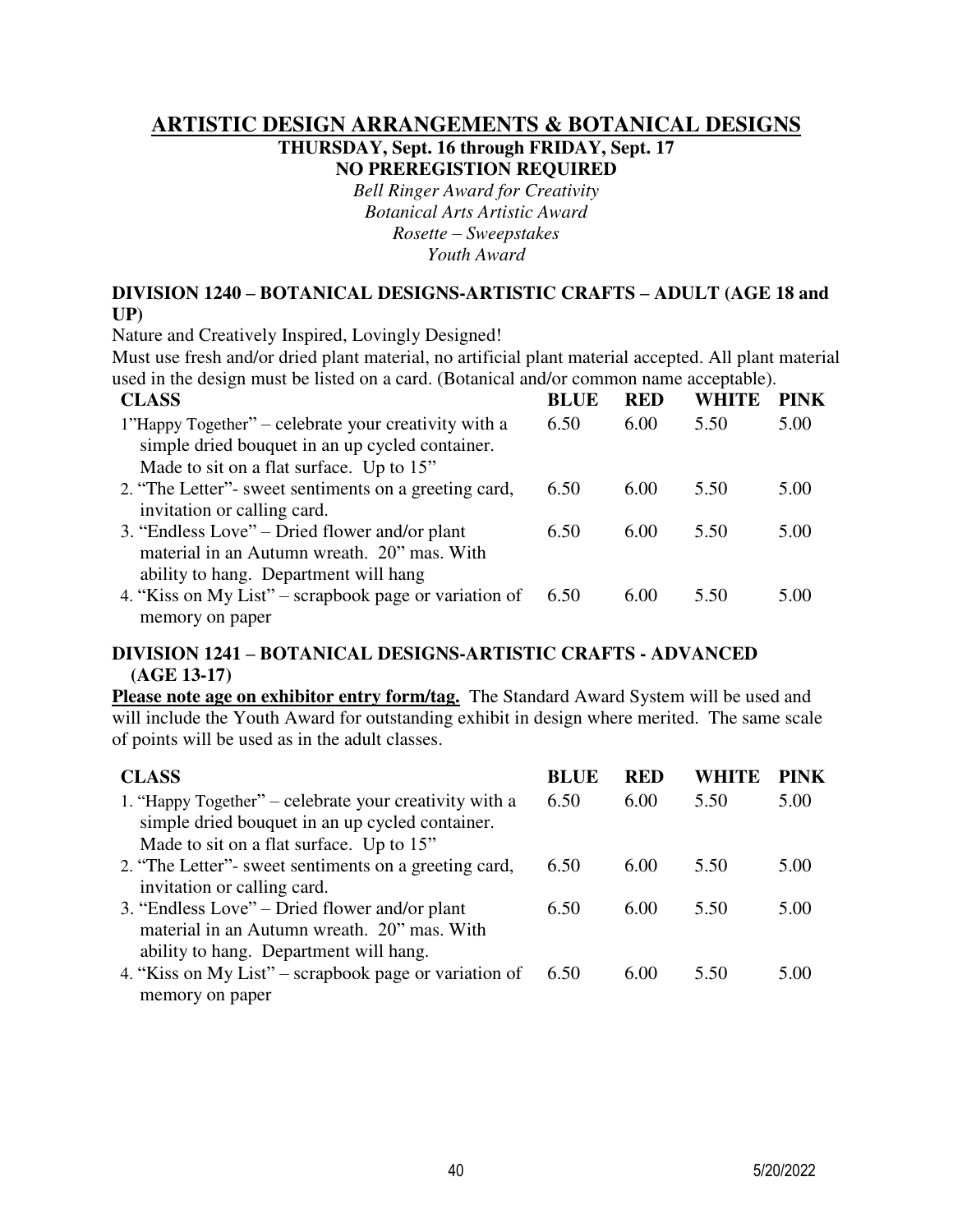#### **DIVISION 1242 – BOTANICAL DESIGNS-ARTISTIC CRAFTS - INTERMEDIATE (AGE 8-12)**

**Please note age on exhibitor entry form/tag**. The Standard Award System will be used and will include the Youth Award for outstanding exhibit in design where merited. The same scale of points will be used as in the adult classes.

| <b>CLASS</b>                                           | <b>BLUE</b> | <b>RED</b> | <b>WHITE</b> | <b>PINK</b> |
|--------------------------------------------------------|-------------|------------|--------------|-------------|
| 1. "Happy Together" – celebrate your creativity with a | 6.50        | 6.00       | 5.50         | 5.00        |
| simple dried bouquet in an up cycled container.        |             |            |              |             |
| Made to sit on a flat surface. Up to 15"               |             |            |              |             |
| 2. "The Letter" sweet sentiments on a greeting card,   | 6.50        | 6.00       | 5.50         | 5.00        |
| invitation or calling card.                            |             |            |              |             |
| 3. "Endless Love" – Dried flower and/or plant          | 6.50        | 6.00       | 5.50         | 5.00        |
| material in an Autumn wreath. 20" mas. With            |             |            |              |             |
| ability to hang. Department will hang.                 |             |            |              |             |
| 4. "Kiss on My List" – scrapbook page or variation of  | 6.50        | 6.00       | 5.50         | 5.00        |
| memory on paper                                        |             |            |              |             |

## **ARTISTIC DESIGN ARRANGEMENTS OPEN CLASS**

**Thursday, Sept. 15 through Friday, Sept. 16** 

*NGC Flower Show* 

*Design Specialty Show* 

#### **NO PREREGISTION REQUIRED**

*Bell Ringer Award for Creativity Award of Design Excellence Youth Awards Rosette – Sweepstakes* 

#### **DIVISION 1243 – FLORAL ARRANGEMENTS – ADULTS (AGE 18 and UP)**

Must use fresh and/or dried plant material, no artificial plant material accepted; no reservations needed. All plant material used in the design must be listed on a card.

(Botanical and/or common name acceptable). Handbook for Flower Shows 2017, page 74

| <b>CLASS</b>                   | <b>BLUE</b> | <b>RED</b> | <b>WHITE</b> | <b>PINK</b> |
|--------------------------------|-------------|------------|--------------|-------------|
| 1. DUO "That'll Be the Day"    | 7.00        | 6.50       | 6.00         | 5.50        |
| 2. DUO "Nights in White Satin" | 7.00        | 6.50       | 6.00         | 5.50        |
| 3. "Days of Wine and Roses"    | 7.00        | 6.50       | 6.00         | 5.50        |
| 4. "Yellow Submarine"          | 7.00        | 6.50       | 6.00         | 5.50        |
| 5. "The Purple People Eater"   | 7.00        | 6.50       | 6.00         | 5.50        |
| 6. "Honky Tonk"                | 7.00        | 6.50       | 6.00         | 5.50        |
| 7. "Knock on Wood"             | 7.00        | 6.50       | 6.00         | 5.50        |
| 8. "The Twist"                 | 7.00        | 6.50       | 6.00         | 5.50        |
| 9. "Jingle Bell Rock"          | 7.00        | 6.50       | 6.00         | 5.50        |
| 10. "White Wedding"            | 7.00        | 6.50       | 6.00         | 5.50        |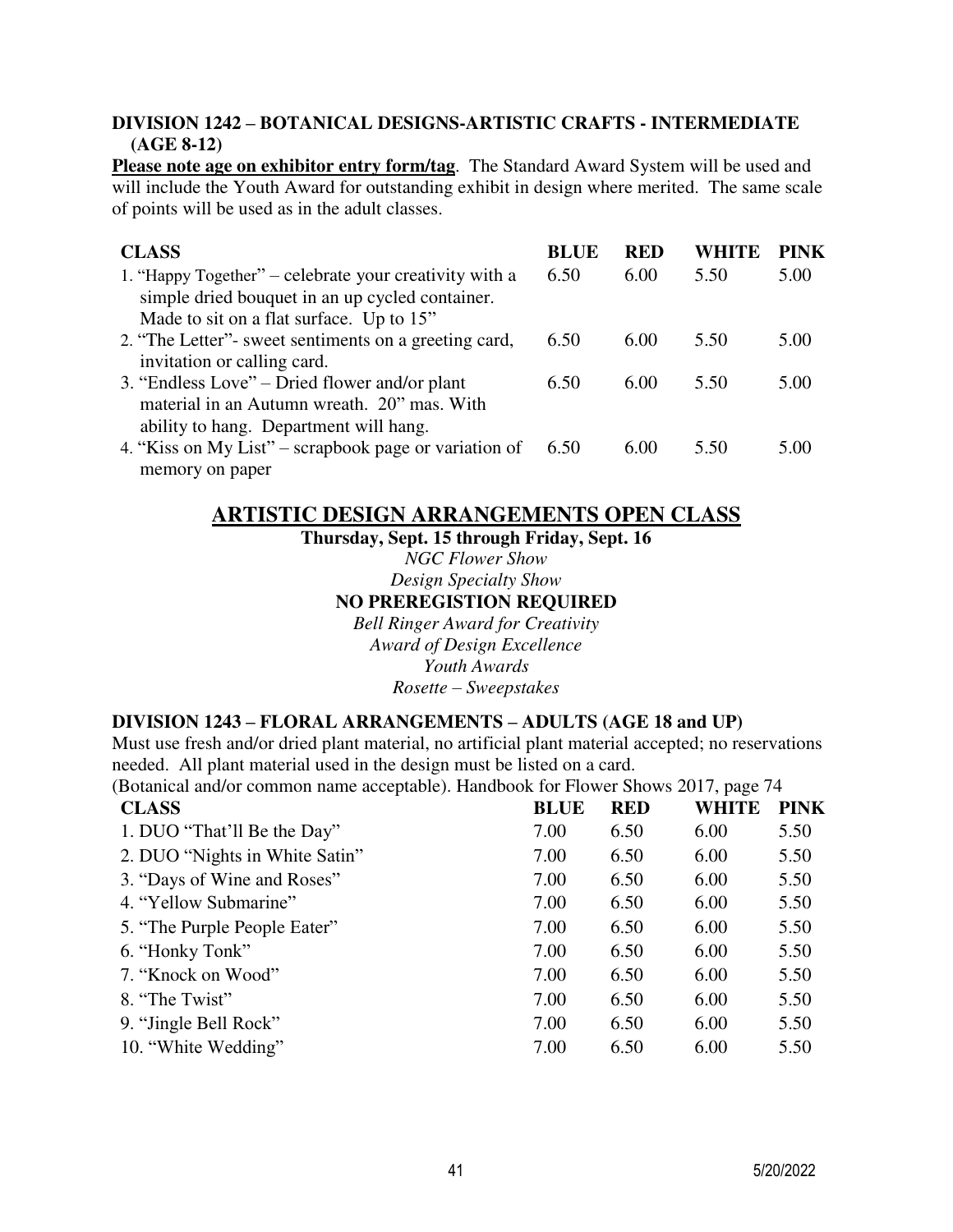| 11. "Colour My World"    | 7.00 | 6.50 | 6.00 | 5.50 |
|--------------------------|------|------|------|------|
| 12. "My Funny Valentine" | 7.00 | 6.50 | 6.00 | 5.50 |
| 13. "Crazy"              | 7.00 | 6.50 | 6.00 | 5.50 |
| 14. "Chocolate Fizz"     | 7.00 | 6.50 | 6.00 | 5.50 |
| 15. "Foxey Lady"         | 7.00 | 6.50 | 6.00 | 5.50 |
| 16. "Brown Eyed Girl"    | 7.00 | 6.50 | 6.00 | 5.50 |
| 17. "Picnic"             | 7.00 | 6.50 | 6.00 | 5.50 |
| 18. "Spanish Harlem"     | 7.00 | 6.50 | 6.00 | 5.50 |
| 19. "Truckin"            | 7.00 | 6.50 | 6.00 | 5.50 |
| 20. "Party Doll"         | 7.00 | 6.50 | 6.00 | 5.50 |

#### **DIVISION 1244 – FLORAL ARRANGEMENTS – ADVANCED (AGE 13-17)**

**Please note age on exhibitor entry form/tag.** The Standard Award System will be used and will include the Youth Award for outstanding exhibit in design where merited. The same scale of points will be used as in the adult classes.

| <b>CLASS</b>                   | <b>BLUE</b> | <b>RED</b> | <b>WHITE</b> | <b>PINK</b> |
|--------------------------------|-------------|------------|--------------|-------------|
| 1. DUO "That'll Be the Day"    | 7.00        | 6.50       | 6.00         | 5.50        |
| 2. DUO "Nights in White Satin" | 7.00        | 6.50       | 6.00         | 5.50        |
| 3. "Days of Wine and Roses"    | 7.00        | 6.50       | 6.00         | 5.50        |
| 4. "Yellow Submarine"          | 7.00        | 6.50       | 6.00         | 5.50        |
| 5. "The Purple People Eater"   | 7.00        | 6.50       | 6.00         | 5.50        |
| 6. "Honky Tonk"                | 7.00        | 6.50       | 6.00         | 5.50        |
| 7. "Knock on Wood"             | 7.00        | 6.50       | 6.00         | 5.50        |
| 8. "The Twist"                 | 7.00        | 6.50       | 6.00         | 5.50        |
| 9. "Jingle Bell Rock"          | 7.00        | 6.50       | 6.00         | 5.50        |
| 10. "White Wedding"            | 7.00        | 6.50       | 6.00         | 5.50        |
| 11. "Colour My World"          | 7.00        | 6.50       | 6.00         | 5.50        |
| 12. "My Funny Valentine"       | 7.00        | 6.50       | 6.00         | 5.50        |
| 13. "Crazy"                    | 7.00        | 6.50       | 6.00         | 5.50        |
| 14. "Chocolate Fizz"           | 7.00        | 6.50       | 6.00         | 5.50        |
| 15. "Foxey Lady"               | 7.00        | 6.50       | 6.00         | 5.50        |
| 16. "Brown Eyed Girl"          | 7.00        | 6.50       | 6.00         | 5.50        |
| 17. "Picnic"                   | 7.00        | 6.50       | 6.00         | 5.50        |
| 18. "Spanish Harlem"           | 7.00        | 6.50       | 6.00         | 5.50        |
| 19. "Truckin"                  | 7.00        | 6.50       | 6.00         | 5.50        |
| 20. "Party Doll"               | 7.00        | 6.50       | 6.00         | 5.50        |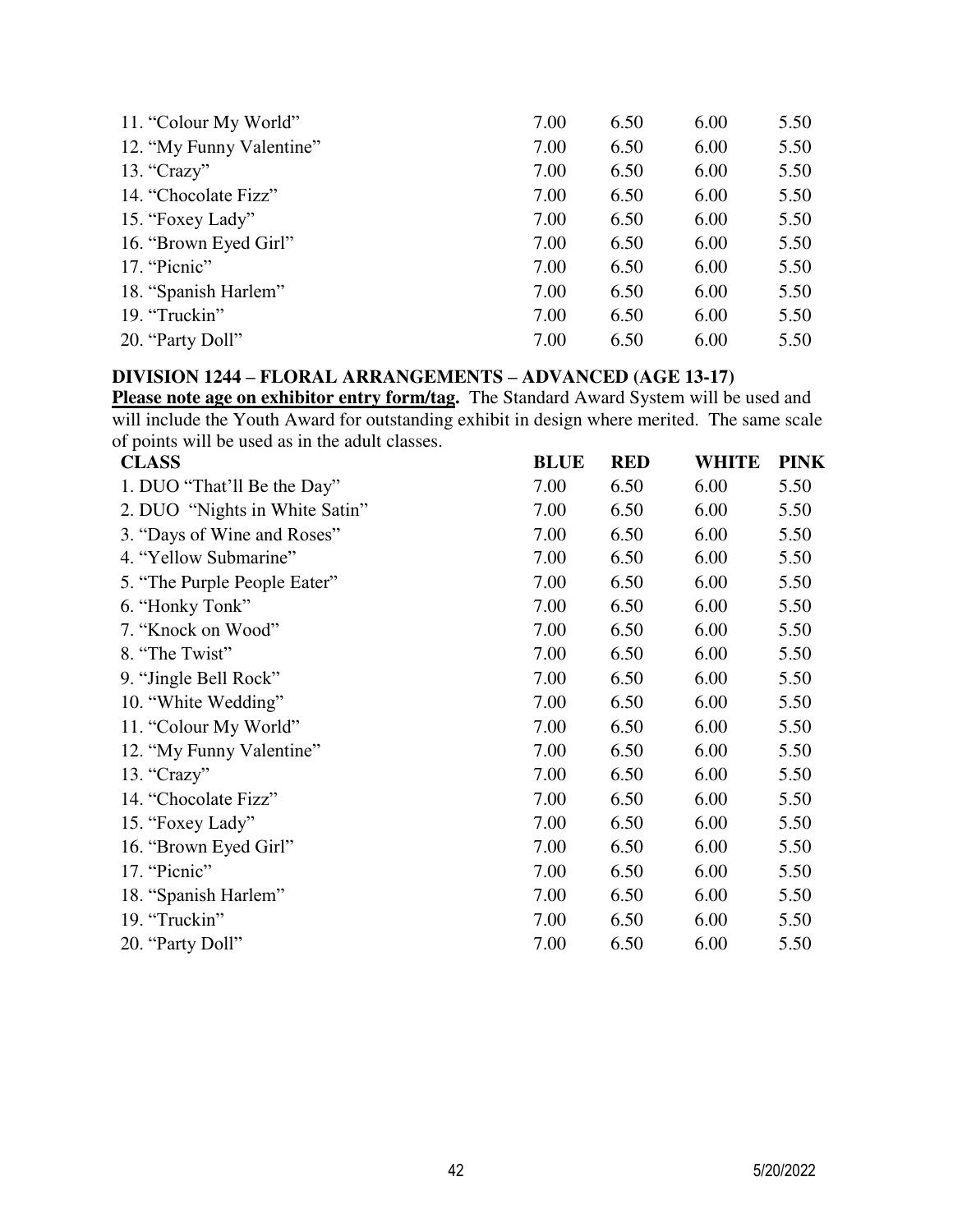## **DIVISION 1245– FLORAL ARRANGEMENTS – INTERMEDIATE (AGE 8-12)**

**Please note age on exhibitor entry form/tag**. The Standard Award System will be used and will include the Youth Award for outstanding exhibit in design where merited. The same scale of points will be used as in the adult classes.

| <b>CLASS</b>                    | <b>BLUE</b> | <b>RED</b> | <b>WHITE</b> | <b>PINK</b> |
|---------------------------------|-------------|------------|--------------|-------------|
| 1. DUO "That'll Be the Day      | 7.00        | 6.50       | 6.00         | 5.50        |
| 2. DUO " Nights in White Satin" | 7.00        | 6.50       | 6.00         | 5.50        |
| 3. "Days of Wine and Roses"     | 7.00        | 6.50       | 6.00         | 5.50        |
| 4. "Yellow Submarine"           | 7.00        | 6.50       | 6.00         | 5.50        |
| 5. "The Purple People Eater"    | 7.00        | 6.50       | 6.00         | 5.50        |
| 6. "Honky Tonk"                 | 7.00        | 6.50       | 6.00         | 5.50        |
| 7. "Knock on Wood"              | 7.00        | 6.50       | 6.00         | 5.50        |
| 8. "The Twist"                  | 7.00        | 6.50       | 6.00         | 5.50        |
| 9. "Jingle Bell Rock"           | 7.00        | 6.50       | 6.00         | 5.50        |
| 10. "White Wedding"             | 7.00        | 6.50       | 6.00         | 5.50        |
| 11. "Colour My World"           | 7.00        | 6.50       | 6.00         | 5.50        |
| 12. "My Funny Valentine"        | 7.00        | 6.50       | 6.00         | 5.50        |
| 13. "Crazy"                     | 7.00        | 6.50       | 6.00         | 5.50        |
| 14. "Chocolate Fizz"            | 7.00        | 6.50       | 6.00         | 5.50        |
| 15. "Foxey Lady"                | 7.00        | 6.50       | 6.00         | 5.50        |
| 16. "Brown Eyed Girl"           | 7.00        | 6.50       | 6.00         | 5.50        |
| 17. "Picnic"                    | 7.00        | 6.50       | 6.00         | 5.50        |
| 18. "Spanish Harlem"            | 7.00        | 6.50       | 6.00         | 5.50        |
| 19. "Truckin"                   | 7.00        | 6.50       | 6.00         | 5.50        |
| 20. "Party Doll                 | 7.00        | 6.50       | 6.00         | 5.50        |
|                                 |             |            |              |             |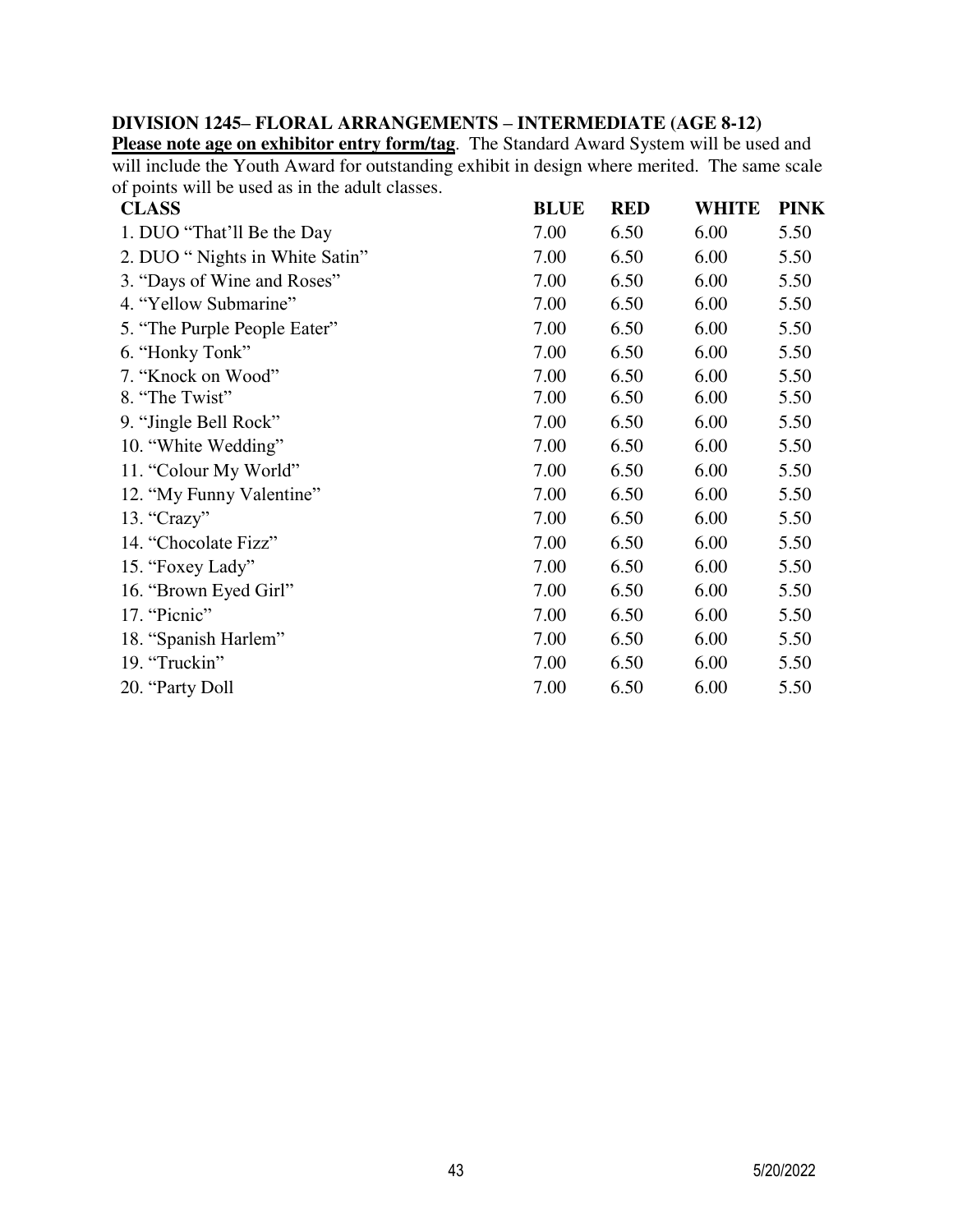## **PETITE DESIGN I SHOW**

## *NGC Flower Show*  **TUESDAY, Sept. 13 through FRIDAY, Sept. 16 NO PREREGISTION REQUIRED**

*Petite Rosette – Best in Miniature or Small Design* 

**The measurement of the following classes shall be in height, width and depth, including container.** All plant material used in the design must be listed on a card. (Botanical and/or common name acceptable.) Card should be in proportion to design*.* 

**DIVISION 1250 – Petites (3" to 5 1/2", fresh and/or dried plant material; use of a show board is required keeping in proportion to design.)**

| <b>CLASS</b>       | <b>BLUE</b> | <b>RED</b> | WHITE PINK |      |
|--------------------|-------------|------------|------------|------|
| 1. "Tiny Dancer"   | 6.00        | 5.50       | 5.00       | 4.50 |
| 2. "Tutti Fruitti" | 6.00        | 5.50       | 5.00       | 4.50 |
| 3. "Honeycomb"     | 6.00        | 5.50       | 5.00       | 4.50 |

**DIVISION 1251– Petite (6"to 8", fresh and/or dried plant material; use of a show board is required keeping in proportion to design.)** 

| <b>CLASS</b>             | <b>BLUE</b> | <b>RED</b> | WHITE PINK |      |
|--------------------------|-------------|------------|------------|------|
| 1. "Hanky Panky"         | 6.00        | 5.50       | 5.00       | 4.50 |
| 2. "Chain Gang"          | 6.00        | 5.50       | 5.00       | 4.50 |
| 3. "Zing Zing Zoom Zoom" | 6.00        | 5.50       | 5.00       | 4.50 |

#### **PETITE DESIGN II SHOW**

*NGC Flower Show - Standard Flower Show*  **Saturday, Sept. 17 through Sunday, Sept. 18 NO PREREGISTION REQUIRED** 

*Petite Rosette – Best in Miniature or Small Design* 

**The measurement of the following classes shall be in height, width and depth, including container.** All plant material used in the design must be listed on a card. (Botanical and/or common name acceptable.) Card should be in proportion to design*.* 

#### **DIVISION 1252 – Petite Designs (3" to 5 1/2", fresh and/or dried plant material; use of a show board is required keeping in proportion to design.)**

| <b>CLASS</b>       | <b>BLUE</b> | <b>RED</b> | WHITE | <b>PINK</b> |
|--------------------|-------------|------------|-------|-------------|
| 1. "Peter Rabbit"  | 6.00        | 5.50       | 5.00  | 4.50        |
| 2. "Razzle Dazzle" | 6.00        | 5.50       | 5.00  | 4.50        |
| 3. "Limelight"     | 6.00        | 5.50       | 5.00  | 4.50        |

#### **DIVISION 1253– Petite Designs (6"to 8", fresh and/or dried plant material; use of a show board is required keeping in proportion to design.)**

| $\overline{1}$ $\overline{9}$ $\overline{1}$ $\overline{1}$ |             |            |              |             |
|-------------------------------------------------------------|-------------|------------|--------------|-------------|
| <b>CLASS</b>                                                | <b>BLUE</b> | <b>RED</b> | <b>WHITE</b> | <b>PINK</b> |
| 1. "Helter Skelter"                                         | 6.00        | 5.50       | 5.00         | 4.50        |
| 2. "Stormy"                                                 | 6.00        | 5.50       | 5.00         | 4.50        |
| 3. "Twilight Time"                                          | 6.00        | 5.50       | 5.00         | 4.50        |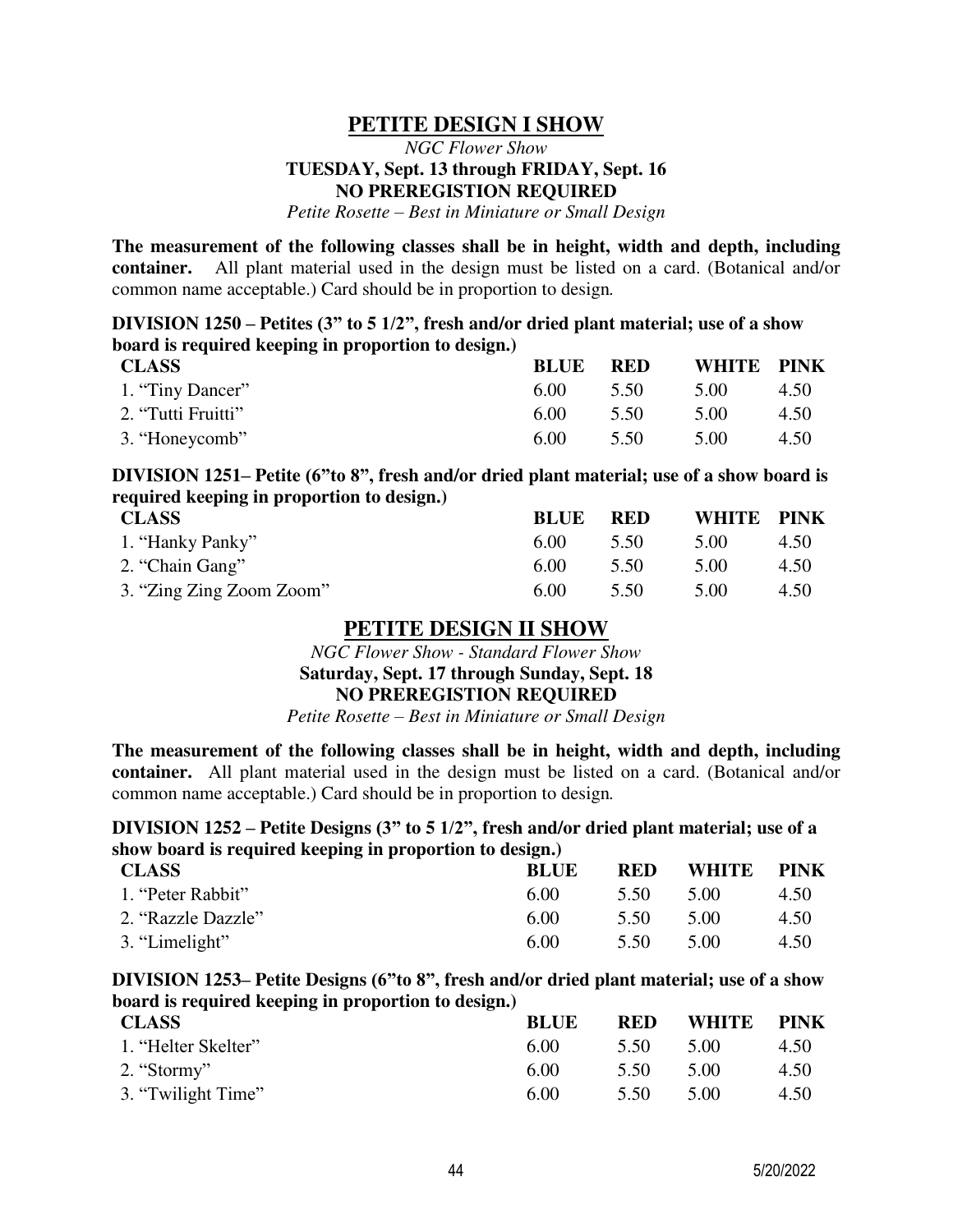## **Scales of Points**

**Scales of Points -** Criteria or Qualities for which numeric values are given based on the importance of each quality, and totaling 100. Ensures no criteria is overlooked, places proper emphasis on the most important qualities, ENSURES objective and fair judging, and assists the exhibitors in producing high-quality exhibits. (Handbook for Flower Shows revised 2017 pp.129)

## **ALL CUT OR CONTAINER-GROWN HORTICULTURE SPECIMENS AND**

**COLLECTIONS** (Arboreal, Flowering, Foliage, Fruit/Vegetable/Nuts)

| Peak of Perfection                         |  |
|--------------------------------------------|--|
|                                            |  |
|                                            |  |
|                                            |  |
|                                            |  |
| Grooming / Staging                         |  |
|                                            |  |
|                                            |  |
|                                            |  |
| <b>EDUCATIONAL EXHIBITS</b>                |  |
|                                            |  |
| Interest to viewers (25 pts)               |  |
| Clear, concise presentation (15 pts)       |  |
| Adequate educational signs, tags (10 pts)  |  |
| Conforms to educational objective (10 pts) |  |

| Craftsmanship $\&$ technique (10 pts) |
|---------------------------------------|
| Distinction $(10 \text{ pts})$        |
|                                       |
|                                       |

#### **ARTISTIC CRAFTS**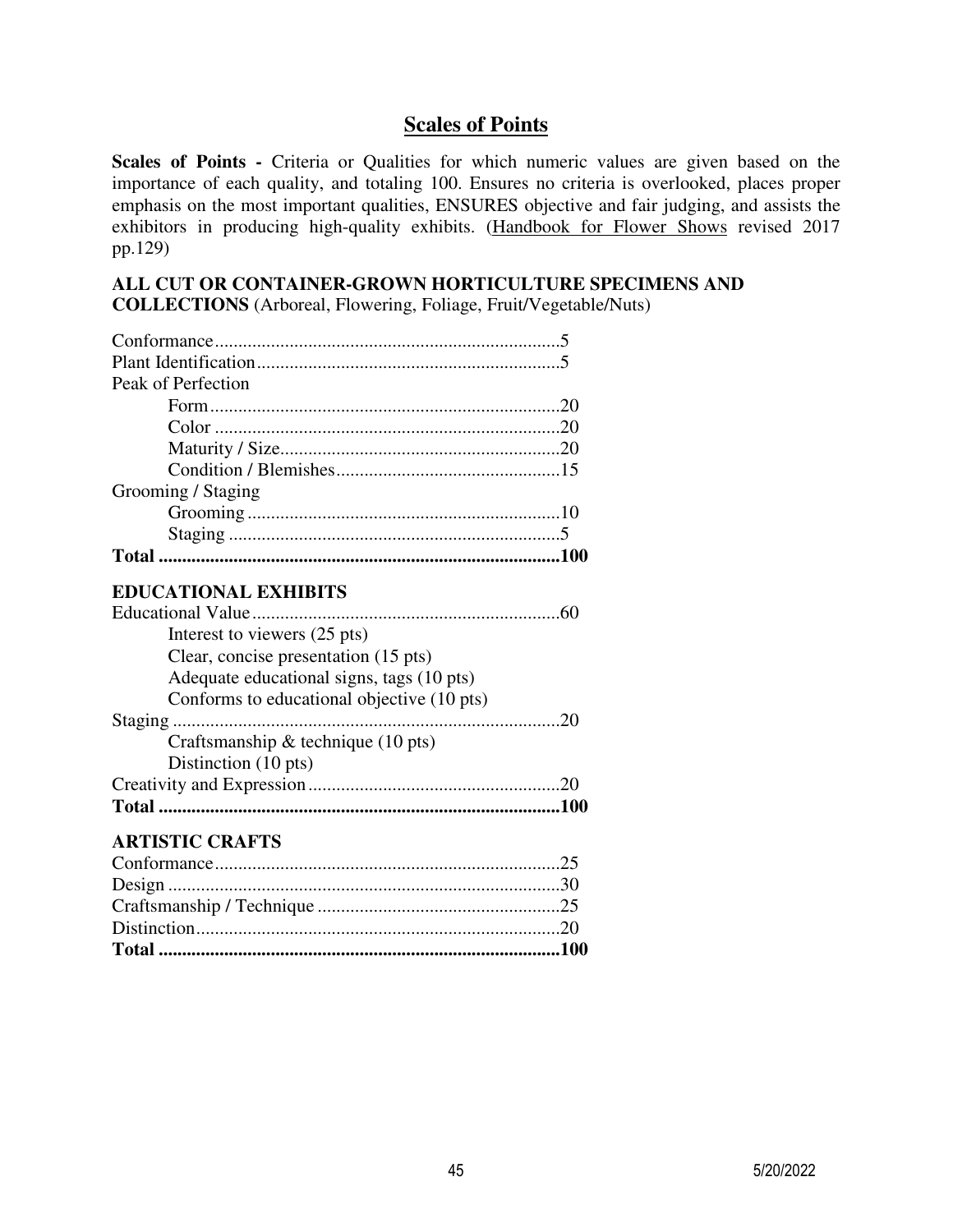#### **FOR ALL DESIGNS**

| Conformance: |  |
|--------------|--|
|              |  |
|              |  |
|              |  |
|              |  |
|              |  |
|              |  |
|              |  |
|              |  |

**\*The Principles of Design** are Balance, Contrast, Dominance, Proportion, Rhythm, and Scale. **\*The Elements of Design** are Color, Form, Line, Light, Pattern, Size, Space, and Texture. A 'design' is a plan bringing together order to an art form by using the elements and principles of design to create beauty, harmony, distinction, and expression. National Garden Book for Flower Shows, September 2017, Rev. January 2022 [https://gardenclub.org/sites/default/files/2022-01/ngc-handbook-for-flower-shows-january-2022](https://gardenclub.org/sites/default/files/2022-01/ngc-handbook-for-flower-shows-january-2022-revision.pdf) [revision.pdf](https://gardenclub.org/sites/default/files/2022-01/ngc-handbook-for-flower-shows-january-2022-revision.pdf) 

*Don't try to read too much into the title or theme Use your own creative interpretation of the theme! The Floriculture Deptartment is here to assist you with your entries.* 

## **(SEE NEXT PAGE FOR ENTRY FORM)**